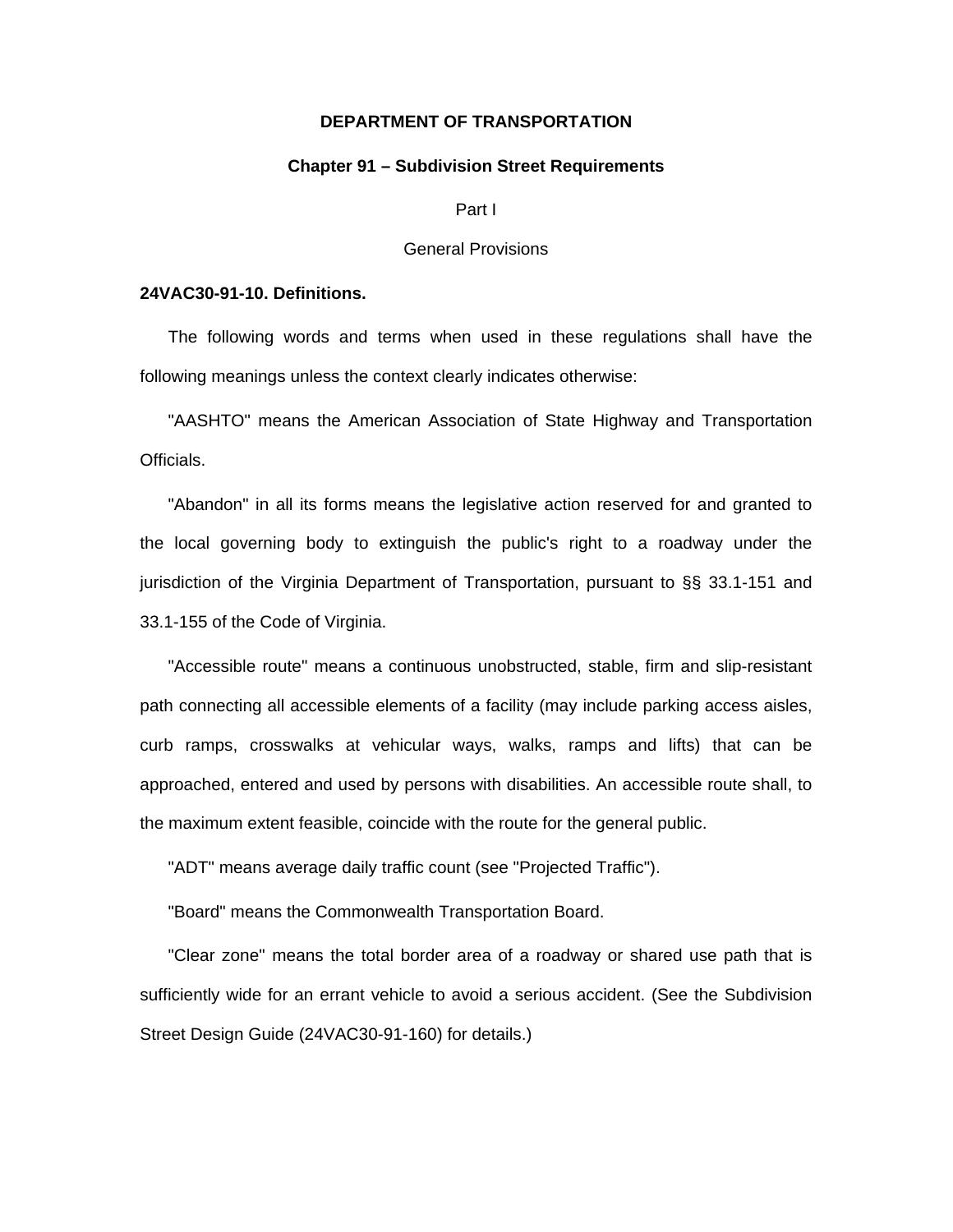"Commissioner" means the chief executive officer of the Virginia Department of Transportation.

"Complete development (land)" means the utilization of the available areas in a manner as to realize its highest density for the best potential use based on zoning, pending rezoning, the adopted comprehensive plan of the governing body, or the customary use of similar parcels of land.

"Complete development (streets)" means the development of a subdivision street in full compliance with all applicable provisions of these regulations to the necessary standards of design and construction for the effective and efficient accommodation of the traffic generated by the complete development of the land, both internal and external to the subdivision.

"County controlled grade separation structure" means a grade separation structure that does not qualify for maintenance by the department but was established within the right-of-way of a street intended for state maintenance.

"County official" means the representative of the governing body appointed to serve as its agent in matters relating to subdivisions.

"Cul-de-sac" means a street with only one outlet and having an appropriate turnaround for a safe and convenient reverse traffic movement and more specifically the turning area.

"Dam" means an embankment or structure intended or used to impound, retain, or store water, either as a permanent pond or as a temporary storage facility.

"Department" means the Virginia Department of Transportation.

"Design manual" means the department's Road Design Manual (see 24VAC30-91- 160), Location and Design Division.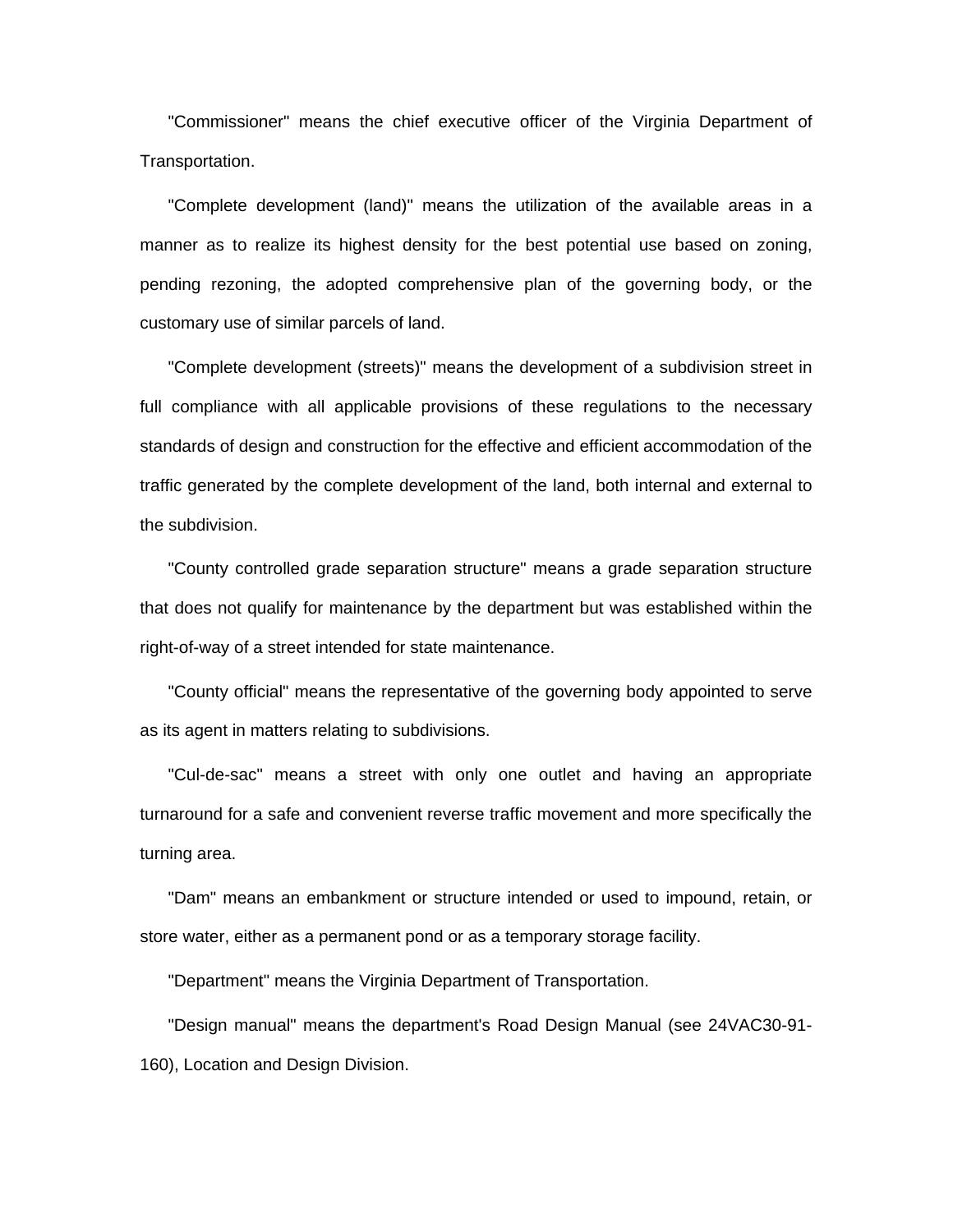"Design speed" means a speed selected for purposes of design and correlation of those features of a street such as curvature, super elevation, and sight distance, upon which the safe operation of vehicles is dependent.

"Developer" means an individual, corporation, or registered partnership engaged in the subdivision of land.

"Director of the Local Assistance Division" means the department employee responsible for overseeing all programs administered by the Local Assistance Division, including these requirements and the final acceptance of streets as part of the secondary system of state highways maintained by the department or his designee.

"Discontinue," in all its forms, means the legislative act of the Commonwealth Transportation Board, pursuant to § 33.1-150 of the Code of Virginia, that determines that a road no longer serves public convenience warranting its maintenance with funds at the disposal of the department.

"District administrator" means the department employee assigned the overall supervision of the departmental operations in each of the Commonwealth's nine construction districts.

"Drainage manual" means the department's Drainage Manual (see 24VAC30-91- 160), Location and Design Division.

"Dwelling unit" means a structure or part of a structure containing sleeping, kitchen, and bathroom facilities that is suitable for occupancy as a home or residence by one or more persons.

"Easement" means a grant of a right to use property of an owner for specific, limited use or purpose.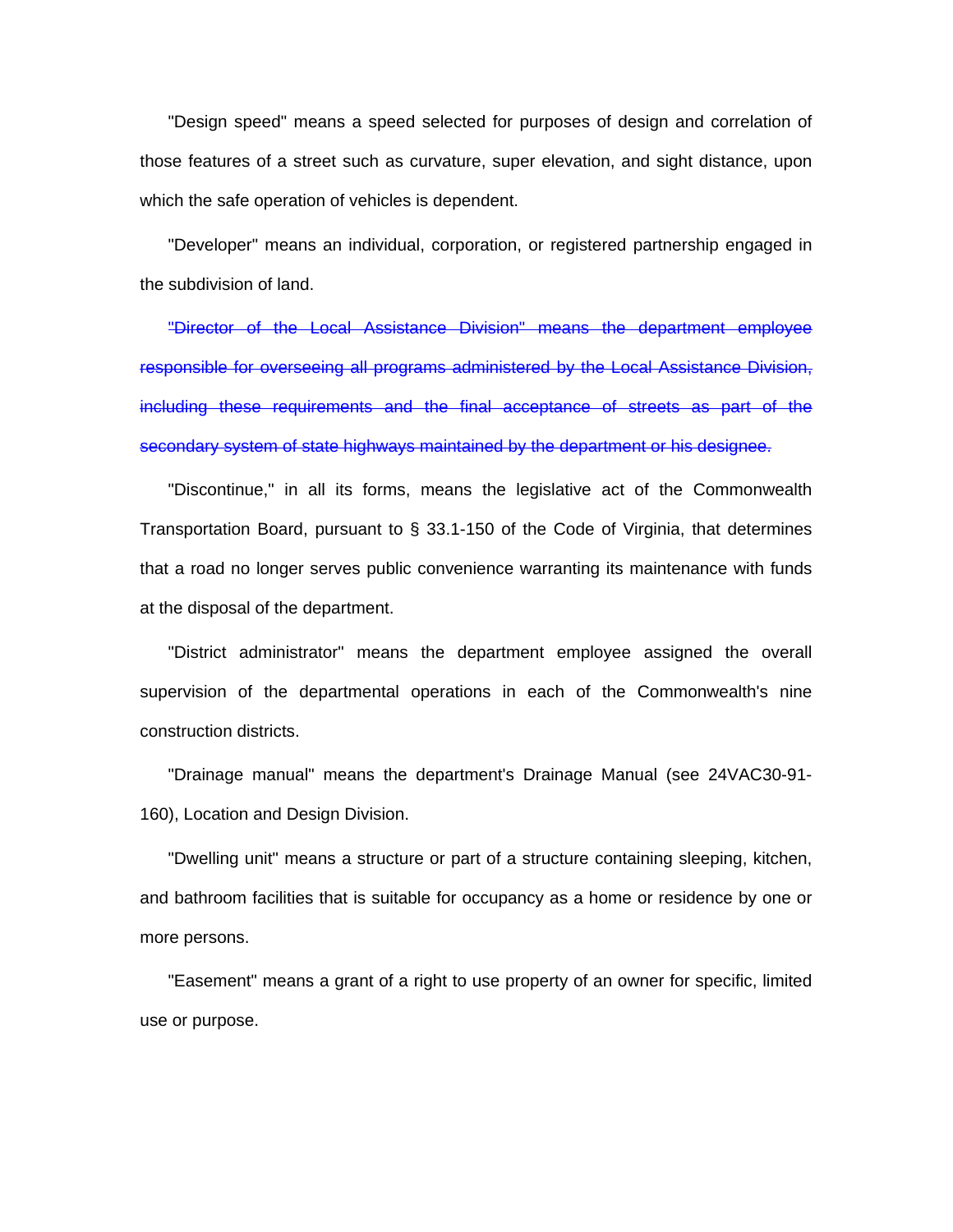"Functional classification" means the process by which streets and highways are grouped into classes, or systems, according to the character of service they are intended to provide.

"Governing body" means the board of supervisors of the county but may also mean the local governing body of a town or city, if appropriate, in the application of these requirements.

"Intersection" means the juncture of two or more streets at which point there are three or more legs.

"Level of service" means a qualitative measure describing operational conditions within a traffic stream, and their perception by motorists and passengers. For the purposes of these requirements, the applicable provisions of the Highway Capacity Manual (see 24VAC30-91-160) shall serve as the basis for determining "levels of service."

"Level terrain" means that condition where highway sight distances, as governed by both horizontal and vertical restrictions, are generally long or could be made so without construction difficulty or major expense.

"Loop street" means a street whose two outlets are to the same street.

"Mountainous terrain" means that condition where longitudinal and traverse changes in the elevation of the ground with respect to the road or street are abrupt and where benching and side hill excavation are frequently required to obtain acceptable horizontal and vertical alignment.

"Neotraditional development" means a type of subdivision that creates a neighborhood or community design with qualities of a traditional small town, combining a mix of uses that may include retail establishments, offices, civic buildings, public squares, and multi-family and single-family housing, all within walking distance of one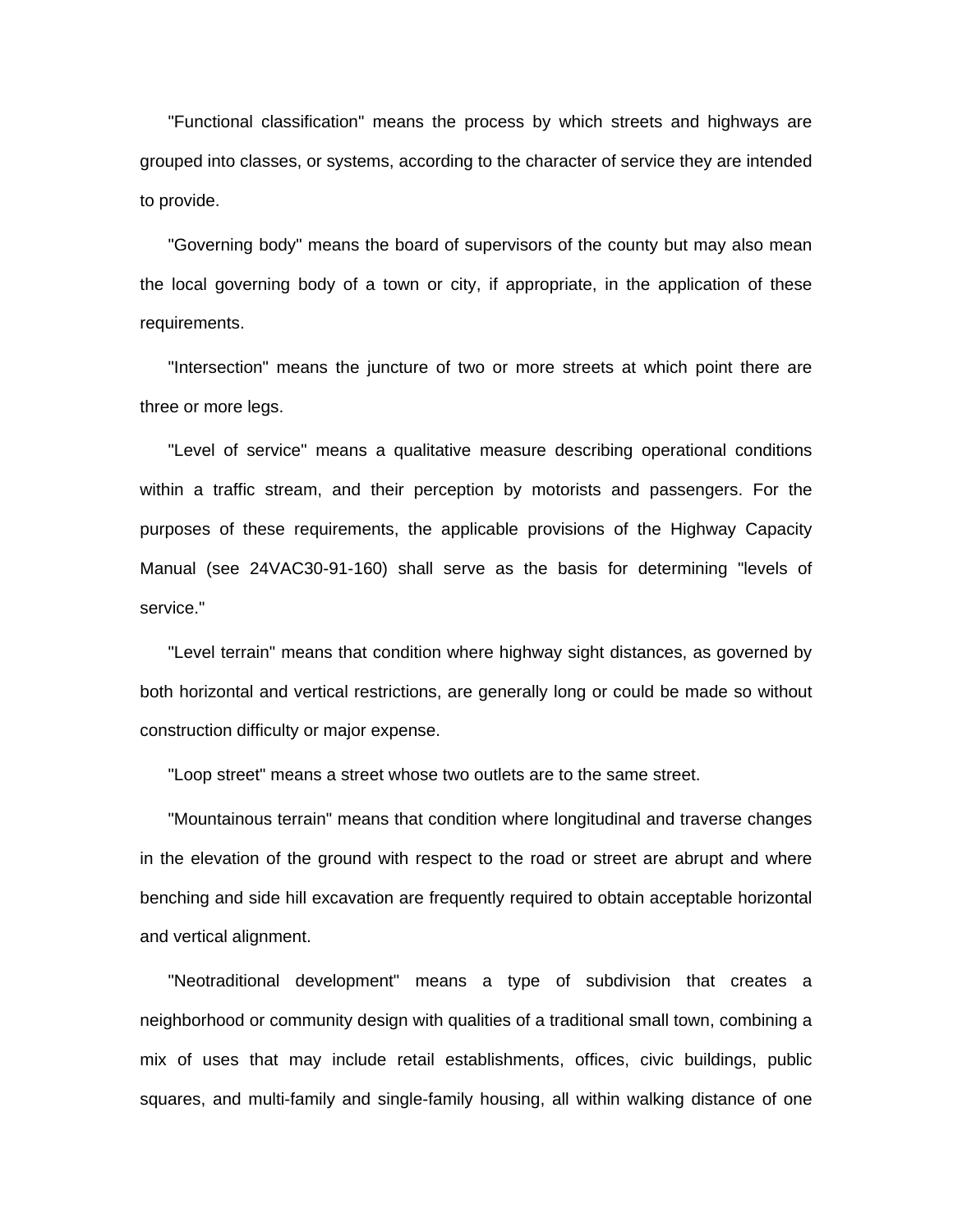another, as well as a mix of transportation facilities that focuses on the needs of pedestrians and bicyclists in addition to the needs of motorists. These developments may include a variety of buildings and land use densities along the same street. Street layout may follow a grid pattern using narrow streets and having multiple connections to surrounding neighborhoods. These developments may be referred to as "villages" or "hamlets" within the ordinances of the governing body.

"Nonresidential street" means a subdivision street adjacent to property that is anticipated to develop for purposes other than residential use.

"Office building" means a building that is used primarily for conducting business transactions other than retail sales.

"Parking bay" means an off-street area for parking two or more vehicles that are served by a short driveway connecting the parking area and the public street.

"Parking lane" means an area, generally seven or eight feet in width, adjacent to and parallel with the travel lane of a roadway that is used for parking vehicles.

"Pavement Design Guide" means the Pavement Design Guide for Subdivision and Secondary Roads in Virginia (see 24VAC30-91-160).

"Permit Manual Regulations" means the department's Land Use Permit Manual (24VAC30-150) Regulations (see 24VAC30-91-160).

"Phased development" (streets) means the method outlined in 24VAC30-91-70 (Phased development of subdivision streets) whereby the acceptance of certain subdivision streets into the secondary system of state highways may be considered before being completely developed in accordance with all applicable requirements (e.g., two lanes of a four-lane facility are considered for acceptance in advance of lanes 3 and 4 being finished).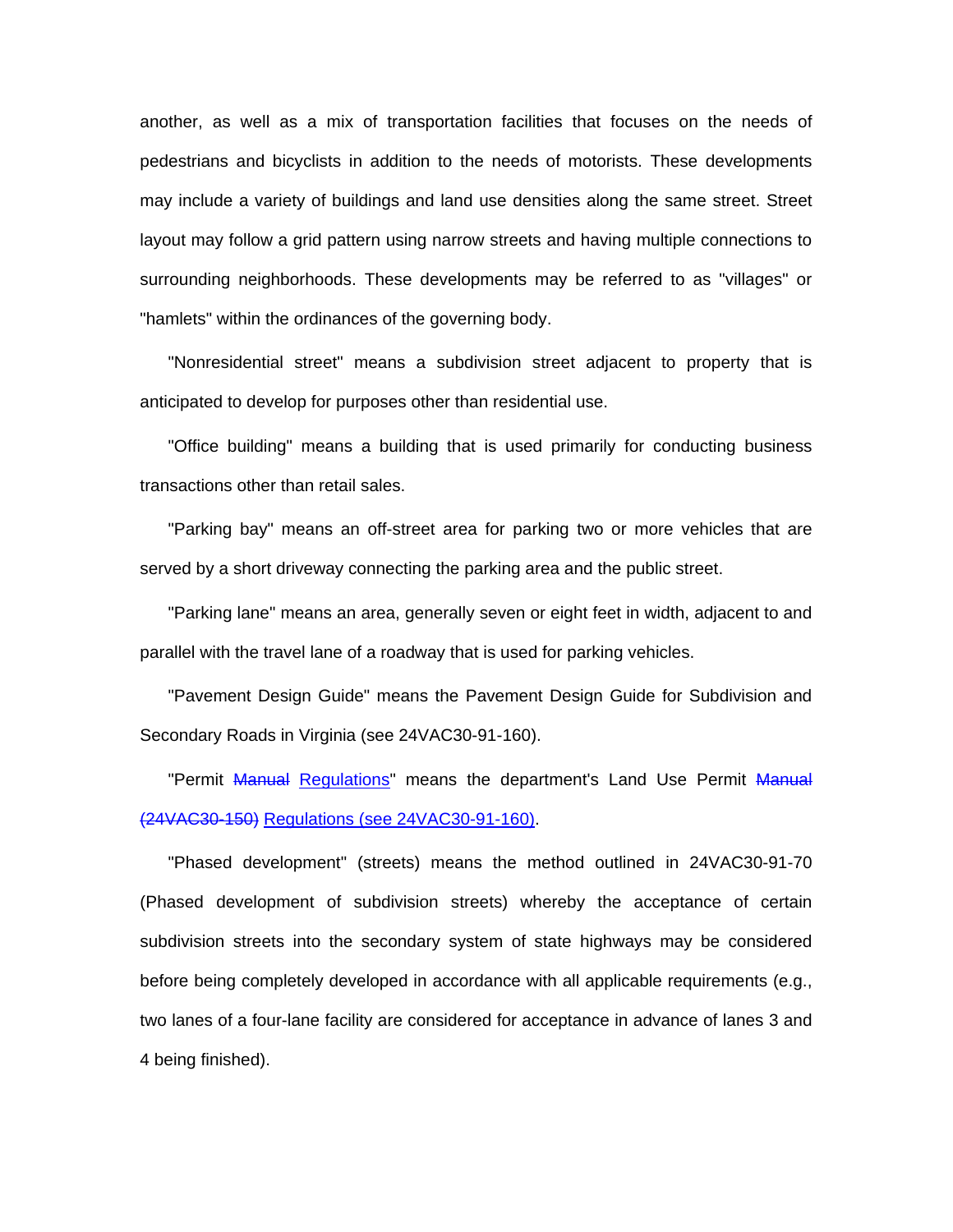"Plans" means the standard drawings, including profile and roadway typical section, that show the location, character, dimensions and details for the proposed construction of the subdivision street.

"Plat" means the schematic representation of the land divided or to be divided.

"Private streets" means subdivision streets that have not been dedicated to public use or that require the permission or invitation of a resident or owner to use the street. Such streets are not intended to be included in the secondary system of state highways maintained by the department.

"Privately maintained streets" means any public or private street that is not maintained by the department or the local governing body.

"Projected traffic" means the number of vehicles, normally expressed in average daily traffic (ADT), forecast to travel over the segment of the subdivision street involved.

"Public street" means a street dedicated to public use and available to the public's unrestricted use without regard to the jurisdictional authority responsible for its operation and maintenance.

"Requirements" means the design, construction, and related administrative considerations herein prescribed for the acceptance of a subdivision street for maintenance by the department as part of the secondary system of state highways.

"Resident engineer" means the department employee assigned to supervise departmental operations within a specified geographical portion of the Commonwealth, consisting of one to four counties, or his designee. In the context of either this regulation or the Subdivision Street Design Guide (24VAC30-91-160), the term can also refer to:

1. In districts having centralized functions for the review and approval of subdivision plans, either: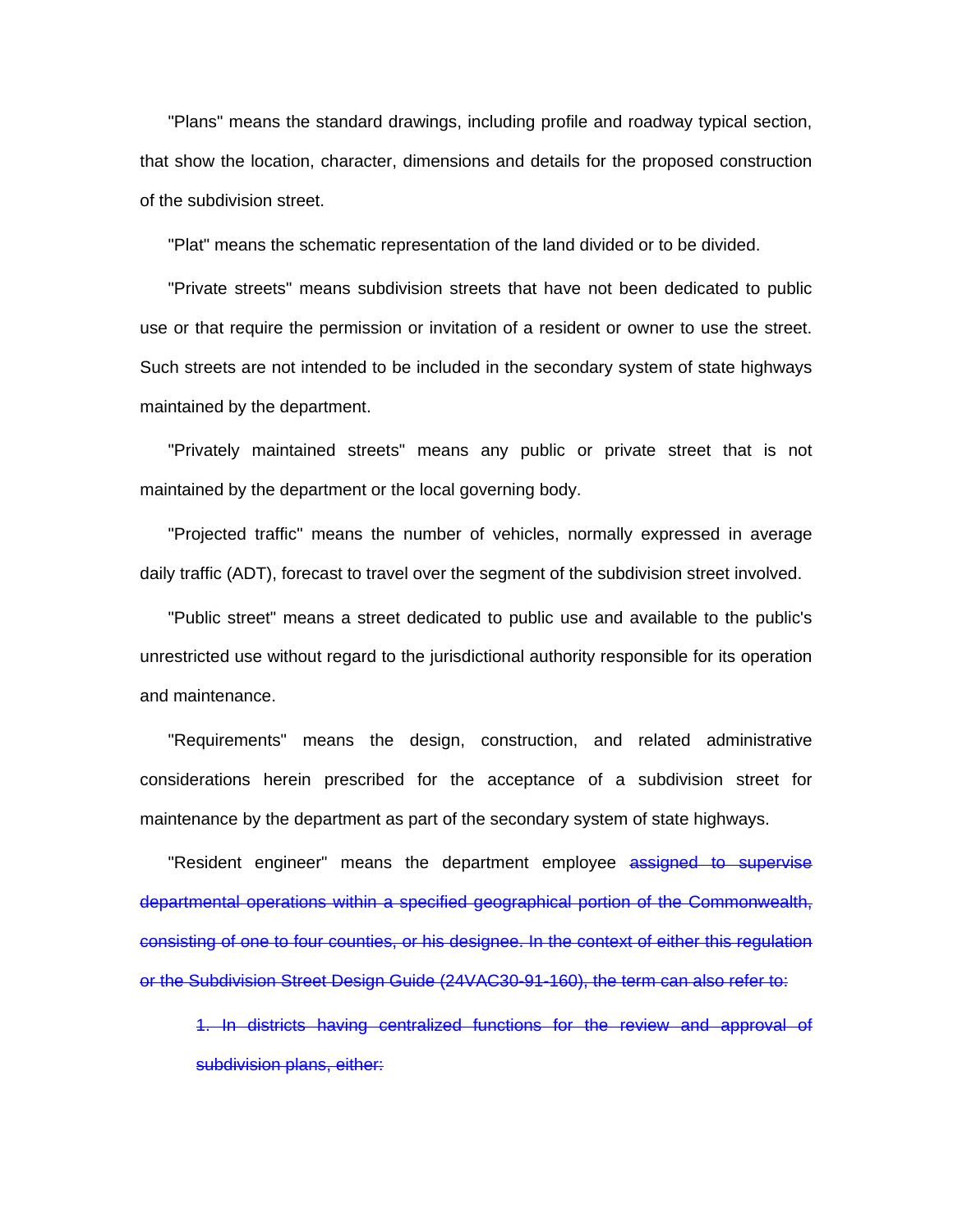a. The district land development manager for functions related to plan approval;

b. The residency permit manager for functions related to construction, inspection, and acceptance of streets; or

c. Any other position specifically designated to perform the functions described in subdivisions 1a and 1b of this definition or employees designated by the district administrator to oversee the implementation of this regulation. 2. In cities and towns that maintain and operate their own system of streets and elect to use the pavement and right-of-way width requirements of the Subdivision Street Design Guide (24VAC30-91- 160) as a basis for street maintenance payments under the provisions of § 33.1-41.1 of the Code of Virginia, as well as the counties of Arlington and Henrico, the local official responsible for the review and approval of subdivision street design.

"Residential street" means a subdivision street adjacent to property that is anticipated to develop as single-family residences, apartment buildings, or other similar dwelling structures.

"Right-of-way" means the land, property, or interest therein, usually in a strip, acquired for or devoted to a public street designated to become part of the secondary system of state highways.

"Roadway" means the portion of the road or street within the limits of construction and all structures, ditches, channels, etc., necessary for the correct drainage thereof.

"Secondary system of state highways" means those public roads, streets, bridges, etc., established by a local governing body pursuant to § 33.1-229 of the Code of Virginia and subsequently accepted by the department for supervision and maintenance under the provisions of Articles 6 (§ 33.1-67 et seq.) and 11 (§ 33.1-150 et seq.) of Chapter 1 of Title 33.1 of the Code of Virginia.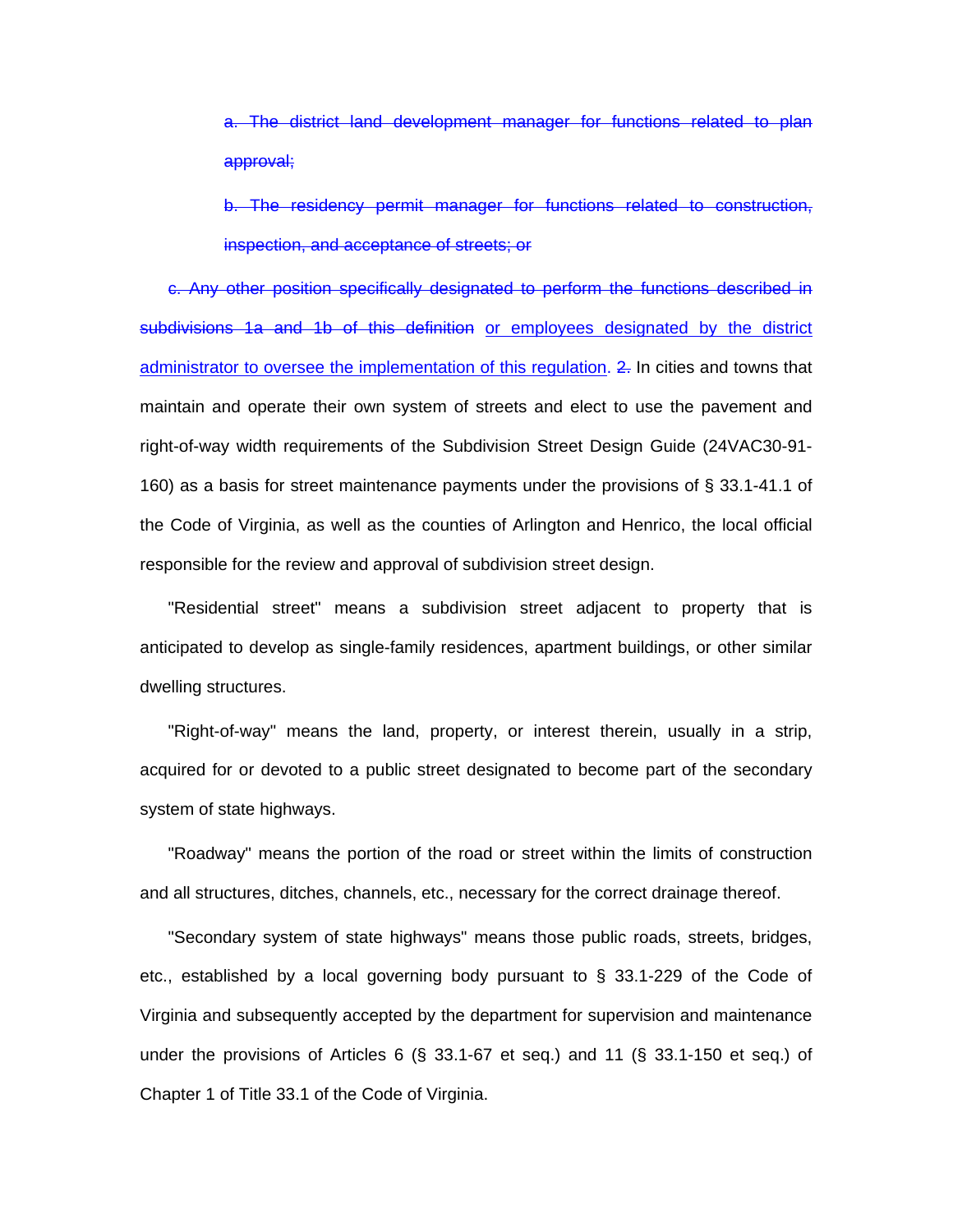"Shared use path" means a facility, as defined in § 46.2-100 of the Code of Virginia, that is set apart from the travelway and intended to be used by pedestrians and bicyclists.

"Shopping center" means a building or buildings containing two or more stores that are used primarily for retail sales but may include commercial trade or professional uses.

"Single-family residence" means a structure, other than an apartment building, maintained and used as a single dwelling unit or any dwelling unit that has direct access to a street and shares neither heating facilities, hot water equipment, nor any other essential facility or service with any other dwelling unit.

"Specifications" means the department's Road and Bridge Specifications (24VAC30- 91-160), including related supplemental specifications and special provisions.

"Standards" means the applicable drawings and related criteria contained in the department's Road and Bridge Standards (24VAC30-91-160).

"Subdivision" means the division of a lot, tract, or parcel into two or more lots, plats, sites, or other divisions of land for the purpose, whether immediate or future, of sale or of building development. Any resubdivision of a previously subdivided tract or parcel of land shall also be interpreted as a "subdivision." The division of a lot or parcel permitted by § 15.2-2244 of the Code of Virginia will not be considered a "subdivision" under this definition, provided no new road or street is thereby established. However, any further division of such parcels shall be considered a "subdivision."

"Subdivision street" means a public way for purposes of vehicular travel that results from the subdivision of land, including the entire area within the right-of-way. Public streets developed in accordance with these requirements and meeting the necessary public service provisions established herein shall be eligible for addition to the secondary system of state highways maintained by the department. Streets primarily intended to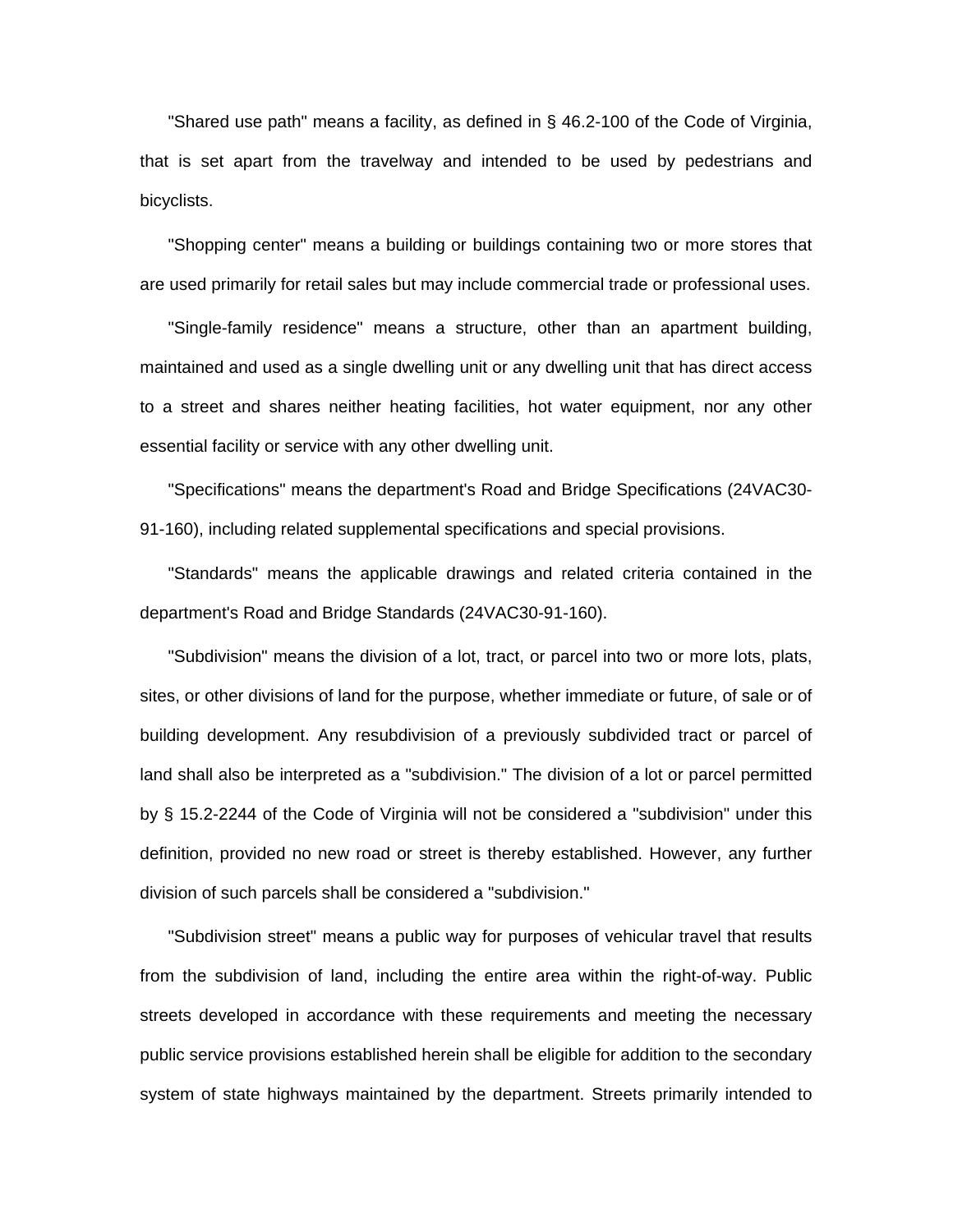access property abutting or in the immediate vicinity of the street are deemed "local" subdivision streets.

"Subdivision Street Design Guide" means Appendix B of the Road Design Manual (24VAC30-91-160).

"Swale" means a broad depression within which stormwater may drain during inclement weather, but which does not have a defined bed or banks.

"Through street" means a street that provides access between two other streets.

"Traveled way" means the portion of the subdivision street designated for the movement of vehicles, exclusive of shoulders, parking areas, turn lanes, etc.

"VDOT" means the Virginia Department of Transportation.

"VPD" means vehicles per day.

"VPH" means vehicles per hour.

"Watercourse" means a definite channel with bed and banks within which water flows, either continuously or in season.

### **24VAC30-91-20. Applicability, effective date, and transition.**

A. Applicability. This regulation is intended to govern subdivision street development and the criteria for acceptance of these streets by the department for subsequent maintenance. The Subdivision Street Design Guide (24VAC30-91-160) offers guidance on the design and construction features of subdivision street development and sets out design parameters deemed appropriate for most land development scenarios. However, the business of land development is fluid and the department, in consultation with local government officials, is prepared to consider innovative transportation approaches associated with land development proposals that are consistent with the geometric requirements of the Subdivision Street Design Guide (24VAC30-91-160). However,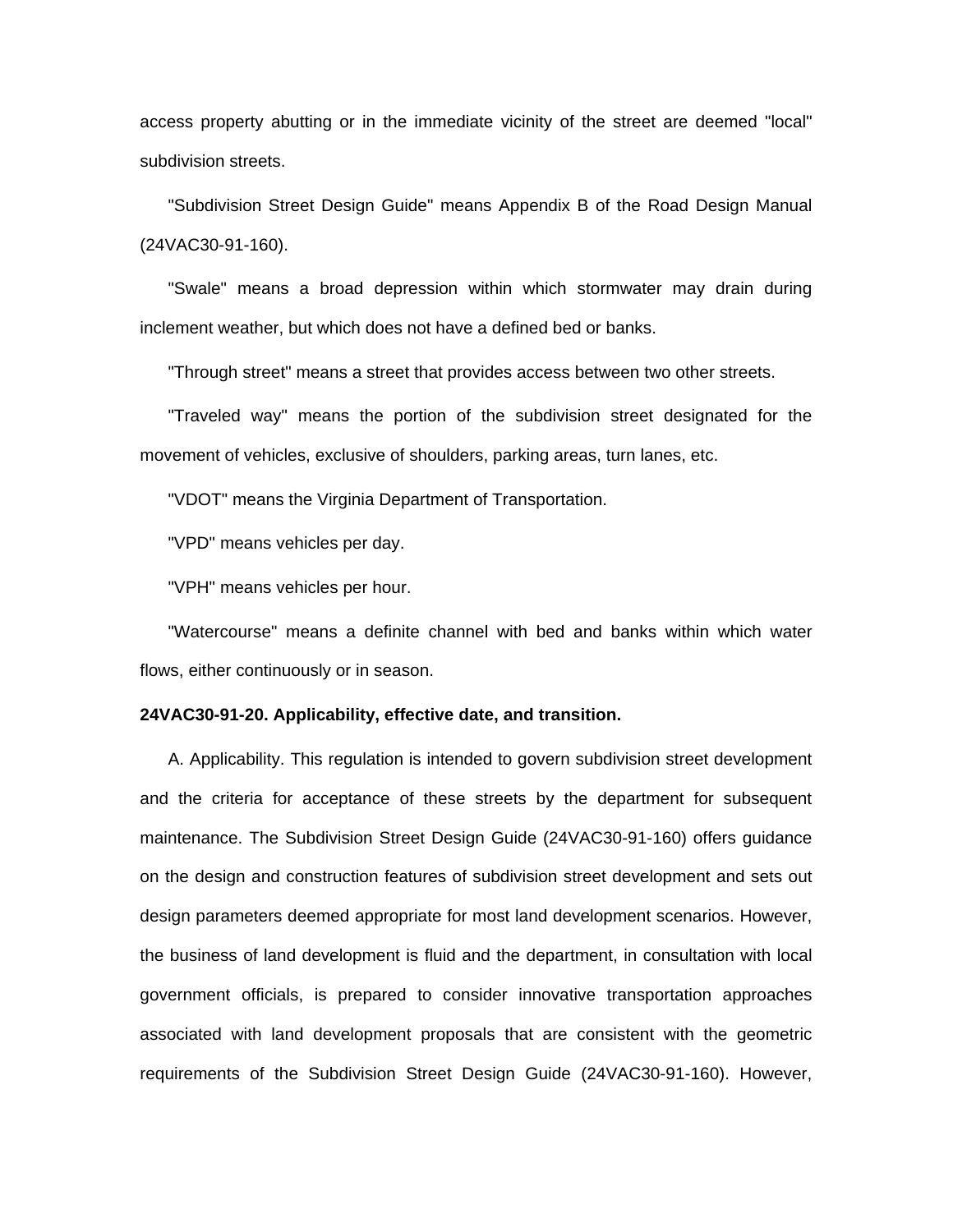when not specifically addressed in one of these documents, the relevant requirements of the Road Design Manual (24VAC30-91-160), standards, specifications, Pavement Design Guide (24VAC30-91-160) and associated instructions shall govern.

These requirements apply to all subdivision streets designated to be maintained by the department as part of the secondary system of state highways. The department's review and approval shall apply only to streets proposed for addition to the secondary system of state highways maintained by the department. Any plans submitted for review that contain only streets proposed for maintenance by others may be reviewed for general guidance at the discretion of the resident engineer but will not be officially approved. However, any such review shall not represent the department's commitment to accept such streets for maintenance irrespective of the quality of the construction of the street or streets.

If a subdivision plan with streets proposed for VDOT acceptance includes any streets that are not initially intended to be accepted for maintenance by the department as part of the secondary system, the plan must include a notation identifying these streets. In the absence of this notation, the plans will not be approved. It is also recommended that any streets proposed to be privately maintained also have a notation on the plat and impacted deeds that clearly indicate that as a prerequisite for the streets future acceptance, the streets must be improved to the department's prevailing standards for acceptance at no cost to the department.

B. Effective date. All streets proposed for acceptance by the department after January 1, 2005, shall be accepted in accordance with these provisions, except as may be waived by the commissioner or his designee.

C. Transition. Prior to July 1, 2005, the department will allow the design of streets developed in accordance with either the former requirements (1996) or these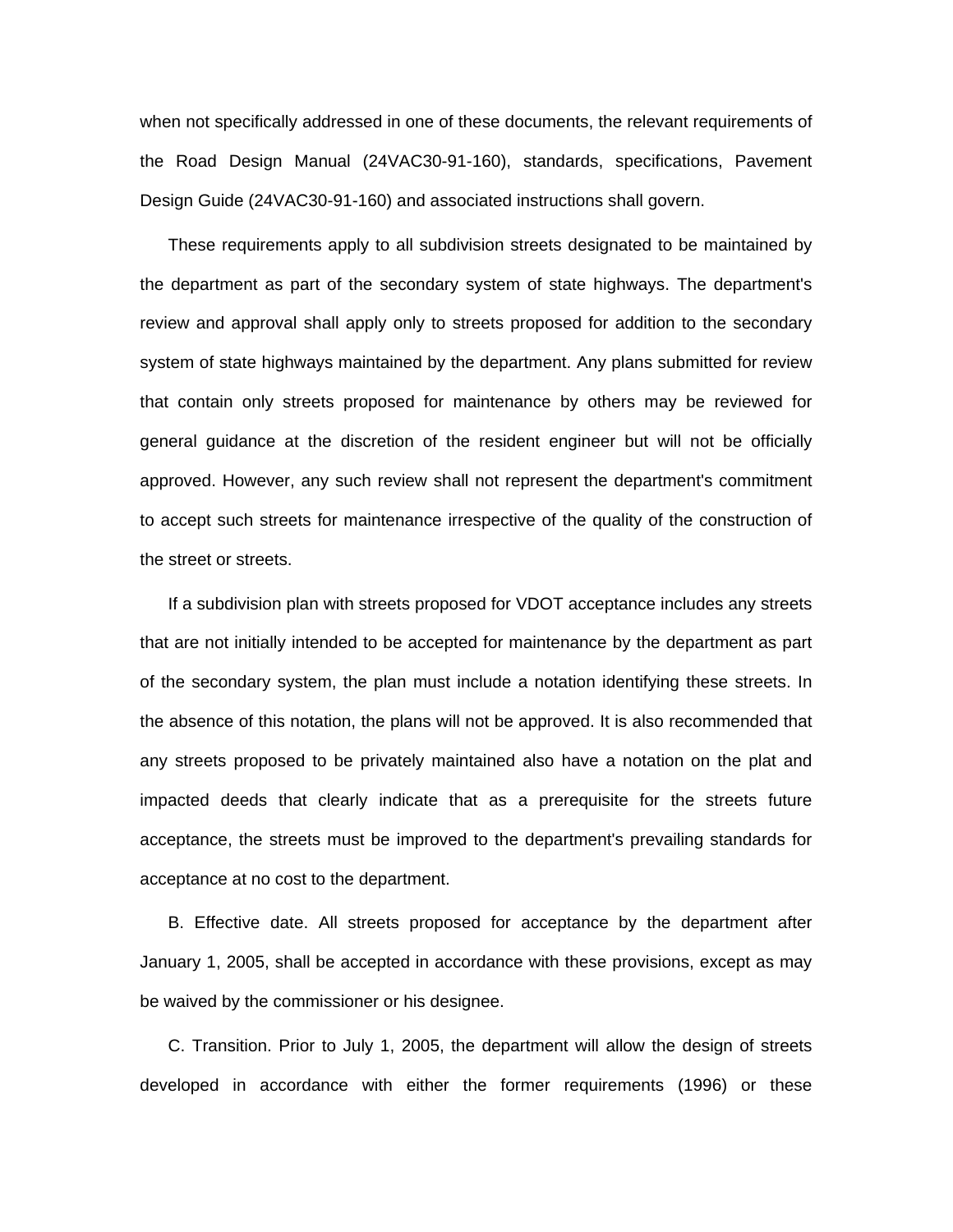requirements. Any street design initially submitted to the department for consideration after June 30, 2005, however, shall be in accordance with these requirements.

## **24VAC30-91-30. Local subdivision ordinances**

A. Precedence of local subdivision ordinance. Pursuant to § 33.1-229 of the Code of Virginia, new streets are established by the governing body of the locality in which they are located. Any requirements of the subdivision ordinance adopted by the governing body that are equal to or greater than these provisions shall become the department's requirements in that locality and govern unless the local governing body concurs with an exception to their higher standards.

B. Exemptions in local ordinances. The department does not recognize any provision of an ordinance adopted by the governing body that exempts the development of streets from these requirements based on its definition of the term subdivision. Consequently, any street proposed for addition to the secondary system of state highways maintained by the department shall comply with applicable requirements as herein provided or, if greater than these provisions, the requirements of the local ordinance.

## **24VAC30-91-40. Continuity of public street system.**

The continuity of a publicly maintained street system is a prerequisite to the addition of any subdivision street into the secondary system of state highways. A street may only be accepted for state maintenance if it is the continuation of the network of public streets whose maintenance has been officially accepted by the department or, if appropriate, a city, town or county.

# **24VAC30-91-50. Service requirements.**

A. Service consideration. A street may only be accepted by the department for maintenance as part of the secondary system of state highways if it renders sufficient public service to justify expending public funds for its subsequent maintenance.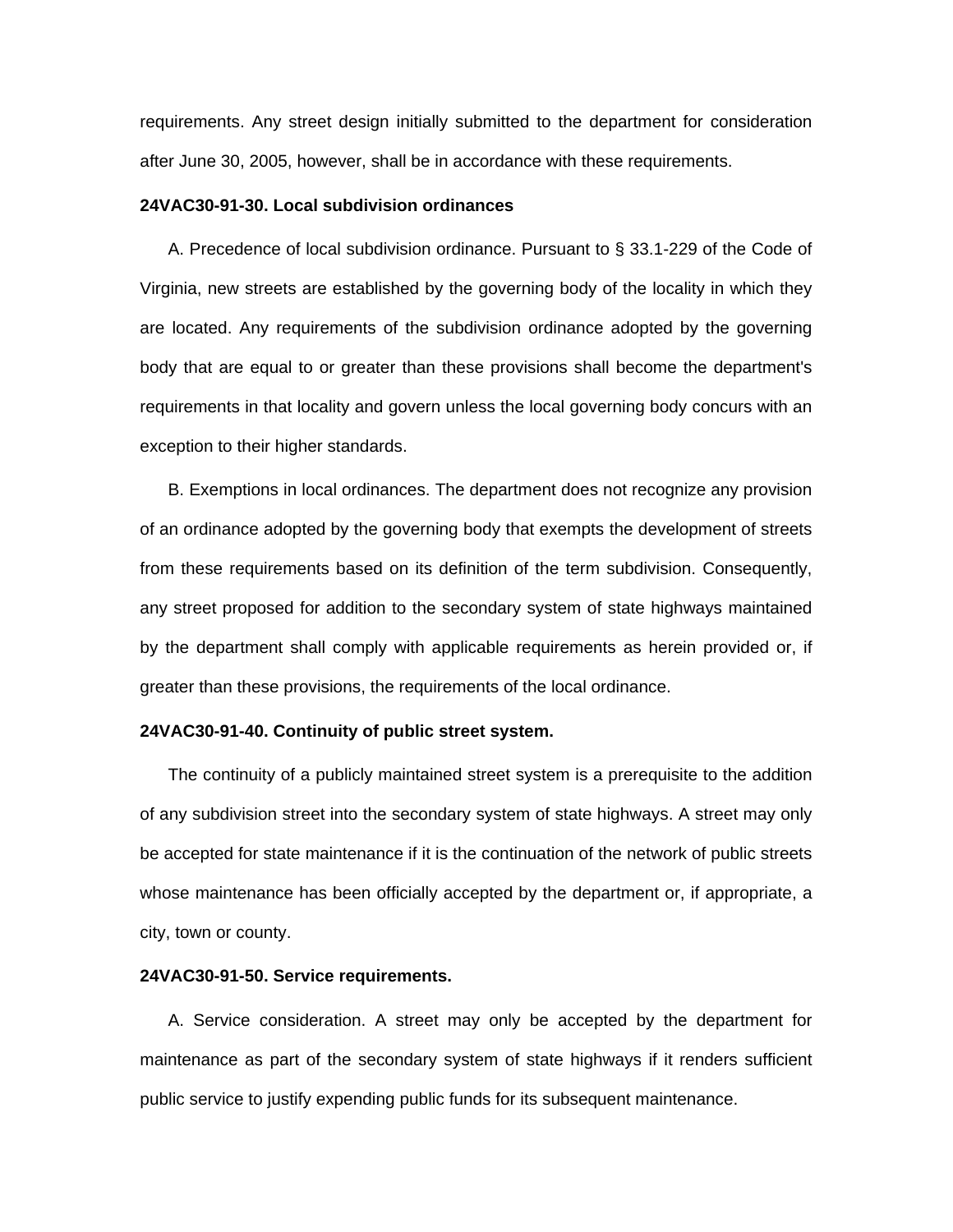In the event the governing body requests the addition of a street before it meets these public service provisions, the resident engineer will review each request on an individual case basis and determine if the acceptance of a street prior to normal service requirements is justified. However, prior to deferring acceptance based solely on service requirements, the resident engineer shall confer with the **Director of the Local Assistance Division appropriate Central Office Division Administrator or other designee appointed by** the commissioner.

The public service requirements of this subsection may be waived for cul-de-sac streets less than 0.25 miles in length when the acceptance of the street or streets will complete the acceptance of all streets within the subject section of the subdivision.

B. Criteria. For the purpose of these requirements, public service may include, but is not necessarily limited to, streets meeting one or more of the following situations:

1. Serves three or more occupied units of varied proprietorship with a unit being a single-family residence, owner-occupied apartment, owner-occupied residence in a qualifying manufactured home park, a stand-alone business, or single business entity occupying an individual building, or other similar facility. However, streets providing service in settings similar to an apartment building setting will only be considered for acceptance if the street is well defined and appears to be a street rather than a travel way through a parking lot.

2. Constitutes a connecting link between other streets that qualify from the point of public service.

3. Provides an extension of a street to the subdivision boundary to facilitate the continuity of possible adjacent development, if required by local ordinance. Such streets shall normally incorporate an adequate means for vehicles to turn around and reverse direction.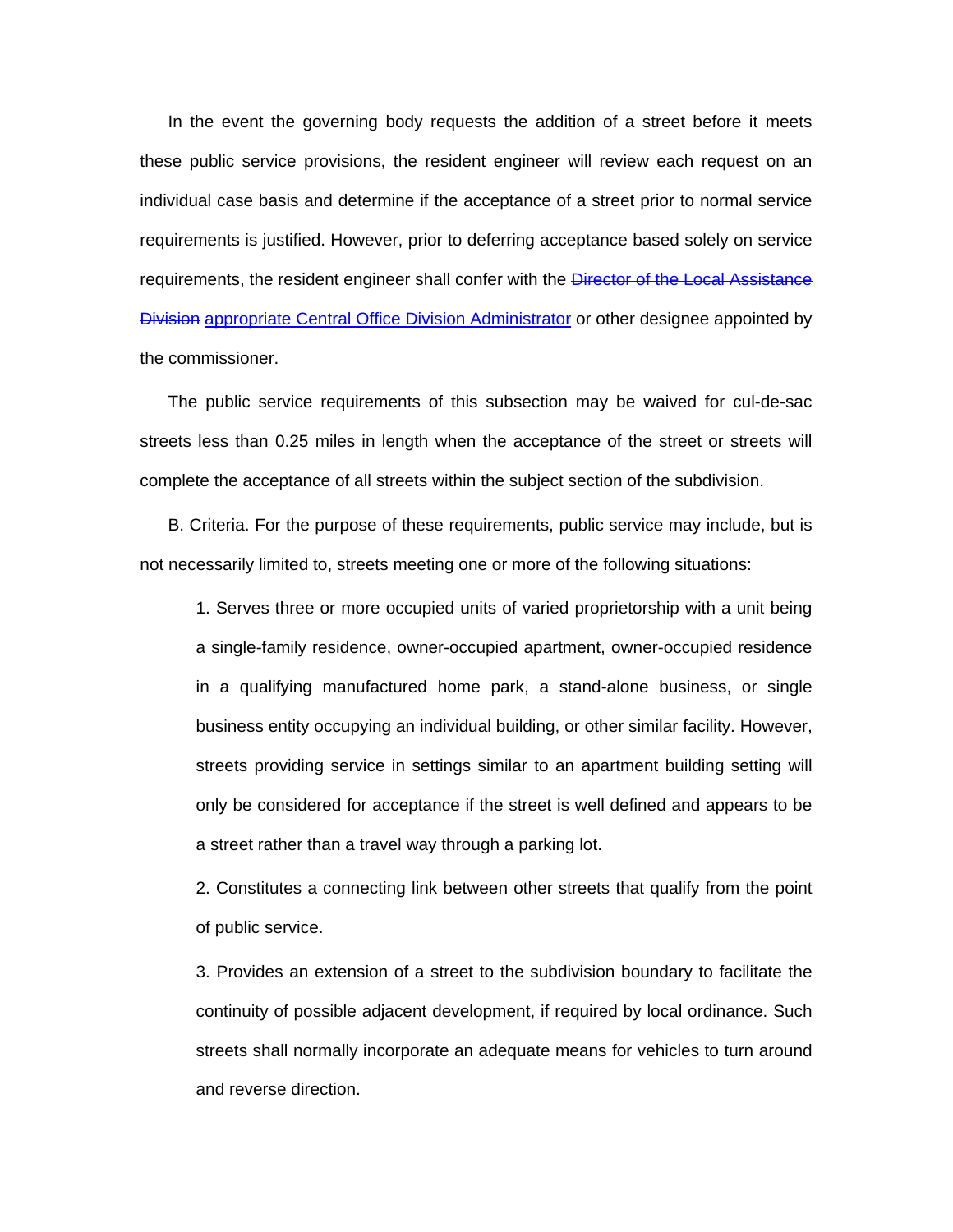4. Serves as access to schools, churches, public sanitary landfills, transfer stations, public recreational facilities, or similar facilities open to public use.

5. Serves at least 100 vehicles per day generated by an office building, industrial site, or other similar nonresidential land use in advance of the occupancy of three or more such units of varied proprietorship. Any addition under this provision shall be limited to the segment of a subdivision street that serves this minimum projected traffic and has been developed in compliance with these requirements.

6. Constitutes a part of the network of streets envisioned in the transportation plan or element of a county's comprehensive plan that, at the time of acceptance, serves an active traffic volume not less than 100 vehicles per day.

C. Apartment and retail shopping complexes. A through street that serves a shopping center or rental apartment building may be considered for maintenance as part of the secondary system of state highways if it is deemed by the department to provide a public service. However, internal streets in these complexes do not normally qualify for addition to the system because their operation and maintenance are considered to be a responsibility of the owner, who stands to profit, rather than the tenant or customer.

1. However, a street that serves as the principal access to rental apartment buildings may be considered to provide public service if unrestricted public use is permitted and maintenance continuity is practical.

2. Entrance streets and the internal traffic circulation system of shopping centers and apartment complexes qualify only if more than three property owners are served and the street is separated from the parking areas.

3. Streets serving manufactured home parks may only be considered if the residents of the park own the land occupied in fee simple.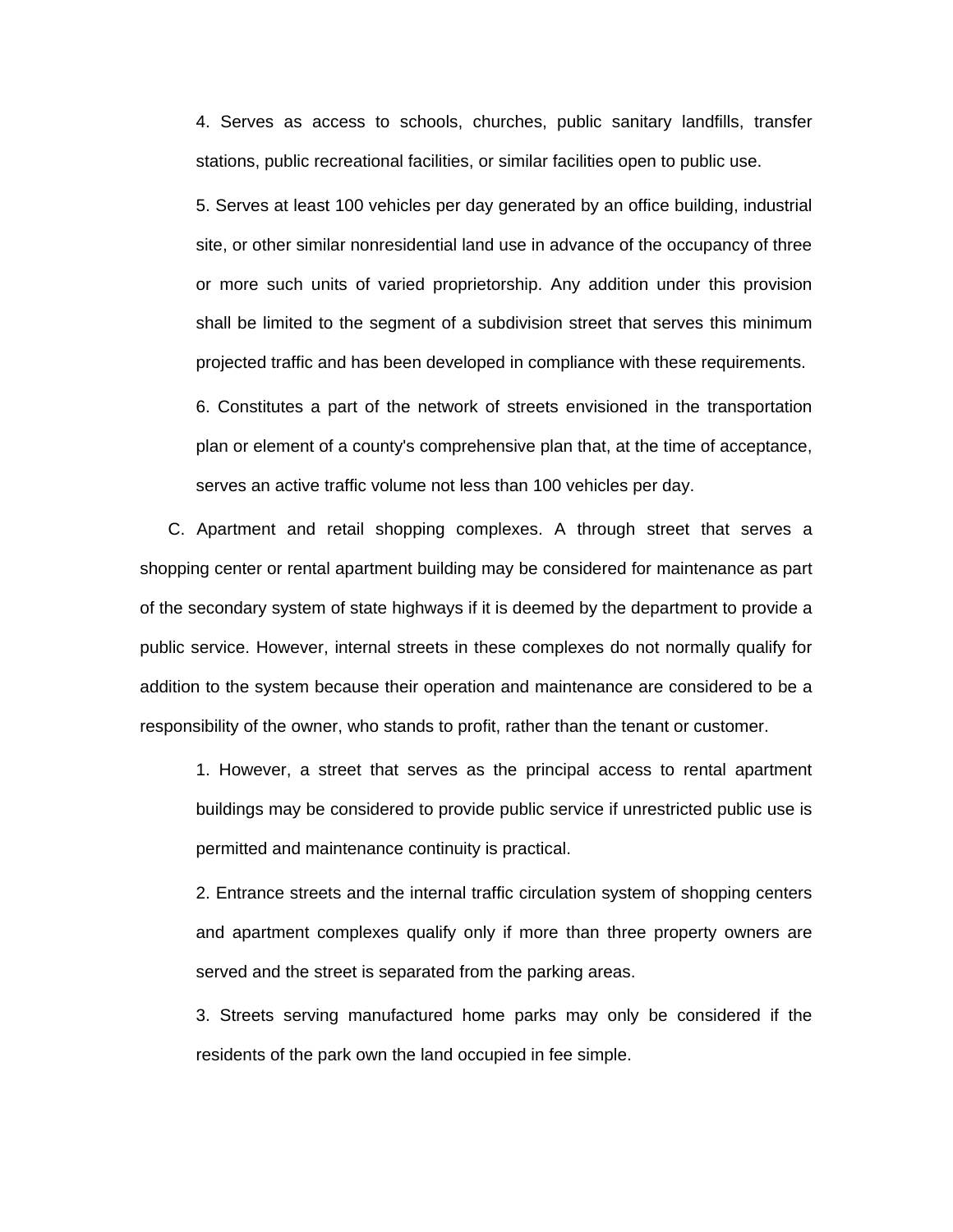D. Special exceptions. There may be other sets of circumstances that could constitute public service. Consequently, any request for clarification regarding unclear situations should be made in writing to the resident engineer. The resident engineer should then consult the Director of the Local Assistance Division appropriate Central Office Division Administrator or other designee appointed by the commissioner for resolution.

## **24VAC30-91-60. Administrative procedure.**

A. Conceptual subdivision sketch. Prior to preparing detailed construction plans for review, the resident engineer shall be provided a preliminary plan of the entire development, prepared by the developer, that shows sufficient information for VDOT to review and concur with the functional classification proposed for each street in the subdivision. Any preliminary or conceptual plat, plan or sketch that conforms to the locality's zoning requirements or subdivision ordinance is acceptable if the required information is shown. The submittal should include:

1. The general location and configuration, including the terminus, of each street, including the traffic volume anticipated when the land served is fully developed in accordance with the land uses anticipated.

2. The location and area of each type of permitted land use within the subdivision.

3. The location of any proposed transportation facility, within the subdivision's boundaries, included in the comprehensive plan of the governing body.

4. The proposed functional classification for each street in the subdivision.

5. Other available information pertinent to the intended development of the subdivision, including but not limited to any proposed phased development of streets pursuant to 24VAC30-91-70 (Phased development of subdivision streets).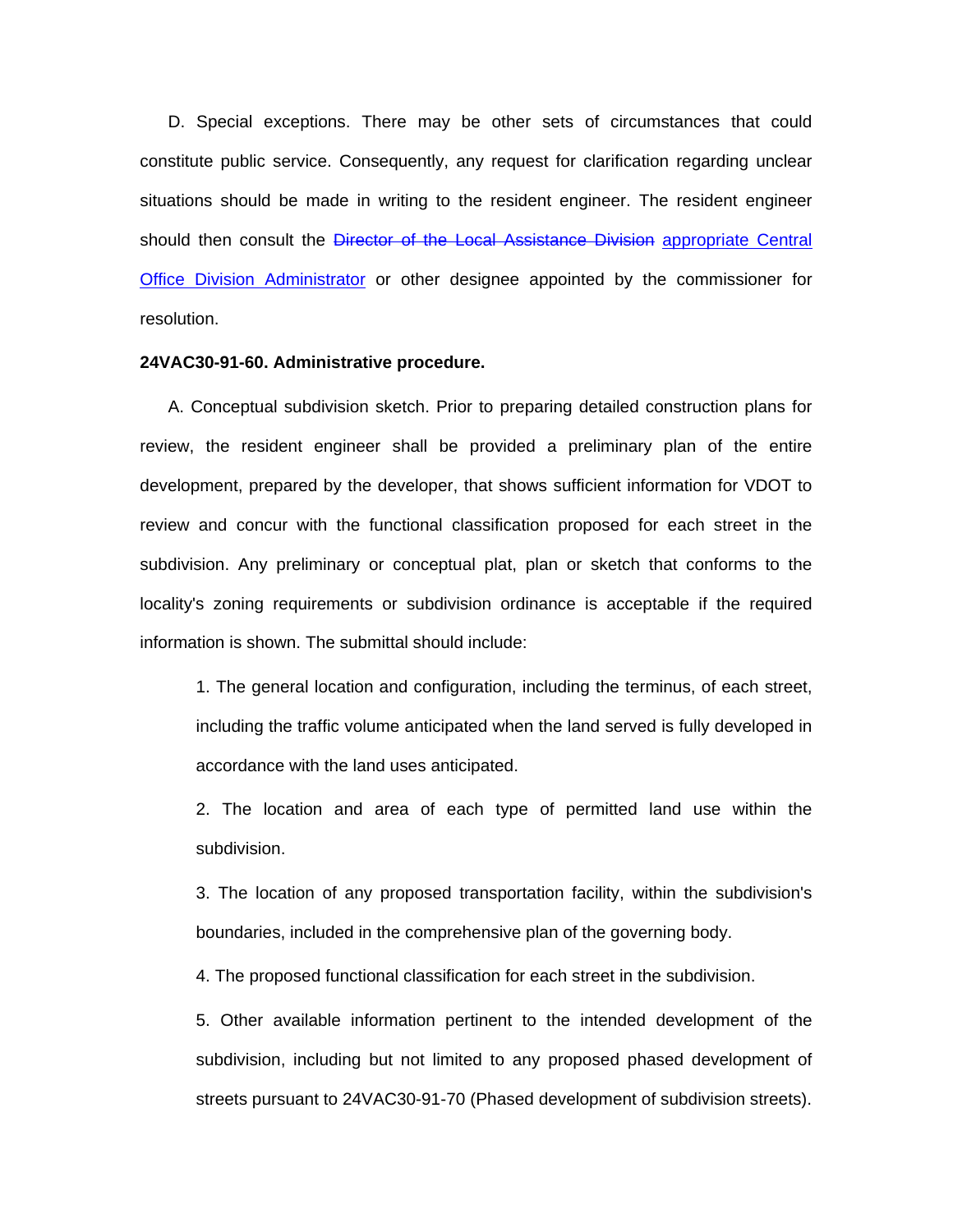The resident engineer will review the layout and functional classification of streets shown in the concept plan and notify the appropriate county official in writing, as well as the developer, if applicable, of his concurrence or recommendations. Approval of the conceptual plan or subdivision sketch shall be considered concurrence only in the functional classifications and layout of the streets and is deemed to satisfy any requirement for notification to the county official. This approval or concurrence will be valid as long as the basic concept for the subdivision's development, as submitted for review, remains unchanged.

B. Plan submission. Plats or plans, or both, together with other pertinent data as herein prescribed, shall be submitted to appropriate officials in the local government and to the responsible resident engineer in accordance with the practices of the local government for all proposed subdivisions whose streets are intended to be added to the secondary system of state highways maintained by the department. The resident engineer may, subject to the availability of staff and upon the request of a county, cooperate in the review of proposed subdivisions to be developed to these standards but not initially intended for addition to the secondary system of state highways maintained by the department. VDOT may recover the costs for this service in accordance with 24VAC30-91-140 (Surety and fees).

C. Plan review. Upon receipt of the plats or plans, or both, the resident engineer will arrange for the appropriate review to determine compliance with all applicable requirements. The general procedure for this review is described in 24VAC30-91-150 (Subdivision street development, plan review, and acceptance).

D. Plan approval. The resident engineer will advise the appropriate county official and the developer, if applicable, as to the results of the review.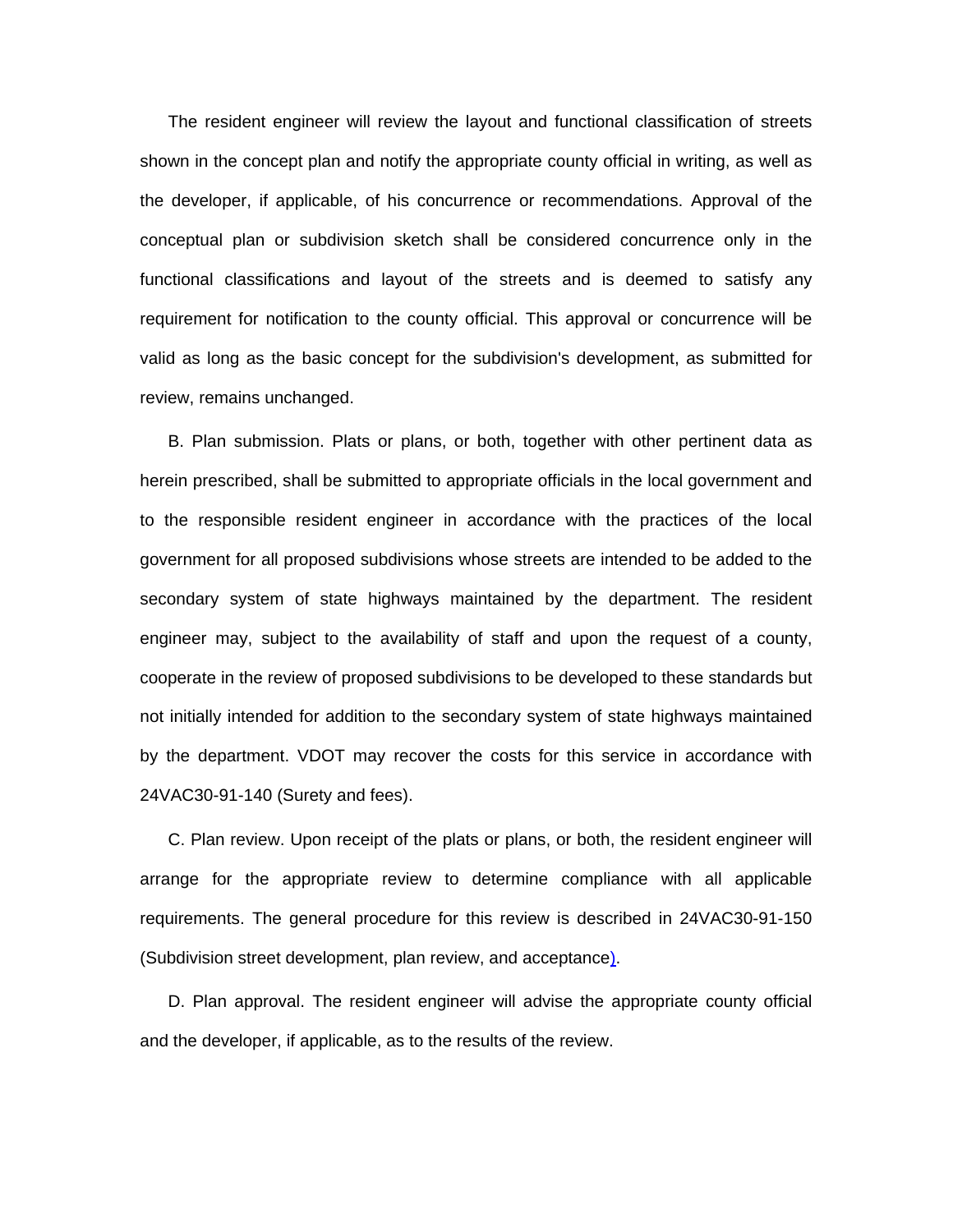1. If the street development proposed by the plats or plans, or both, is determined to be in compliance with these requirements, the resident engineer will provide written confirmation of this finding. This action signifies the resident engineer's approval of the street design shown on the plats or plans, as submitted. Any subsequent revision, additions, or deletions thereto shall require specific written approval of the resident engineer for each such change.

2. If a revision of the submitted plats or plans is determined necessary, the resident engineer will list the required changes in a written response to the county official and the developer, if applicable. Upon completion of the specified revisions, the plats or plans will be resubmitted for review and approval by the resident engineer as prescribed in 24VAC30-91-150 (Subdivision street development, plan review, and acceptance).

The department's approval of a subdivision street construction plan shall constitute its commitment to accept the streets depicted thereon when all applicable provisions of these requirements are satisfied and the streets have been constructed according to the approved construction plan and supporting specifications. However, during VDOT's inspection of construction, if a situation is discovered that was not addressed on the approved plan that could, in the opinion of the resident engineer, adversely affect public safety or the integrity of either the roadway or the adjacent property, acceptance of the street shall be deferred until the situation is corrected.

The department's approval of a subdivision street construction plan shall expire after a period of three years if construction has not commenced, in which case the subdivision street construction plan shall be resubmitted for subsequent review and approval. This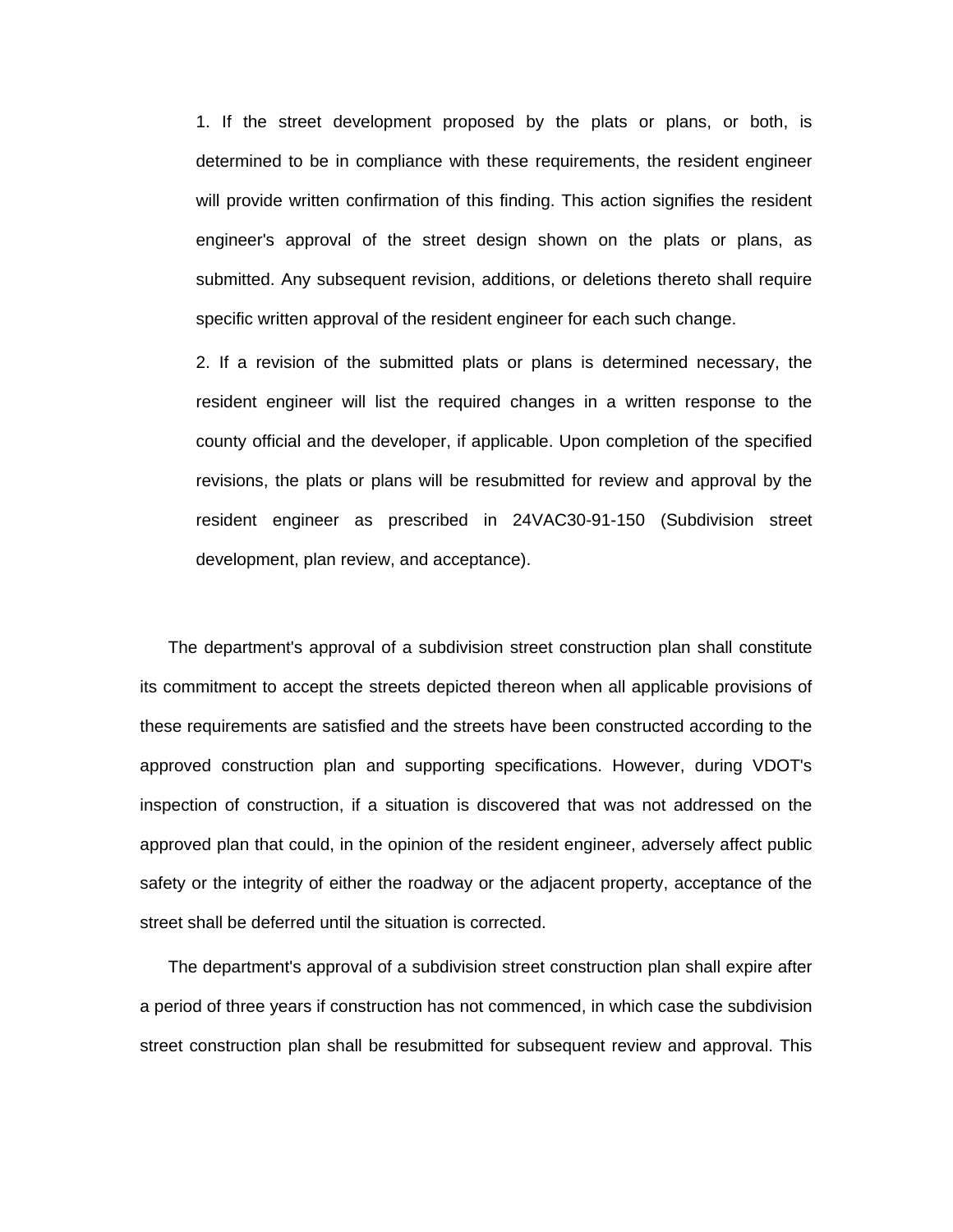shall not affect the adequacy of the approved concept plan as depicted on a recorded final plat, as provided for under § 15.2-2241 of the Code of Virginia.

E. Street acceptance. Upon the satisfactory completion of construction of the subdivision street, the department will advise the local governing body regarding the street's readiness for acceptance and the governing body, in consultation with the resident engineer, will initiate its acceptance into the secondary system of state highways maintained by the department provided:

1. The developer dedicates the prescribed right-of-way to public use.

2. The street has been constructed in accordance with the applicable specifications, standards and the plats or plans approved by the department.

3. The street renders a public service as prescribed in 24VAC30-91-50 (Service requirements) or as may otherwise be approved under those provisions.

4. The street has been properly maintained since its completion.

5. The developer furnishes the surety and fees in accordance with 24VAC30-91- 140 (Surety and fees).

6. The governing body has executed all agreements prescribed by these requirements, unless specifically waived on an individual case basis by the Director of the Local Assistance Division appropriate Central Office Division Administrator, or other designee appointed by the commissioner.

7. The governing body, by proper resolution, requests the department to accept the street or streets for maintenance as part of the secondary system of state highways under its jurisdiction. The resolution shall include the governing body's guarantee of an unrestricted and unencumbered right-of-way as dedicated, plus any necessary easements for fills, drainage, or sight distance.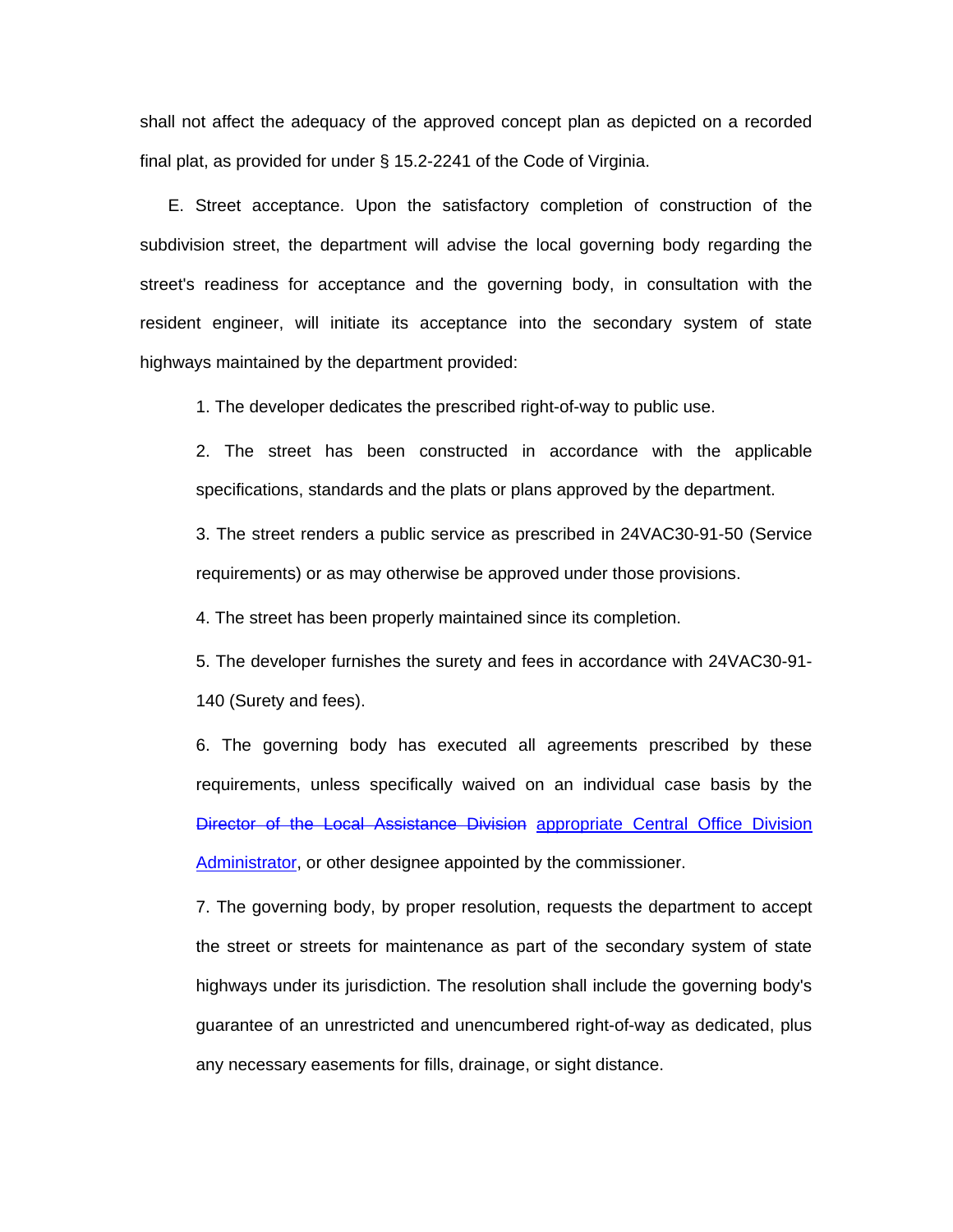Upon the department's determination that the requested addition is in compliance with the applicable provisions of these requirements, the governing body will be officially advised of the street's acceptance into the secondary system of state highways and the effective date of such action. This notification serves as the resident engineer's authority to begin maintenance thereon.

#### **24VAC30-91-70. Phased development of subdivision streets.**

A. Policy. Certain subdivision streets that require four or more travel lanes to accommodate the projected traffic may be accepted by the department for maintenance after completion of the first two lanes to an acceptable, initial phase of construction, upon the request of the governing body. It is recognized that there is a distinction between those streets that benefit the overall transportation network and those that primarily serve the development of land and, therefore, the criteria for phased construction for each situation differs as described in subsection B of this section.

However, in all cases, the right-of-way required for the road at its complete stage of construction shall be dedicated and accepted as part of the initial street acceptance. In addition, the initial phase of construction shall be designed and constructed to facilitate construction of the remaining phase in a manner that will avoid the need to reconstruct the initial two lanes.

Consideration for the acceptance of any street under the provisions of this section shall be limited to the phased development of only the street's roadway. All other applicable requirements, e.g., public service, drainage easements, and administrative procedures, shall apply.

# B. Criteria.

1. For streets included in the transportation element of the county's comprehensive plan that serve diverse areas of the region or county, no special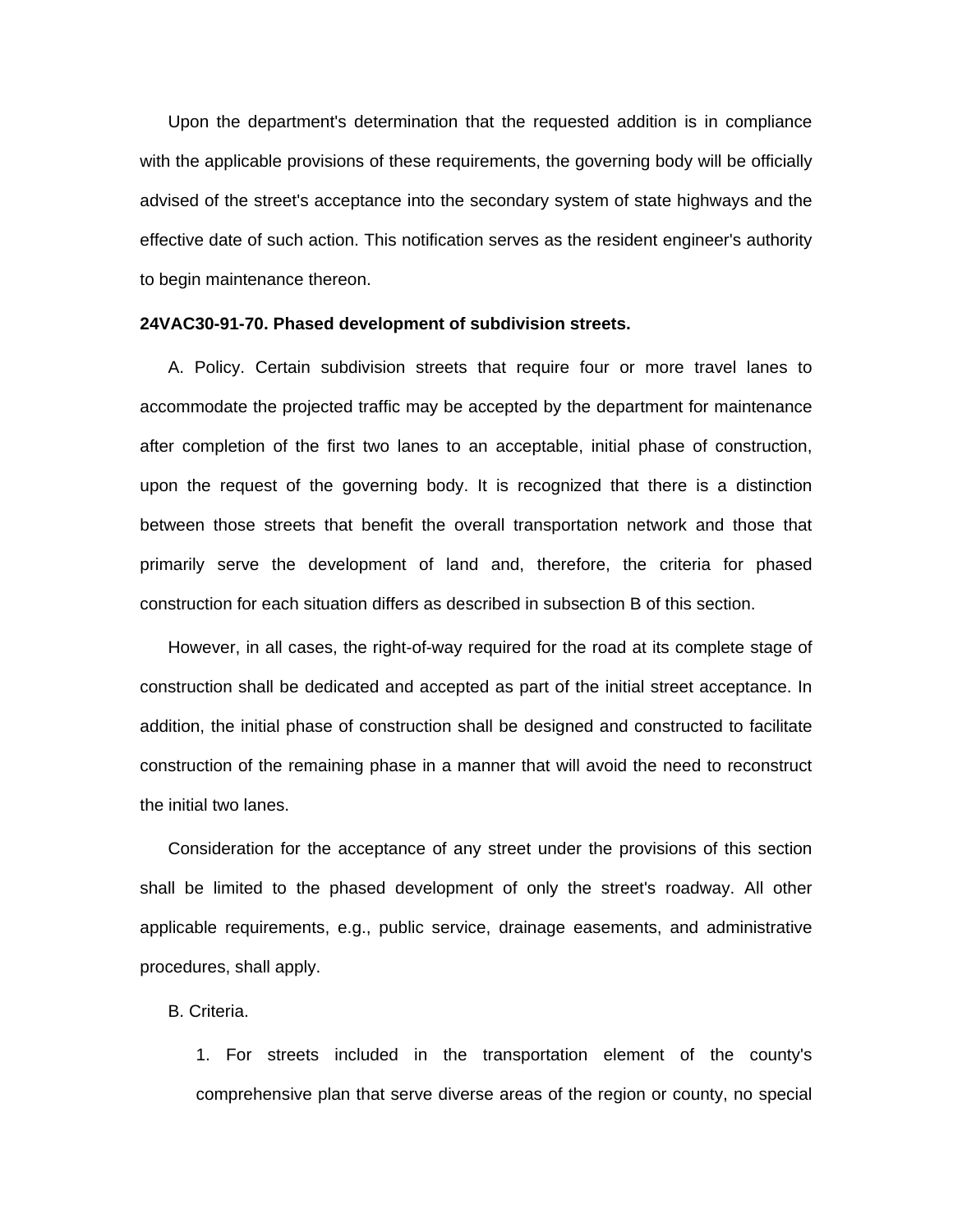agreement or acknowledgement is needed as a prerequisite to acceptance, provided:

a. The street is part of a transportation corridor that was formally adopted as a part of the county's comprehensive transportation plan prior to the local governing body's approval of the plat or plan for the development of the adjacent land.

b. The transportation corridor is a major thoroughfare planned primarily to move through traffic.

c. When fully developed the street must satisfy the department's functional classification criteria as a major collector or higher.

d. The street has a projected traffic volume of 8,000 vehicles per day or less for a period of 10 years following the date of the acceptance for maintenance by the department.

2. For all other streets, the local governing body's resolution requesting acceptance of the initial two lane section must include provisions that acknowledge:

a. The local governing body agrees that all costs incurred in the street's complete construction, including right-of-way, engineering, utility adjustment, etc., shall be provided from funds other than those derived from state revenue sources administered by VDOT, except as may be expressly authorized by the department's Director of the Local Assistance Division appropriate Central Office Division Administrator.

b. The local governing body agrees that it is their responsibility to ensure that the roadway is completed as needed to accommodate the traffic. However, the county also acknowledges that a determination that the street needs to be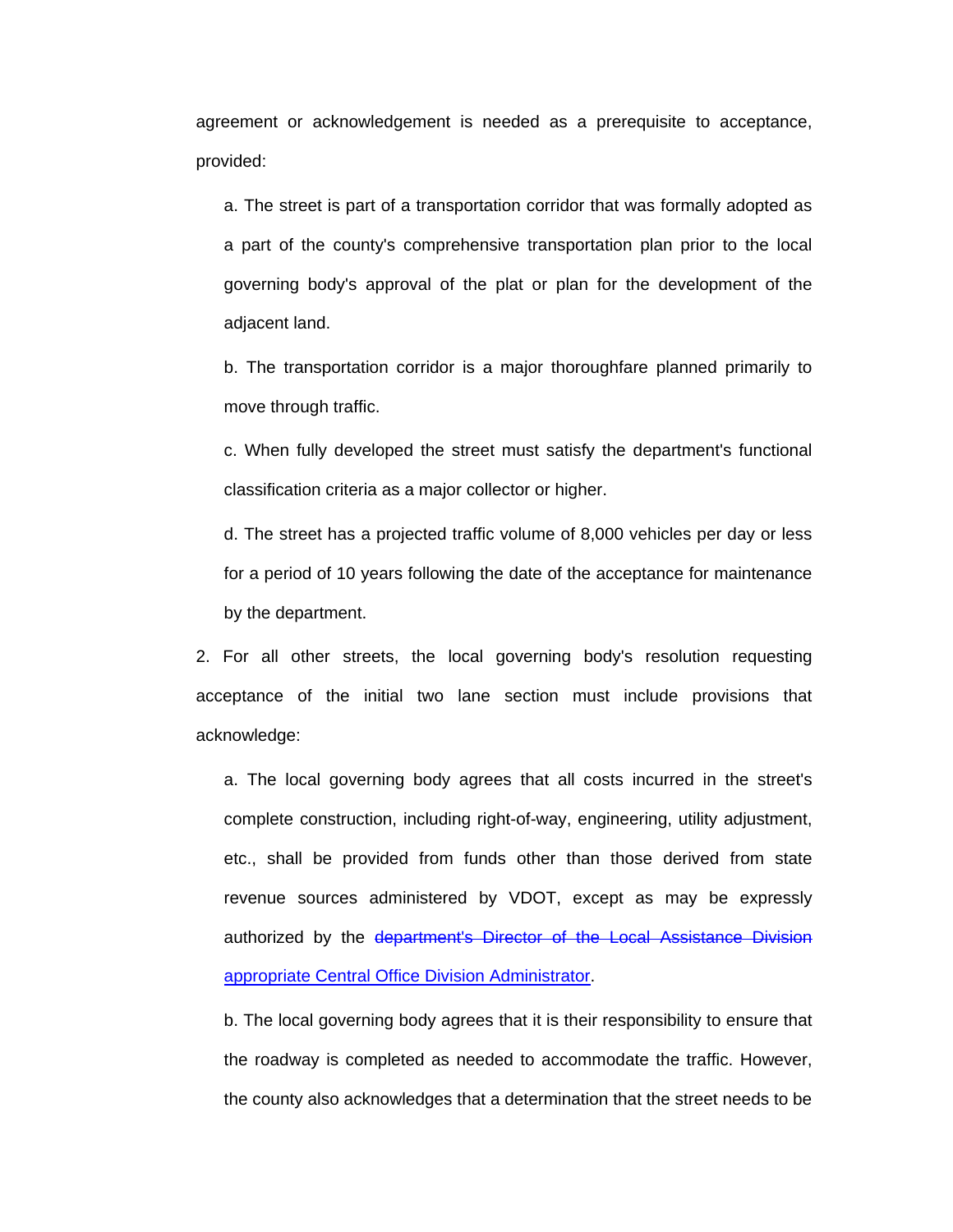completed to its ultimate section will be made by the resident engineer or his designee once it is determined that the first two lanes will not sustain an acceptable level of service for the function classification of the roadway in accordance with the Highway Capacity Manual (24VAC30-91-160).

### C. Procedures.

1. Plats or plans, or both, for the street's complete development, in accordance with all applicable provisions of these requirements, shall be submitted for approval.

2. The plats or plans shall also delineate the street's initial development as proposed pursuant to this section. In no case shall this design provide less than one-half of the roadway typical section required by the applicable requirements for the street's complete development.

3. Unless waived by the resident engineer, a capacity analysis shall be submitted to document that an acceptable level of service will be maintained for the intended duration of the initial phase of development. In determining an acceptable level of service, the beneficial effect of the proposed street on the overall transportation network will be considered. The resident engineer or his designee may waive this requirement for a traffic capacity analysis.

4. A determination will be made by VDOT in consultation with the locality whether the street can be approved for phased development and which criterion in subsection B of this section applies.

5. Upon the resident engineer's determination that the proposal is in compliance with the applicable provisions of this section, the plans may be approved accordingly.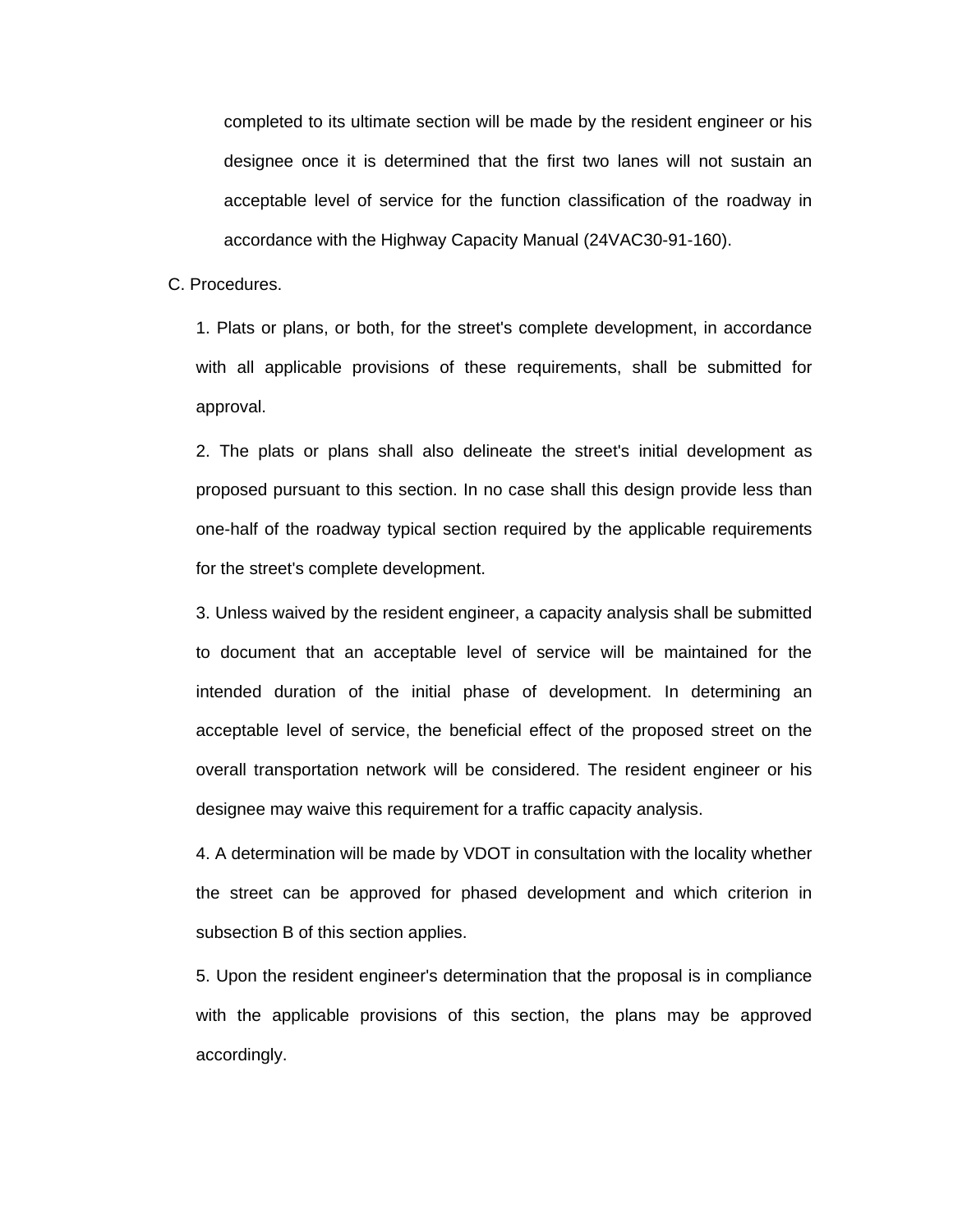6. Upon completion of the street's initial phase in accordance with approved plans, its compliance with all other applicable provisions of this section, and the inclusion of the appropriate language in the resolution, the street may be accepted for maintenance by the department as part of the secondary system of state highways.

**24VAC30-91-80. Connections to or work within streets maintained by the department.** 

A. Connections to streets maintained by the department. A land use permit issued by the department is required for new connections of any kind to existing streets maintained by the department. Due to the wide variation in prevailing conditions, each location shall be evaluated individually to determine exact requirements. Therefore, it is incumbent upon the developer or his designee to apply for a land use permit at the appropriate time to ensure the desired completion of the development. Such application shall be made to the resident engineer and be consistent with the approved plats or plans for the subdivision or the document reviewed for the connection of a street that is to remain privately maintained.

B. Relocations, adjustments, and improvement of streets maintained by the department. All work performed within the existing right-of-way of streets maintained by the department, including pavement widening, the addition of turn lanes, realignments and relocations of existing streets, shall be coordinated with and approved by VDOT as follows:

1. All such work shall be accomplished pursuant to a land use permit issued by the department after the required right-of-way has been dedicated to public use or as otherwise required by the department.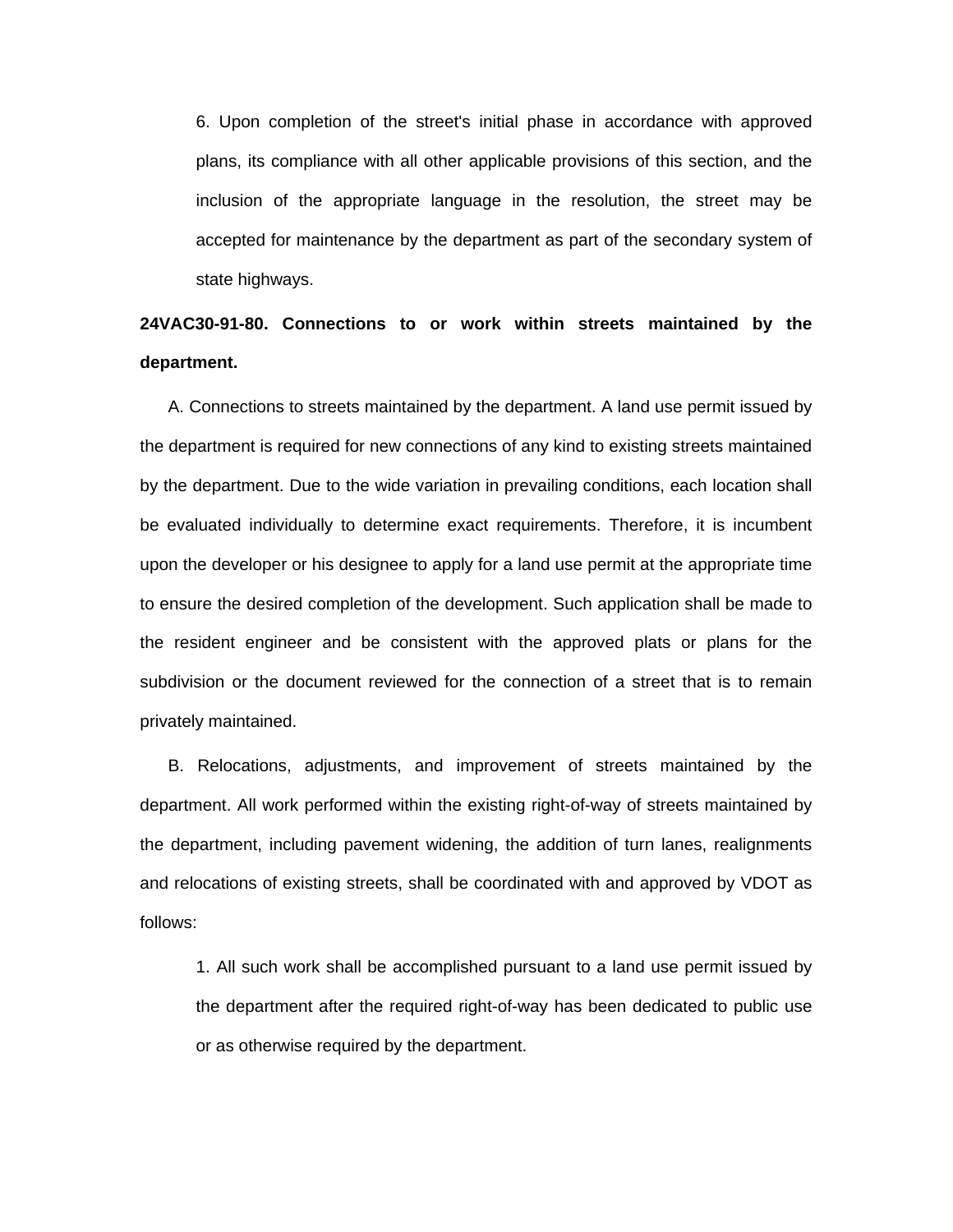2. All work, including the relocation, adjustment, and improvement of existing streets under VDOT jurisdiction shall be subject to the department's direction rather than these requirements. Such work should include overlaying and restriping the old and new portions of the roadway.

3. The relocation of streets maintained by the department shall only be accomplished with the consent of the local governing body.

4. Traffic should be maintained on streets under the department's jurisdiction until the new portion has been accepted by the department for maintenance unless the department authorizes a closure of the road to traffic.

5. No street or roadway maintained by the department and actively used by the public shall be abandoned or vacated unless a new street serving the same citizens has been constructed and accepted for maintenance by the department.

6. Streets previously discontinued exist as a public way under the jurisdiction of the local governing body and should be abandoned or vacated prior to the development of land associated with such streets.

# **24VAC30-91-90. Discretionary authority.**

The department's resident engineers are authorized considerable discretionary authority regarding the design of subdivision streets functionally classified as "local." Such judgments should take into consideration the individual situation, but in no instance are the safety features, structural integrity, or traffic capacities prescribed by these requirements to be sacrificed. Meandering alignment and rolling grades are satisfactory, provided adequate stopping sight distances and reasonable alignment and gradients are provided to safely accommodate the projected traffic at the design speed.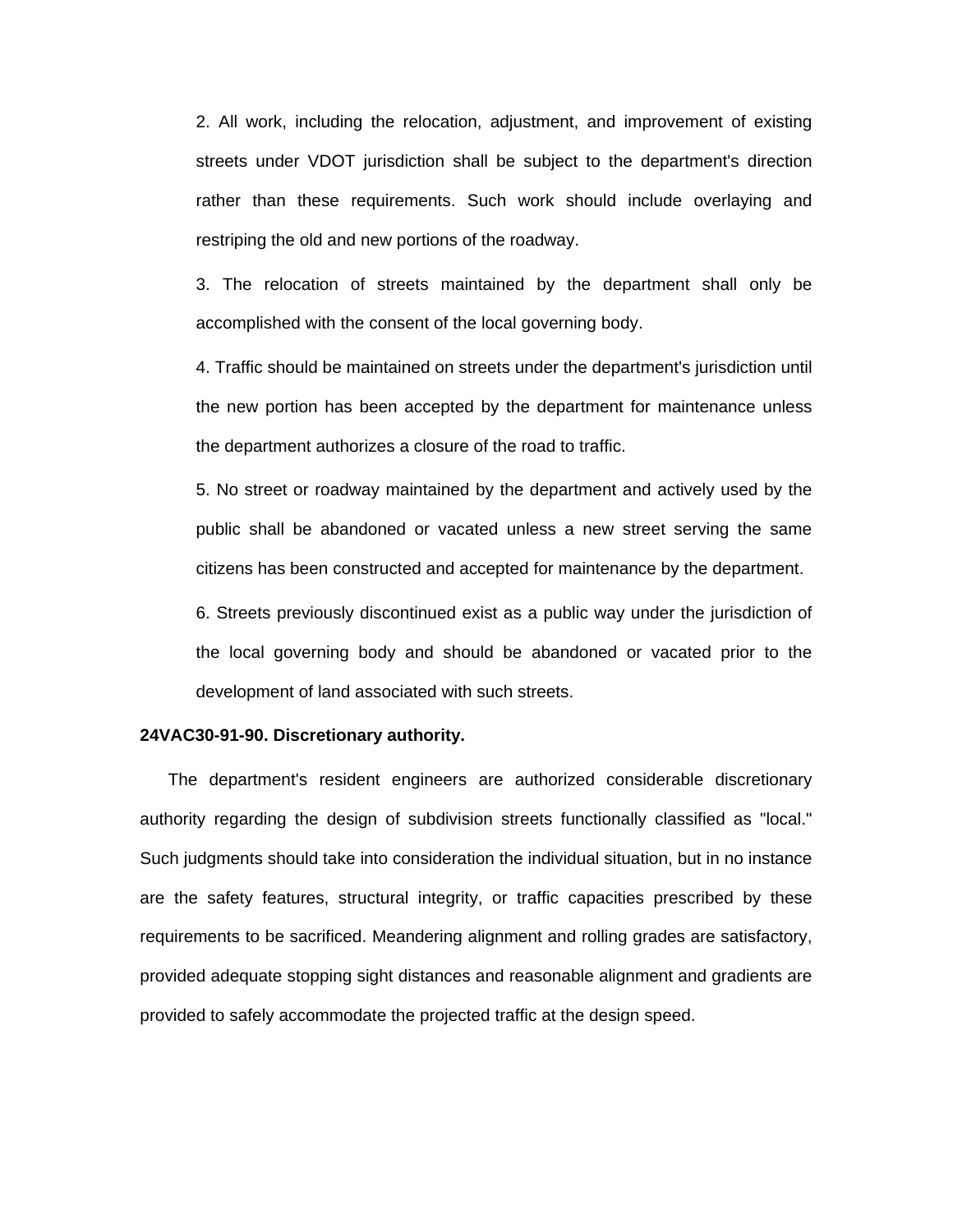#### **24VAC30-91-100. Appeal to district administrator.**

The district administrator is authorized to consider and render a ruling on unresolved differences of opinion between the developer and the resident engineer that pertain to the interpretation and application of these requirements.

To obtain this review, the developer shall provide the district administrator, the resident engineer and the county official a written request for such action, describing any unresolved issue. After reviewing all pertinent information, the district administrator will advise the developer in writing regarding the decision of the appeal, with a copy to the county official and the resident engineer. The developer may further appeal the district administrator's decision to the commissioner's designee. All correspondence requesting an appeal should include copies of all prior correspondence regarding the issue or issues with the county officials and department representatives.

### Part II

# Specific Provisions

# **24VAC30-91-110. Design and agreement requirements.**

A. General requirements. Most criteria addressing the design of new subdivision streets can be found in the Subdivision Street Design Guide (24VAC30-91-160). However, the following provisions are provided for guidance, particularly in regard to features that require agreements or formal acknowledgements of the governing body before VDOT's acceptance of the street or streets within a subdivision.

When an agreement is required between the local governing body and the department as a prerequisite to the acceptance of a subdivision street, nothing in these requirements shall preclude the local governing body from entering into separate agreements with other entities to fulfill its responsibilities. However, if the provisions are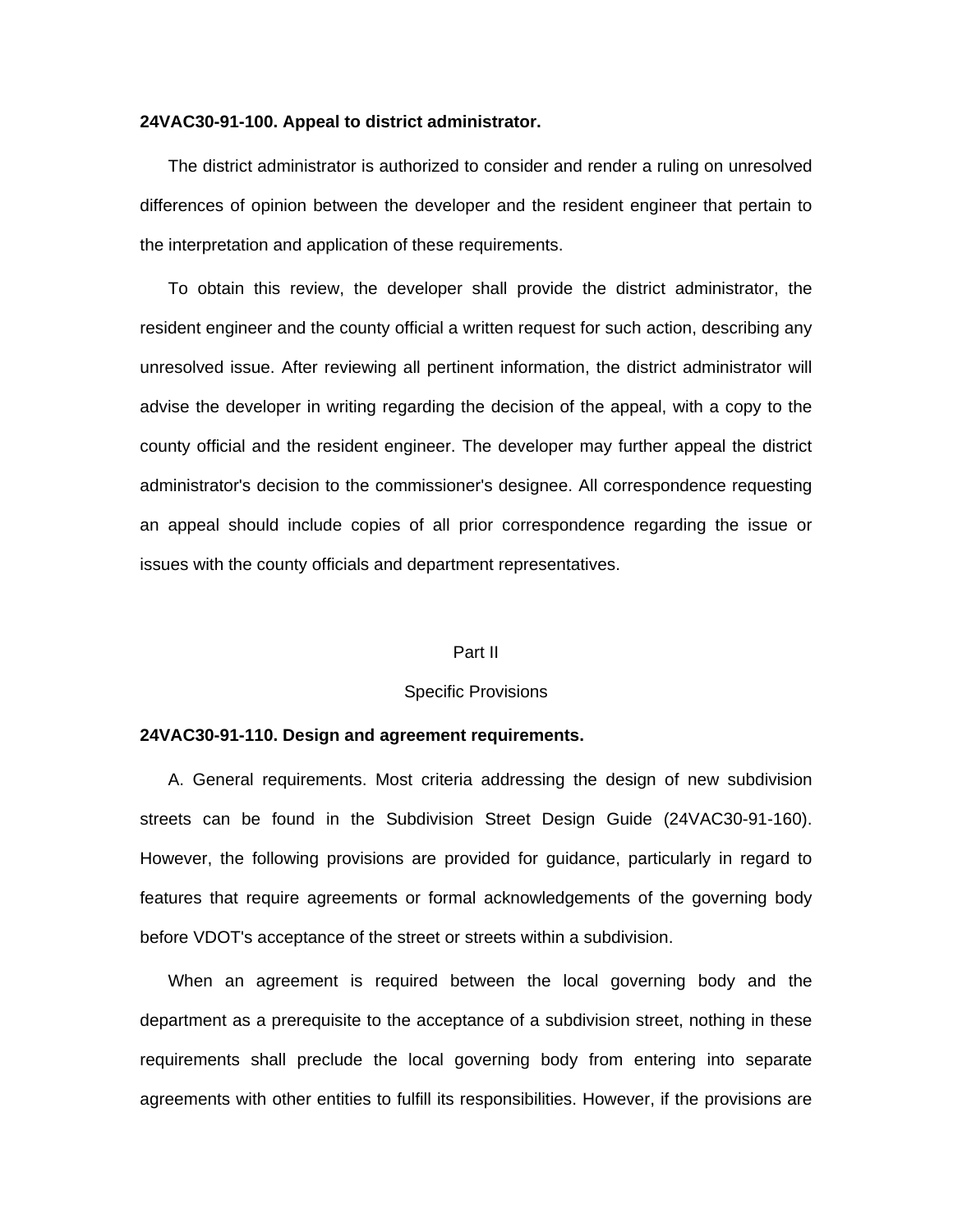intended to ensure the safety of the public using the street, the department reserves the right to approve the involvement of the other party or parties.

B. Geometric requirements. Geometric requirements for new subdivision streets are established in the Subdivision Street Design Guide of the Road Design Manual (24VAC30-91-160). In certain circumstances the Subdivision Street Design Guide (24VAC30-91-160) allows reduced pavement widths for curb and gutter sections. Any such reduction must be specifically requested by the governing body in writing and be approved by the resident engineer. Sufficient off-street parking must be provided by the local governing body as indicated in the Subdivision Street Design Guide (24VAC30-91- 160) to accommodate any request for reduced pavement widths. However, no special request from the local governing body shall be required in the event the department has approved a design standard for use throughout that county that includes street width reductions for a specific type of subdivision, such as a Neotraditional subdivision.

C. Turn lanes. Left or right turn lanes shall be provided at intersections when the department determines that projected turning movements warrant their installation. These facilities shall be designed in accordance with the Subdivision Street Design Guide (24VAC30-91-160) and, if necessary, additional right-of-way shall be provided to accommodate these facilities.

D. Pavement structure.

1. Pavement design. The pavement structure for new subdivision streets shall be in accordance with the Pavement Design Guide (24VAC30-91-160), including any prescribed underdrains. Prior to construction of the pavement sub-base and finish courses, the resident engineer shall approve the proposed pavement design.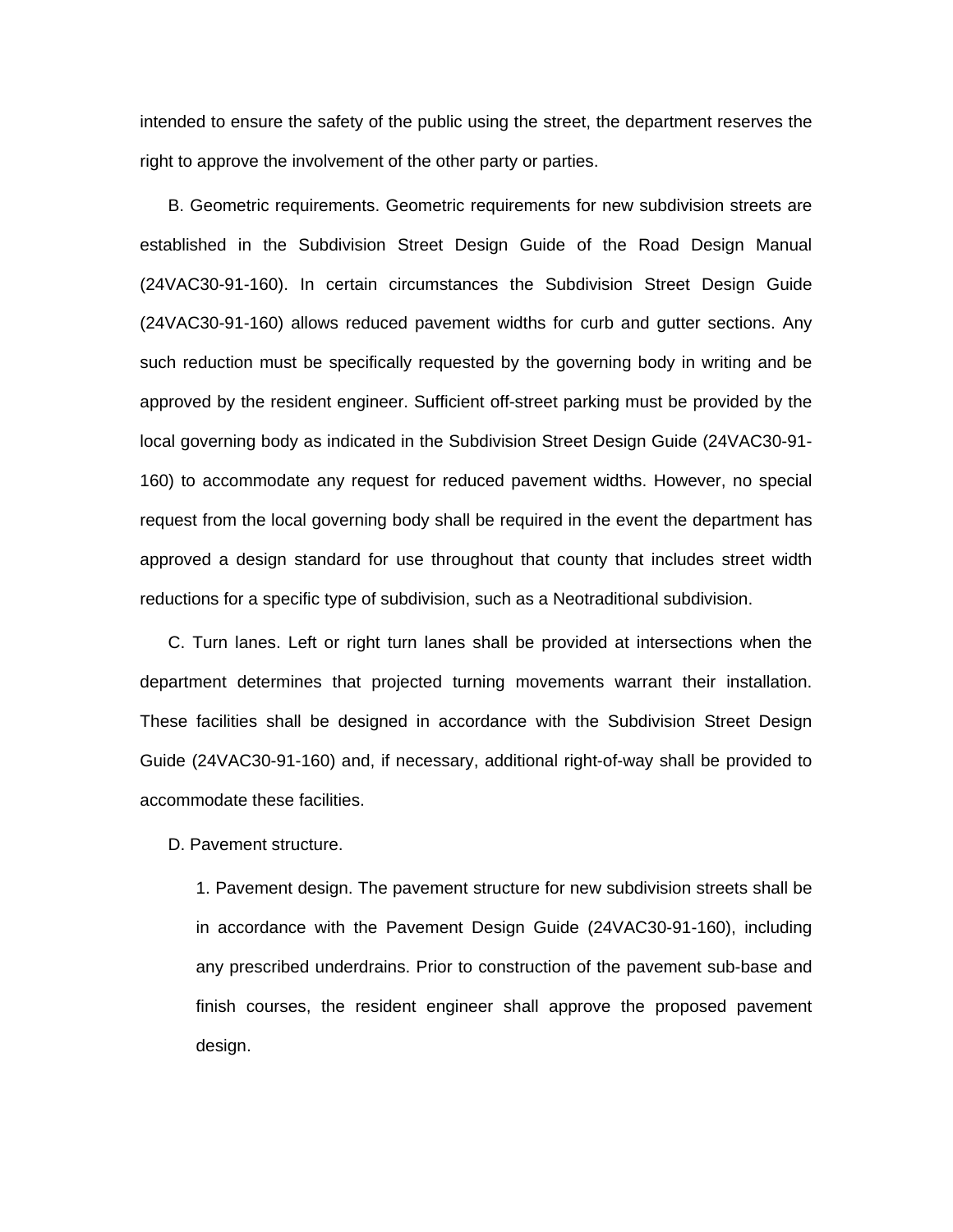2. Special pavement surfaces. The resident engineer may approve special pavement surfaces, such as the use of stamped pavement or the use of paving blocks or bricks. However, if the pavement design is a type not addressed by the Pavement Design Guide (24VAC30-91-160) or otherwise not in general use by the department, an agreement shall be provided by the governing body that addresses the future maintenance of such pavement.

3. Pavement additions to existing streets. When an existing VDOT maintained roadway is to be widened to accommodate additional lanes or the addition of turn lanes, the necessary pavement design shall be obtained from the resident engineer and the entire surface of the roadway (old and new portions) shall be overlaid and re-striped as required by the resident engineer.

E. Parking.

1. Perpendicular and angle parking along subdivision streets is normally prohibited. However, perpendicular and angle parking along subdivision streets may be considered if the features along the street cause the street to readily appear to be a street rather than a travel way through a parking lot. In addition, additional pavement width may be necessary between the travel lanes and the parking spaces to allow a car to back from its normal parked position, orient itself for entering the travel lanes and stop without either encroaching into the travel lanes or having the driver's vision of oncoming traffic obscured by adjacent, parked vehicles.

Street designs that anticipate the restriction of on-street parking shall only be approved with the consent of the county official and the resident engineer.

2. Localities are encouraged to adopt local ordinances to appropriately address adequate off street parking in subdivisions. In the absence of local regulations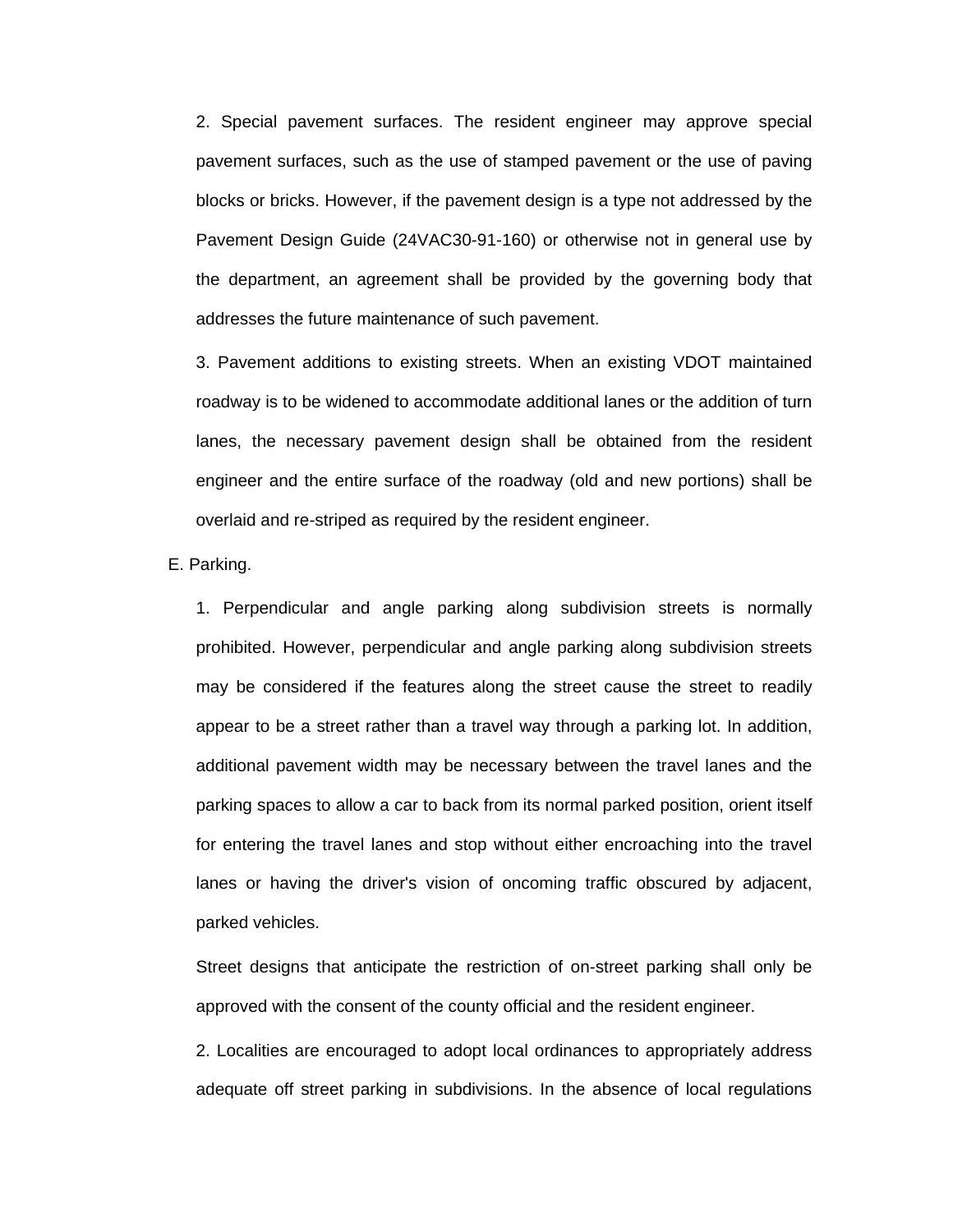that are deemed acceptable by the department, the following criteria shall apply for the design of subdivision streets:

a. A minimum of two off-street parking spaces per dwelling unit, exclusive of garage facilities associated with the unit, shall be provided in the proximity of the unit they are intended to serve. Additional off-street parking space shall be provided when the width of any residential curb and gutter roadway is proposed for reduction as permitted in the Subdivision Street Design Guide (24VAC30-91-160). Except as may be associated with corner dwellings, the availability of on-street parking along other streets will not normally be considered as additional off-street parking.

b. If parking bays are provided, they shall be located off the street's right-ofway and designed to prevent vehicles from backing into the adjacent subdivision street.

c. Entrances to parking bays shall be separated by at least 50 feet and designed in accordance with the appropriate provisions of the standards or Land Use Permit Manual Regulations.

F. Cul-de-sacs and turnarounds. An adequate turnaround facility shall be provided at the end of each cul-de-sac or stub street to permit the safe and convenient maneuvering by service vehicles. Various configurations of turnarounds are illustrated in the Subdivision Street Design Guide (24VAC30-91-160); however, alternative configurations may be approved by the resident engineer. Additional right-of-way shall be provided as required by the design of the turnaround. Normally, any nontraveled way areas within the turnaround, such as an island, shall be included in the dedicated right-of-way of the facility.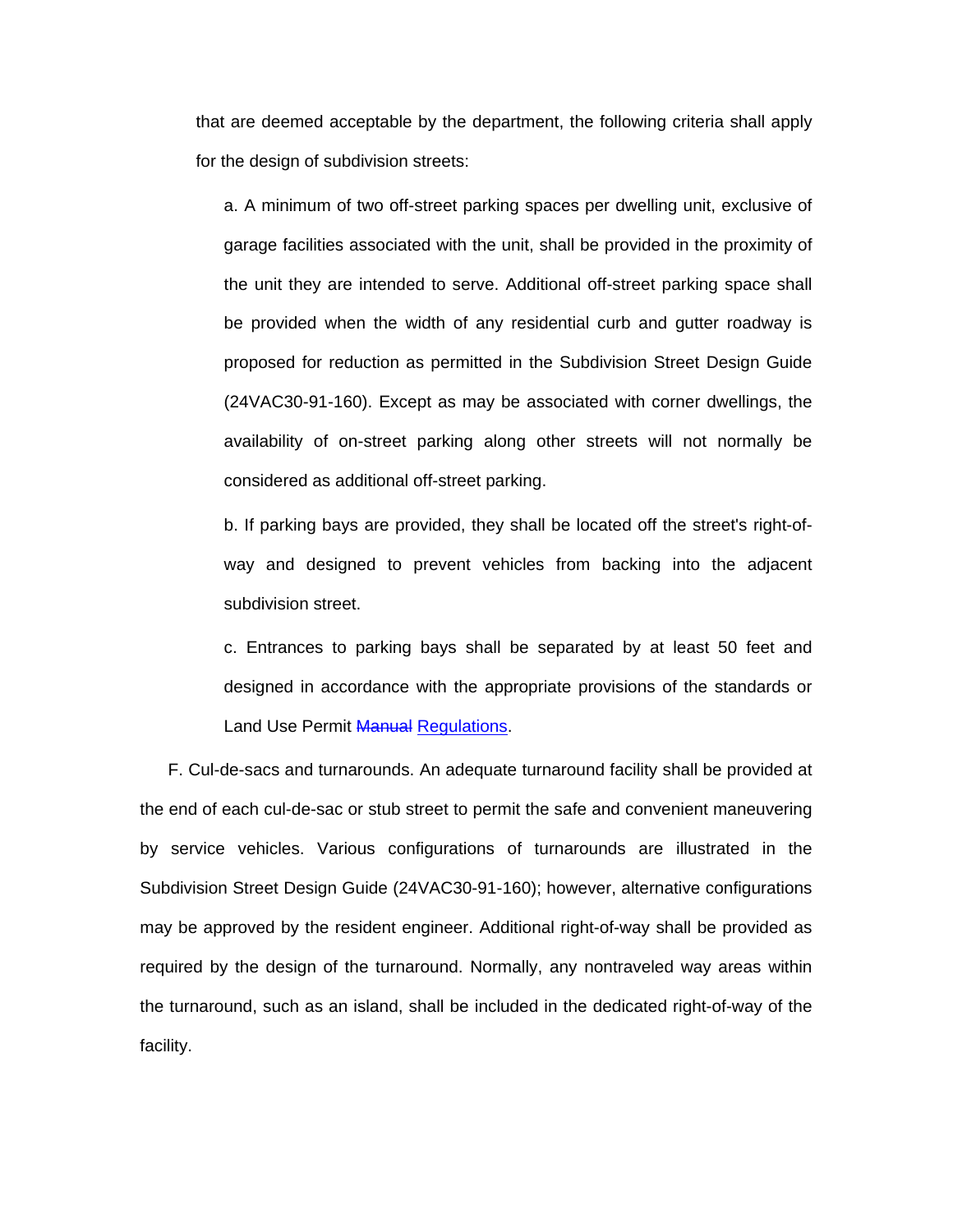For circular turnarounds, a well-defined, identifiable street segment, equal to the normal lot width along the intersected street that serves the cul-de-sac or 50 feet, whichever is greater, shall extend from the intersected street to the turning area.

G. Curb and gutter. For the purpose of these requirements, the use of curb and gutter is an acceptable roadway design alternative, rather than a requisite. However, when used, curb and gutter shall be designed in accordance with the Subdivision Street Design Guide (24VAC30-91-160) and only one curb and gutter design may be used along the length of a street.

1. Driveway entrance requirements. Without regard to the curb design used, the curb shall incorporate a driveway entrance apron, as illustrated in the Subdivision Street Design Guide (24VAC30-91-160), to provide a smooth transition from the gutter invert or roadway surface onto the driveway. However, exceptions may be granted by the resident engineer when roll top curb is used if requested by the local official.

2. Curb ramps. All streets that incorporate accessible routes for pedestrian use shall, without regard to the curb design used, include curb ramps at intersections for use by persons with disabilities and shall incorporate other applicable provisions of the Americans with Disabilities Act.

H. Private entrances. All private entrances shall be designed and constructed in accordance with the Subdivision Street Design Guide (24VAC30-91-160).

I. Pedestrian, bicycle, and shared use path facilities. The Commonwealth Transportation Board's "Policy for Integrating Bicycle and Pedestrian Accommodations" emphasizes accommodating pedestrian and bicycle traffic as an essential part of any VDOT financed transportation project. While separate pedestrian and bicycle facilities are not mandated for local subdivision streets, unless required by local ordinance, any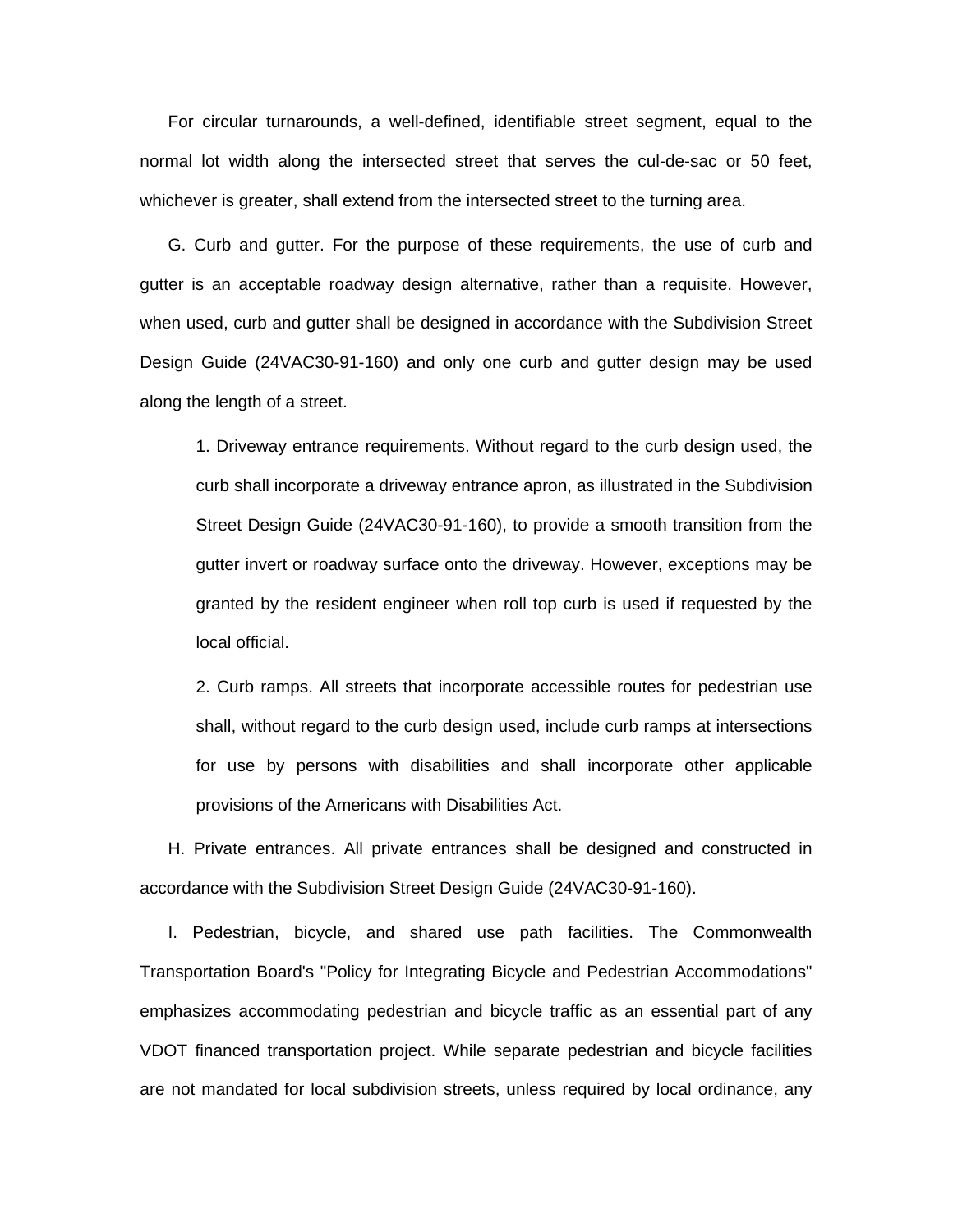street proposed for VDOT acceptance should accommodate the anticipated pedestrian and bicycle traffic. When separate pedestrian and bicycle facilities are deemed appropriate, they should be included in the initial construction of the street, prior to VDOT acceptance. These facilities are eligible for VDOT acceptance based on the criteria of this section.

1. Compliant facilities. Pedestrian and bicycle facilities, including shared use paths as defined under § 46.2-100 of the Code of Virginia, shall be accepted as part of subdivision streets, unless otherwise requested by the governing body, provided they are located fully within the dedicated right-of-way of the street and they are constructed in accordance with applicable criteria and standards of the department.

a. Sidewalk criteria. Sidewalks shall be constructed in accordance with the Subdivision Street Design Guide (24VAC30-91-160). However, sidewalks that meander vertically in comparison to the grade of the roadway may be considered noncompliant sidewalks.

b. Bicycle facility criteria. Bicycle facilities contiguous with the street shall be in accordance with the department's design and construction criteria set forth in the Road Design Manual (24VAC30-91-160).

c. Shared use path criteria. Shared use paths shall be constructed in accordance with the Road Design Manual (24VAC30-91-160) and closely follow the vertical alignment of the roadway without meandering on and off the right-of-way.

2. Noncompliant sidewalk, bicycle, and shared use paths. Noncompliant sidewalk, bicycle and shared use paths that fail to meet requirements of the department's standards for construction, alignment, or placement within the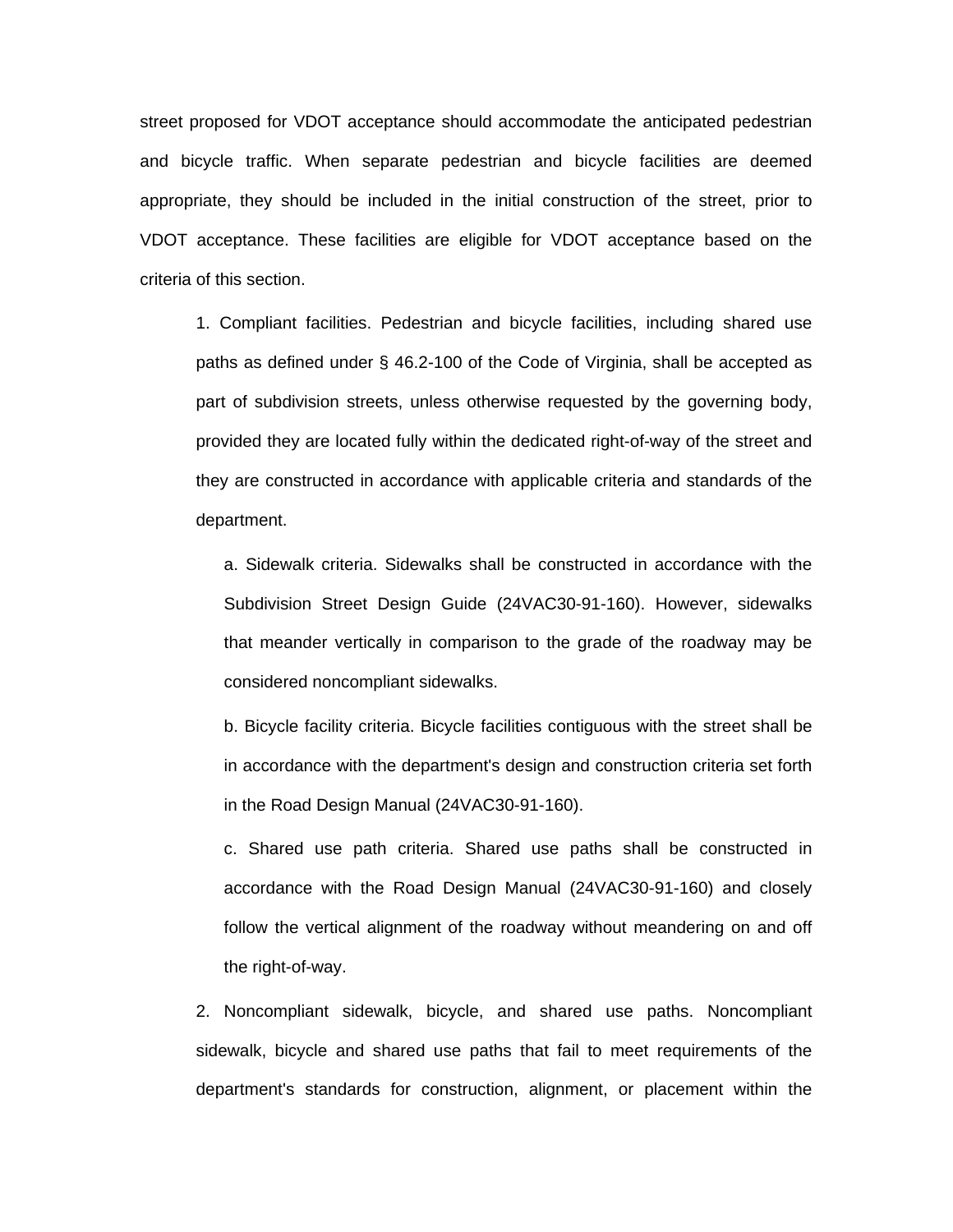dedicated right of the street shall be deemed to be noncompliant and not qualify for maintenance. However, such facilities may co-exist within the dedicated rightof-way of the street under a land use permit issued by the resident engineer to the local governing body responsible for having established the facility through its subdivision process.

Such permits will clearly specify the responsibility for maintenance of the facility and related activities to the extent the facility occupies the street's right-of-way. The permit applicant should be a county, incorporated town, or other entity that has perpetual maintenance capability. Noncompliant sidewalks and shared use paths may be constructed of bituminous concrete, hydraulic concrete, gravel, or other stabilizer convenient to the applicant.

J. Bridge, drainage, and other grade separation structures. Bridges, drainage, and other grade separation structures shall be designed and constructed in accordance with all applicable department criteria and standards. The resident engineer may require special review of the plans and construction inspection.

The department will accept grade separation structures as part of new subdivision streets provided the structure is a drainage structure or is intended to separate the movement of registered motor vehicles. In addition, the department will accept grade separation structures intended to separate pedestrians or bicyclists or any combination thereof from traffic using the roadway, provided:

1. The structure is available for unrestricted public use;

2. The structure is accessible to pedestrian facilities, if any, situated along the street; and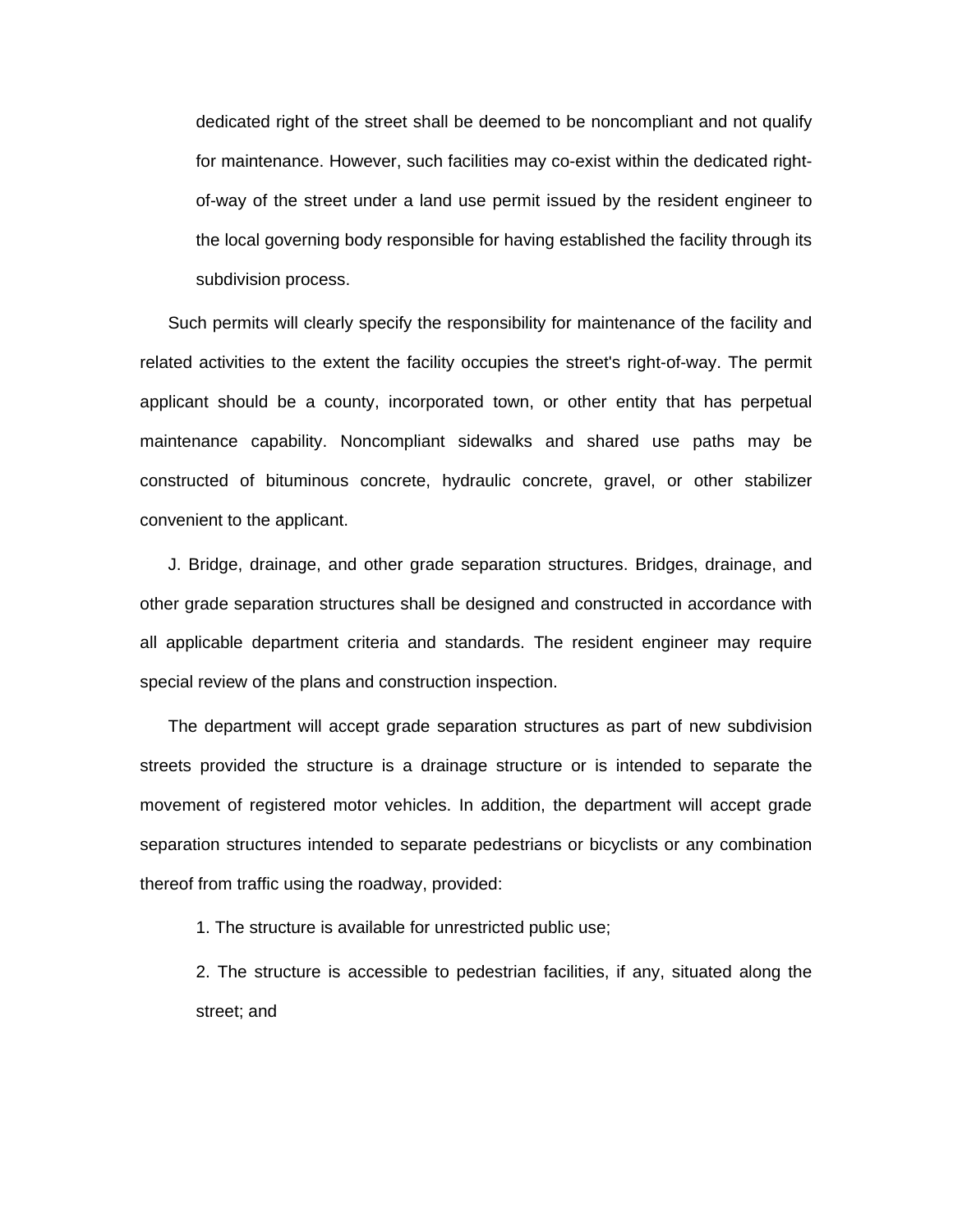3. The projected traffic volume of the street is not less than 4000 vpd or, if the structure otherwise serves as part of the principle pedestrian access to a school and a peak hour traffic volume of 450 vph is projected.

In all other instances, the grade separation structure shall be deemed to be a county controlled grade separation structure within the right-of-way of the street, in which case the street will only be accepted as part of the secondary system of state highways maintained by the department after the local governing body and the department have executed an agreement acceptable to the department that (i) acknowledges the department has no responsibility or liability due to the presence of the structure and (ii) assures the costs of inspection, maintenance, and future improvements to the structure are provided from sources other than those administered by the department.

In all cases, whether the structure is accepted as an integral part of the roadway for maintenance by the department or it remains a county controlled structure, the responsibility for lighting, safety, and security of those using such facilities shall remain a responsibility of local government.

K. Dams. The department will only consider accepting subdivision streets for maintenance that occupy dams when all of the following provisions are satisfied. For the purpose of this section, a roadway will be considered to occupy a dam if any part of the fill for the roadway and the fill for the dam overlap or if the area between the two embankments is filled in so that the downstream face of the dam is obscured or if a closed drainage facility from a dam extends under a roadway fill.

1. Agreements with the governing body. Except as exempt under subdivision 6 of this subsection, the governing body acknowledges by formal agreement the department's liability is limited to the maintenance of the roadway and that the department has no responsibility or liability due to the presence of the dam, the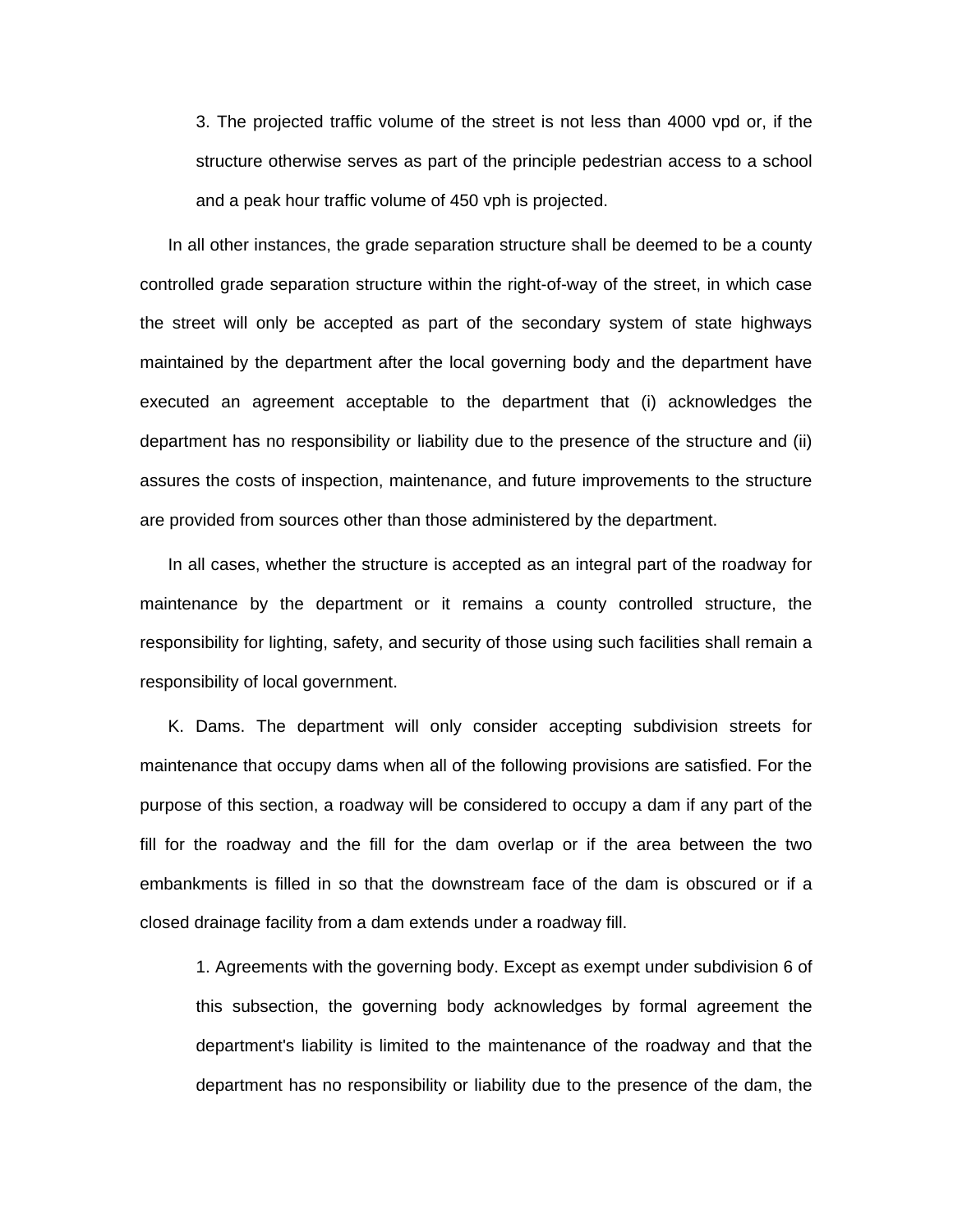maintenance of which shall remain the responsibility of an owner, other than VDOT, as established by § 33.1-176 of the Code of Virginia.

2. Design review. An engineer, licensed to practice in the Commonwealth of Virginia, shall certify that the hydraulic and structural design of any dam, as described below, is in accordance with current national and state engineering practice and that all pertinent provisions of the Subdivision Street Design Guide (24VAC30-91-160) have been considered. Prior to approval of the roadway construction plans, the hydraulic and structural design of a proposed dam shall be reviewed by and meet the department's satisfaction if:

a. A roadway is considered to occupy a dam; or

b. A roadway is located below but sufficiently close to the dam that a catastrophic breach could endanger the roadway or the safety of those using the roadway.

3. Right-of-way requirements. The right-of-way of roads considered to occupy dams shall be recorded either as an easement for public road purposes or as a dedication specifically to the governing body. Right-of-way dedicated in the name of the Commonwealth or any of its agencies is not acceptable if it includes a dam and roads through such right-of-way will not be accepted as a part of the secondary system of state highways maintained by the department.

4. Supplemental, alternative access. To be considered for VDOT maintenance, roadways that occupy a dam must be supplemented by an appropriate alternative roadway facility for public ingress or egress, having suitable provisions that ensure perpetual maintenance.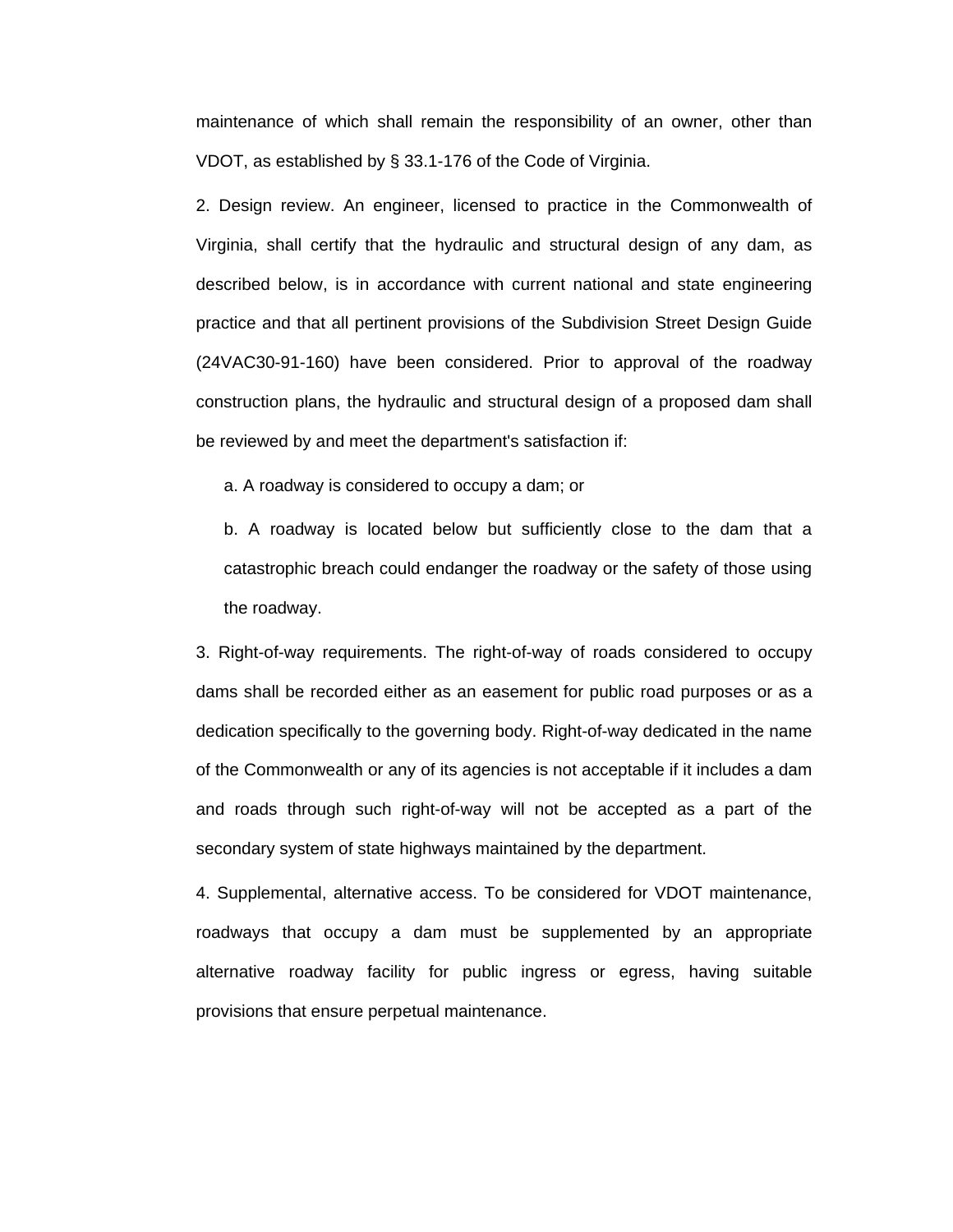5. Permits. All applicable federal and state permits associated with dams shall be secured and filed with the county prior to VDOT's acceptance of any street that occupies a dam.

6. Dams exempt from agreements. The acceptance of roadways that occupy dams shall be exempt from the requirements for an agreement with the governing body, as required by subdivision 1 of this subsection, if all of the following is satisfied:

a. The dam is used to create a stormwater detention or retention facility;

b. The maximum depth of the water retained by the impoundment at its 100 year storm flood elevation is not greater than four feet; and

c. The surface area of the impoundment at full flood is not greater than two acres and is beyond the right-of-way dedicated to public use.

L. Roadway drainage.

1. Policy and procedures. All drainage facilities shall be designed in accordance with the department's Drainage Manual (24VAC30-91-160) and supplemental directives. All drainage computations supporting a proposed drainage design shall be submitted to the department for review as part of the documents necessary for the approval of a construction plan.

2. Stormwater management. Whereas the department considers matters regarding stormwater management associated with the construction of new subdivision streets to be under the authority of the local governing body, decisions regarding stormwater management in the construction of subdivision streets are deferred to the locality. However, stormwater management, including the construction of detention or retention facilities, or both, is recognized as an available design alternative. Where the developer is required by regulations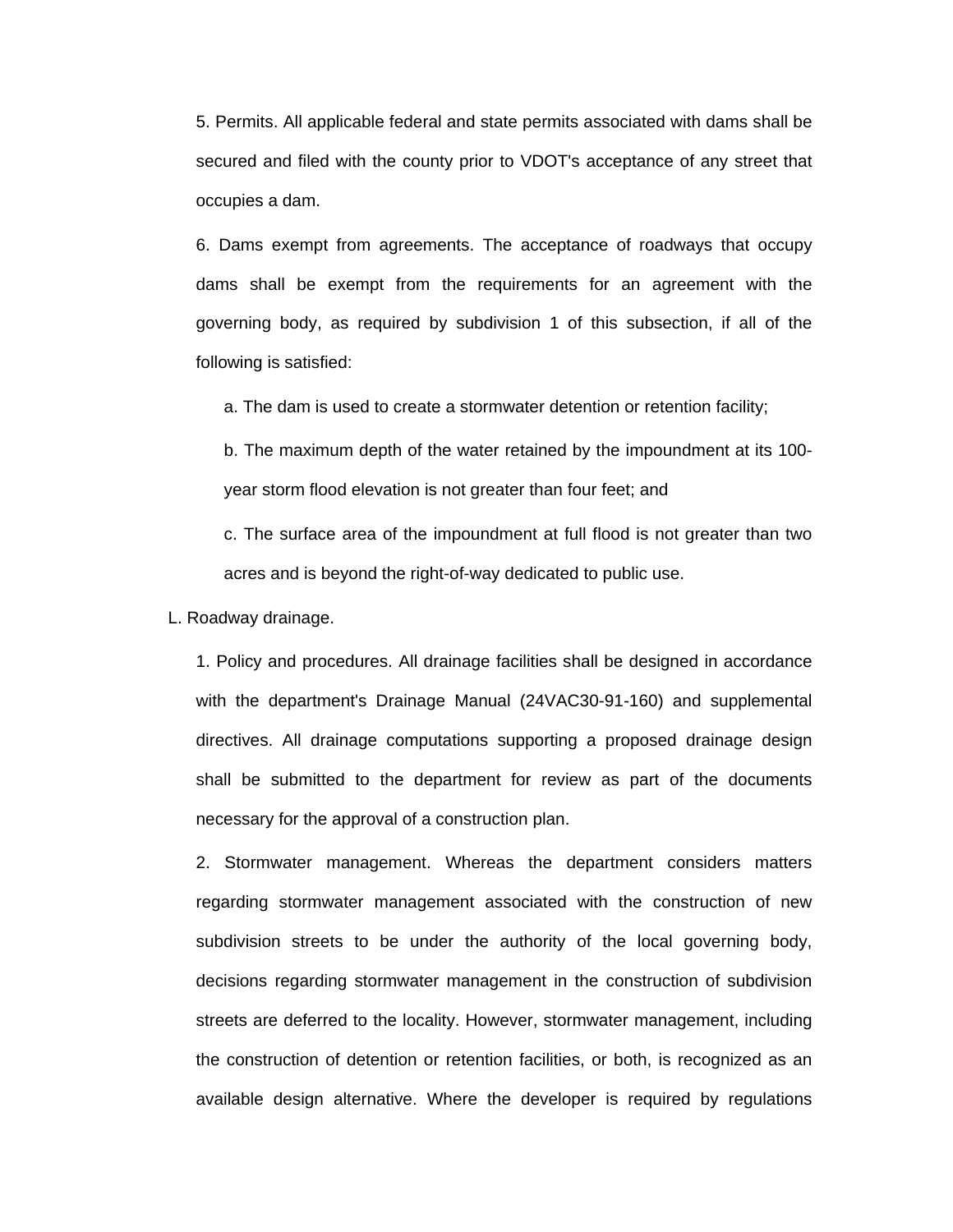promulgated by an agency or governmental subdivision other than the department or the developer chooses to use stormwater management facilities in the design of a subdivision, the governing body shall, by formal agreement, and as a prerequisite for the transfer of jurisdiction over the street to the department, acknowledge that the department is not responsible for the operation, maintenance, or liability of the stormwater management facility or facilities associated with the subdivision. However, in the event the governing body has executed a comprehensive, countywide agreement with the department addressing these matters, a specific agreement addressing stormwater management controls in the subdivision will not be required as a condition for street acceptance.

Stormwater management controls for VDOT projects are designed in accordance with the VDOT Erosion and Sediment Control and Stormwater Management Program Specifications Manual (24VAC30-91-160), the Virginia Erosion and Sediment Control Regulations, 4VAC50-30, and the Virginia Stormwater Management Regulations, 4VAC3-20. While these controls may be necessary whenever a street maintained by VDOT is widened or relocated, the department does not require them in the development of new subdivision streets, because such activity is regulated by the local governments. However, developers and counties may find these controls useful in managing land development activity.

Devices and treatments intended to mitigate the impact of stormwater shall be placed off of the right-of-way and shall be designed to prevent the backup of water against the roadbed.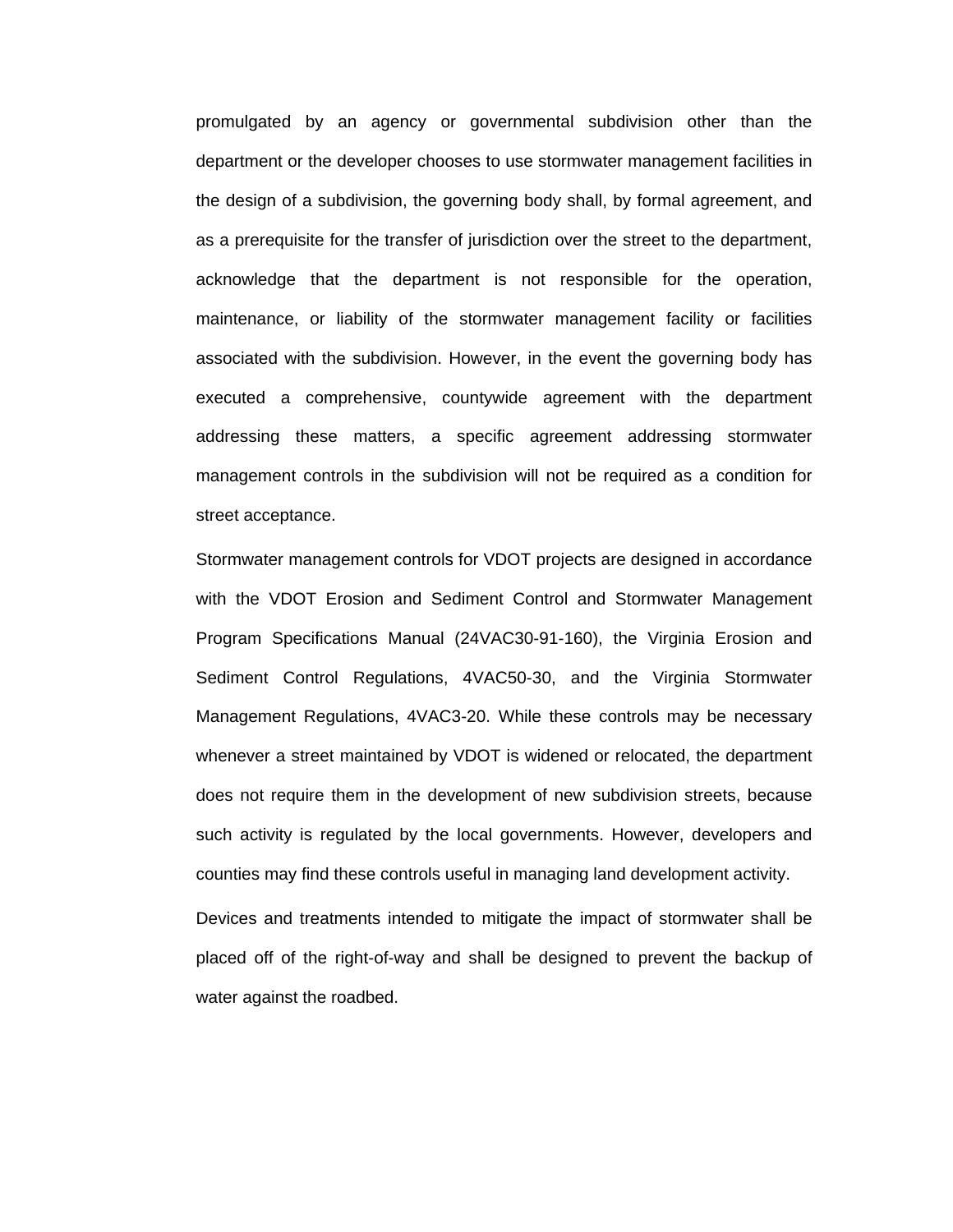Where development activity results in increased runoff to the extent that adjustment of an outfall facility is required, such adjustment shall be at the developer's expense and be contained within an appropriate easement.

3. Drainage easements.

a. An acceptable easement shall be provided from all drainage outfalls to a natural watercourse, as opposed to a swale. (See 24VAC30-91-10 for definitions.)

b. The department normally accepts and maintains only that portion of a drainage system that falls within the limits of the dedicated right-of-way for a street. The department's responsibility to enter drainage easements outside of the dedicated right-of-way shall be limited to undertaking corrective measures to alleviate problems that may adversely affect the safe operation or integrity of the roadway.

c. In the event drainage to a natural watercourse is not accomplished or is interrupted, an acceptable agreement from the governing body may be considered as an alternative to providing an easement to a natural watercourse, provided the agreement acknowledges that the department is neither responsible nor liable for drainage from the roadway.

M. Other design considerations.

1. Guardrail. Guardrail shall be used when required by the resident engineer consistent with the Road Design Manual (24VAC30-91-160). For placement considerations, see the Subdivision Street Design Guide (24VAC30-91-160).

2. Landscaping and erosion control. All disturbed areas within the dedicated right-of-way and easements of any subdivision street shall be restored with vegetation compatible with the surrounding area. Where there is visual evidence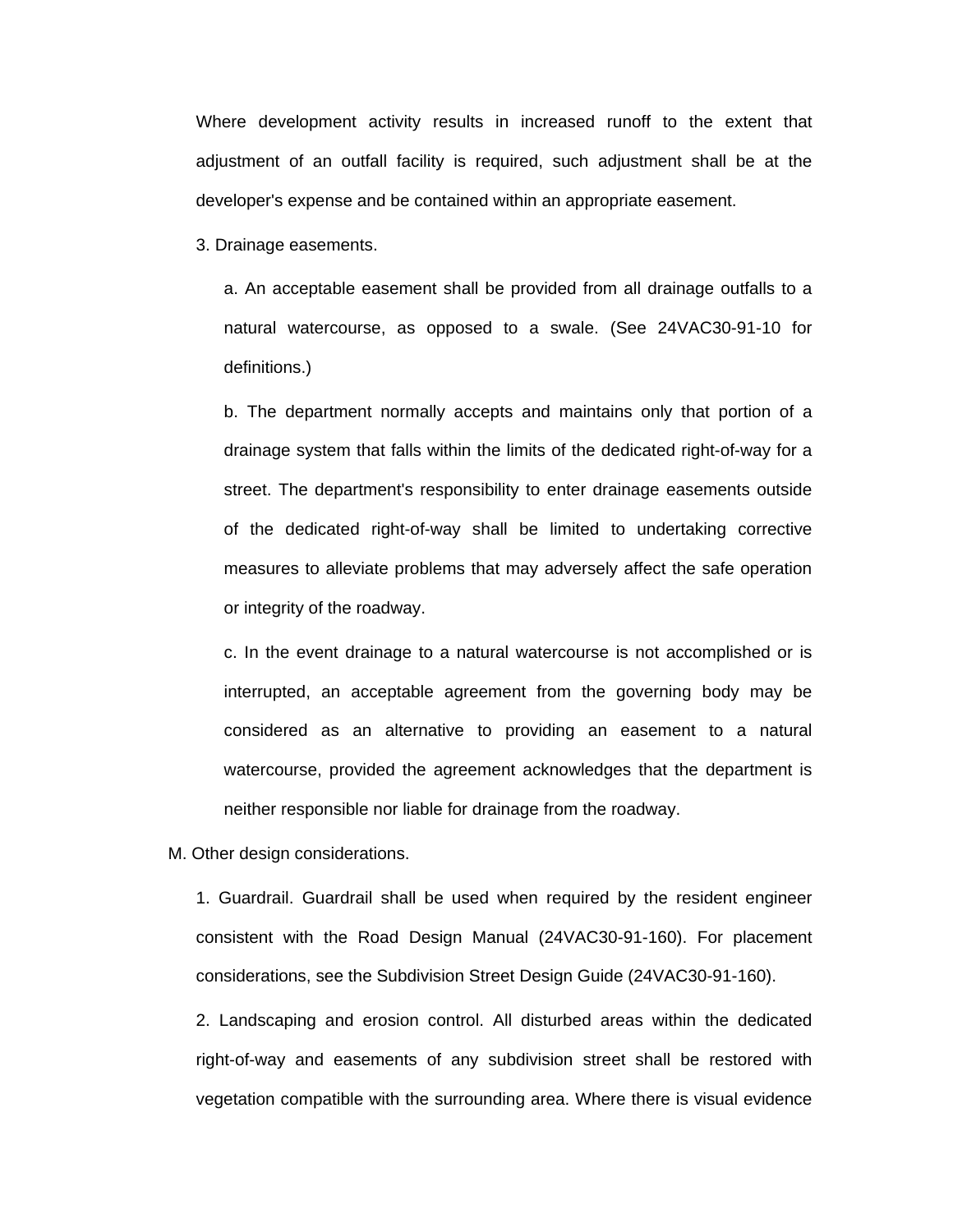of erosion or siltation, acceptance of the street as part of the secondary system of state highways maintained by the department will be postponed until appropriate protective measures, in accordance with VDOT's construction practices, are taken. Except as otherwise approved by the resident engineer, planting of trees or shrubs on the right-of-way shall be in accordance with the Subdivision Street Design Guide (24VAC30-91-160).

3. Lighting. Roadway, security, or pedestrian lighting, when required by the governing body or desired by the developer, shall be installed in accordance with the Subdivision Street Design Guide (24VAC30-91-160). However, VDOT shall not be responsible for the maintenance or replacement of lighting fixtures or the provision of power for lighting.

4. Railroad crossings.

a. Short-arm gates with flashing signals, flashing signals alone, or other protective devices as deemed appropriate by the department shall be provided at any at-grade crossing of an active railroad by a subdivision street. b. Crossings of railroad right-of-way are subject to the requirements of the railroad. Subdivision streets to be accepted by the department for maintenance as part of the secondary system of state highways that cross railroad right-of-way will only be considered if the protective measures outlined under this section have been fully installed and an agreement between the railroad, the developer and the local governing body has been executed. Prior to execution, such agreements shall be presented to the department for consideration in consultation with the Department of Rail and Public Transportation.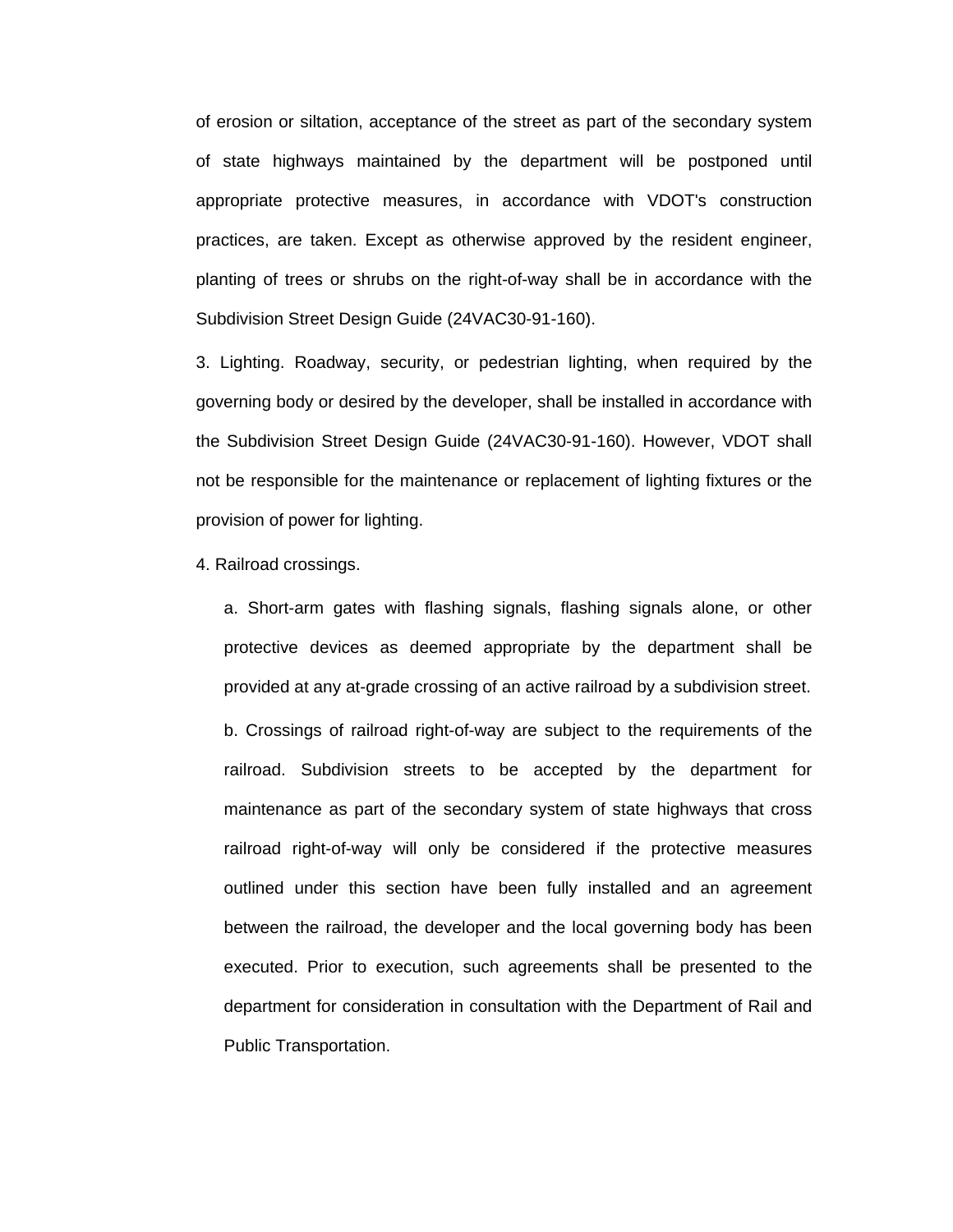5. Utilities. Local governments, the development community, and the utility community are encouraged to coordinate and consolidate their interests as part of the initial development plan.

a. Underground utilities. The department allows the placement of underground utilities within the dedicated right-of-way of streets, but normally restricts placement to areas outside of the travel lanes and desirably beyond pavement areas. However, if the governing body has established adequate requirements for the design, location, and construction of underground utilities within the right-of-way of subdivision streets, including provisions that ensure that adequate testing and inspection is performed to minimize future settlement, those requirements shall become the department's requirements and govern unless those requirements conflict with a requirement of the department.

When location of the utilities outside of the pavement area is not practical and is endorsed by the local government through its requirements, such installations:

(1) Are acceptable within the shoulders along the street or within the parking area adjacent to curb and gutter roadways.

(2) May be acceptable beneath the travel lanes of the street when provisions are made to ensure adequate inspection and compaction tests and:

(a) Longitudinal installations and manholes are located outside of the normal travel lanes, or

(b) Longitudinal installations and manholes are placed in the center of an undivided roadway out of the wheel path.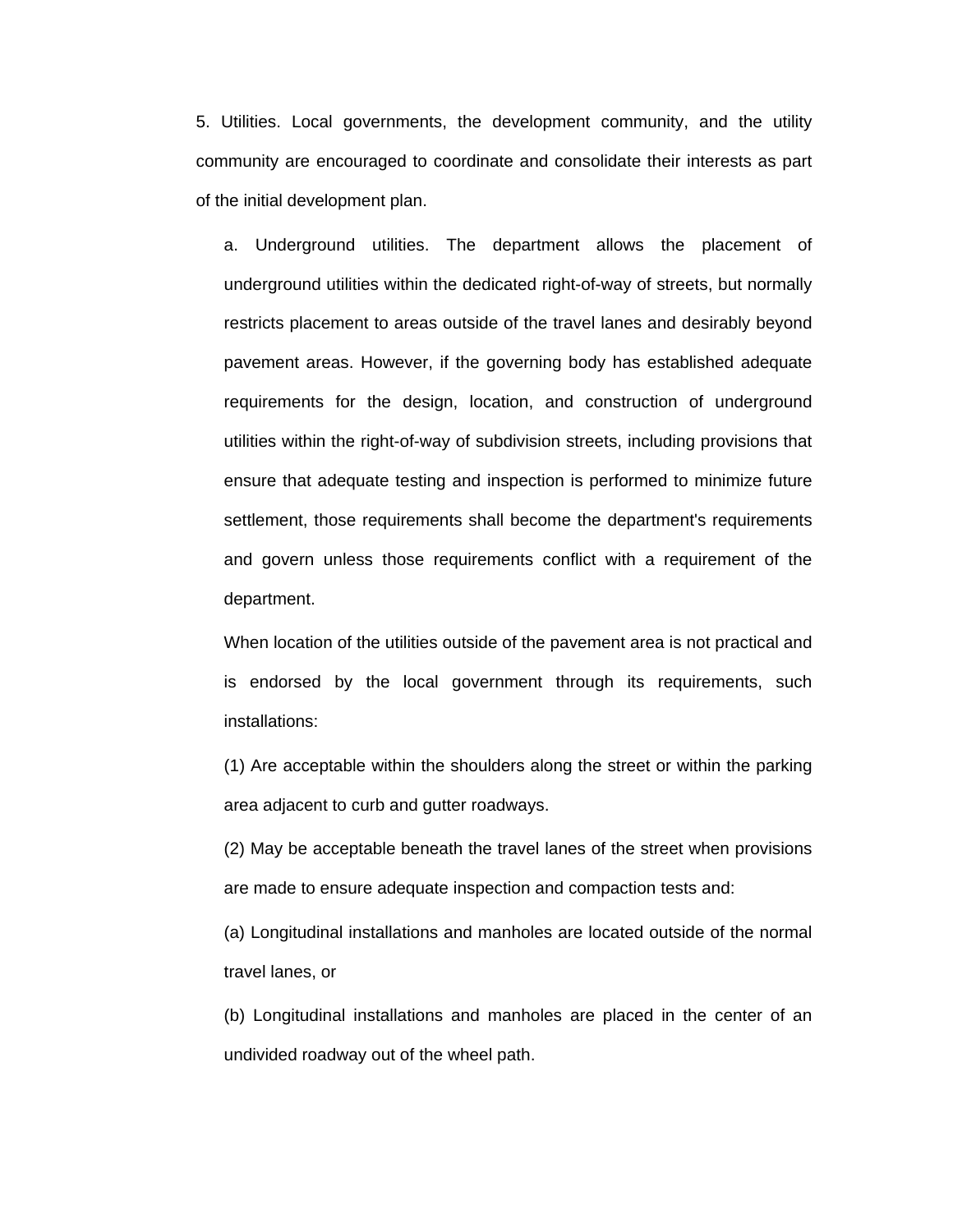However, manholes shall not be placed in sidewalk or shared use path facilities within five feet of curb ramps or within driveway entrances.

b. Open-cutting of hard-surfaced roadways. The department usually prohibits the open-cutting of hard-surfaced roads except in extenuating circumstances. Therefore, all underground utilities within the right-of-way, as determined necessary by good engineering practice to serve the complete development of adjacent properties, shall be installed during the street's initial construction and prior to the application of its final pavement surface course. This shall include extensions of all necessary cross-street connections or service lines to an appropriate location beyond the pavement and preferably the right-ofway line.

In the event it is necessary to open the street pavement to work on utilities after the surface has been placed, additional compaction tests and paving as necessary to restore the integrity and appearance of the roadway may be required at the discretion of the resident engineer.

c. Cross-street conduits. To facilitate the placement of future underground utilities, cross-street conduits are encouraged, with placement of such conduits occurring on each street at intersections and approximately every 1,000 feet along the length of a street.

d. Aboveground utilities. All aboveground utilities shall be installed behind the sidewalk or as close as possible to the limits of the street's right-of-way but shall not encroach on the sidewalk, the shared use path, or any clear zone.

To assure the unencumbered dedication of the right-of-way for subdivision street additions, easements or other interests within the platted right-of-way shall be quitclaimed of any prior rights therein. In exchange, a permit may be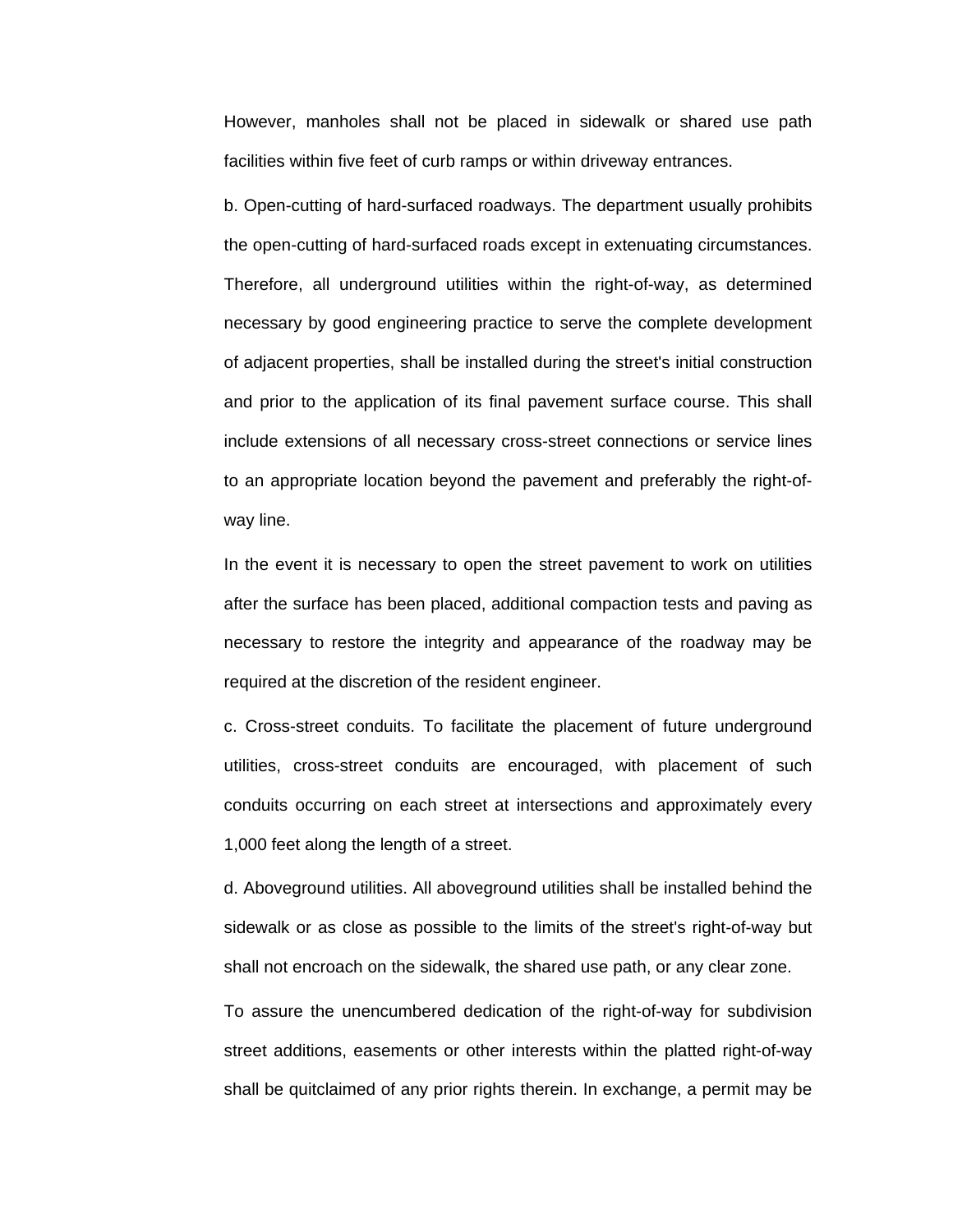issued by the department for a utility to occupy the area involved. This permit will be processed by the resident engineer upon acceptance of the street into the secondary system of state highways maintained by the department. No inspection fee is required for permits so issued. However, the approval of the permit shall be contingent upon the utility's compliance with applicable provisions of the Land Use Permit Manual Regulations.

## **24VAC30-91-120. Right-of-way width, spite strips, and encroachments.**

A. Right-of-way width. A clear and unencumbered right-of-way shall be dedicated to public use for any subdivision street proposed for addition to the secondary system of state highways maintained by the department. However, in certain, rare extenuating circumstances involving a party beyond the influence of the developer, an easement for transportation purposes may be approved by the resident engineer in lieu of dedicated right-of-way. In all other cases, any easement that might interfere with the public's unencumbered use of the street shall be quitclaimed in exchange for a land use permit, as outlined in 24VAC30-91-110 M 5 (Design and agreement requirements—Utilities).

The width of right-of-way shall be as indicated in the Subdivision Street Design Guide 24VAC30-91-160) and shall be sufficient to include all essential elements of the roadway intended to be maintained by the department, including pedestrian, bicycle, or shared use path facilities and clear zone. However, supplemental easements may be used to accommodate sight distance requirements and slopes for cuts and fills. The right-of-way requirements are defined in the Subdivision Street Design Guide (24VAC30- 91-160).

When an existing state maintained road is widened, the additional right-of-way should be dedicated as follows: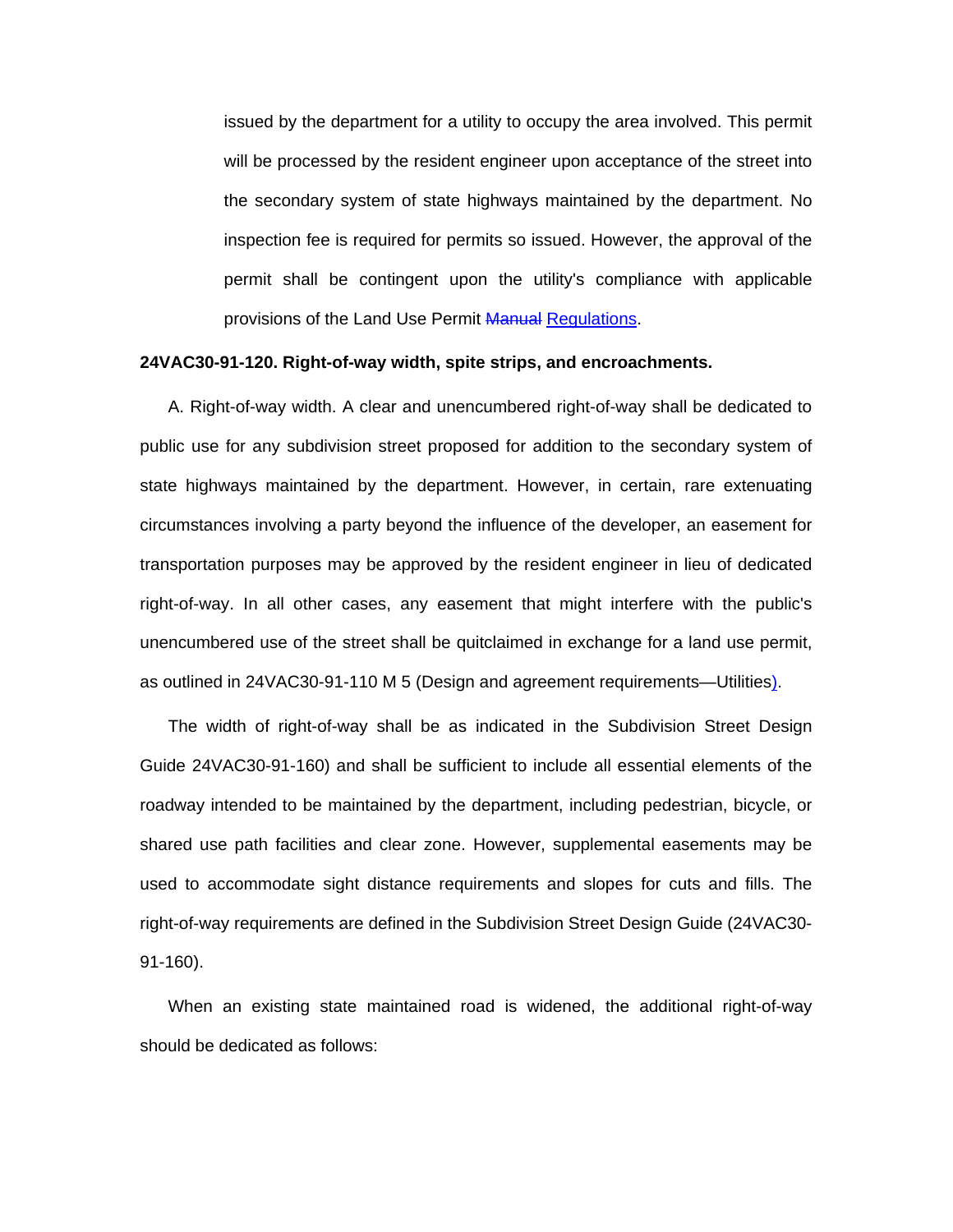1. If the existing right-of-way consists of a prescriptive easement, to the degree that the developer controls the land, the right-of-way shall be dedicated to public use from the centerline of the alignment.

2. If the existing right-of-way is dedicated to public use, the additional right-ofway shall be dedicated to public use.

3. If the existing right-of-way is titled in the name of the department or the Commonwealth, the additional right-of-way shall be deeded to the department or to the Commonwealth, consistent with the title of the existing right-of-way.

B. "Spite strips." Plans that include a reserved or "spite" strip that prohibits otherwise lawful vehicular access to a street from the adjacent properties, whether within or outside the subdivision, will not be approved.

C. Encroachments within the right-of-way. Recording of a plat causes the fee title interest of areas dedicated to public use to transfer to the local governing body. Therefore, objects installed within the right-of-way for purposes other than transportation may be considered an unlawful encroachment in the right-of-way and prevent the rightof-way from being considered clear and unencumbered.

Posts, walls, signs, or similar ornamental devices that do not interfere with roadway capacity or encroach into a clear zone or interfere with prescribed sight distance requirements may be permitted within the right-of-way. However, specific authorization by the resident engineer or as authorized under the Land Use Permit Manual Regulations is a requisite for these devices or any other encroachment located within the right-of-way. For the purposes of this subsection, mailboxes installed on breakaway posts may occupy the right-of-way without permit. Otherwise encroachments that do not fall within the safe clear zone may be allowed within the right-of-way pursuant to a land use permit issued by the resident engineer or other designee.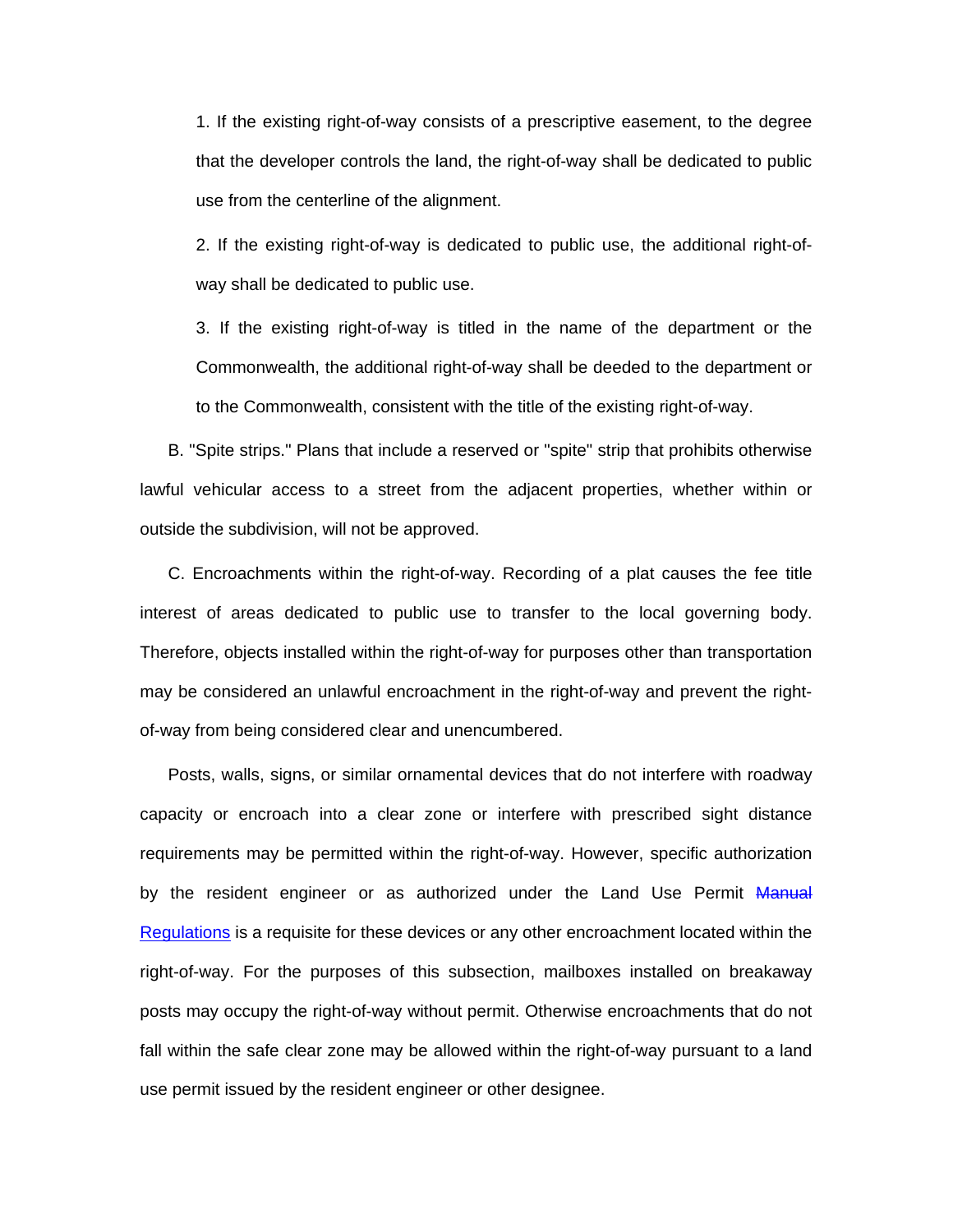#### **24VAC30-91-130. Neotraditional developments.**

Streets maintained with public transportation funds should be able to safely accommodate the effective and efficient movement of those expected to use those streets. Consequently, the design of streets intended for maintenance by the department within neotraditional or other unique developments also must comply with all applicable provisions of these requirements and the department's applicable design criteria.

The Subdivision Street Design Guide (24VAC30-91-160) offers additional guidance on neotraditional developments and acceptable unique features typically seen in these types of developments. The utilization of many neotraditional concepts and traffic calming features can normally be accomplished within the flexibility available within VDOT's subdivision street design criteria, and specific requests for exceptions when requests cannot be accommodated should be in writing to the resident engineer.

### **24VAC30-91-140. Surety and fees.**

A. Policy. Except as otherwise provided herein, the developer shall provide surety to guarantee the satisfactory performance of the street, a maintenance fee to offset the department's maintenance costs, and an administrative cost recovery fee to recover the department's costs associated with the review of subdivision plans, the inspection of new subdivision streets, and the administrative processing of the acceptance of new streets as determined in this section. All surety and fees collected under this section shall be based on the date of the local governing body's request and the aggregate mileage of new subdivision streets in that request, rounded up to the next tenth. In the event of extenuating circumstances beyond the developers control, the commissioner or his designee may waive all or a portion of any of the surety and fees.

B. Surety.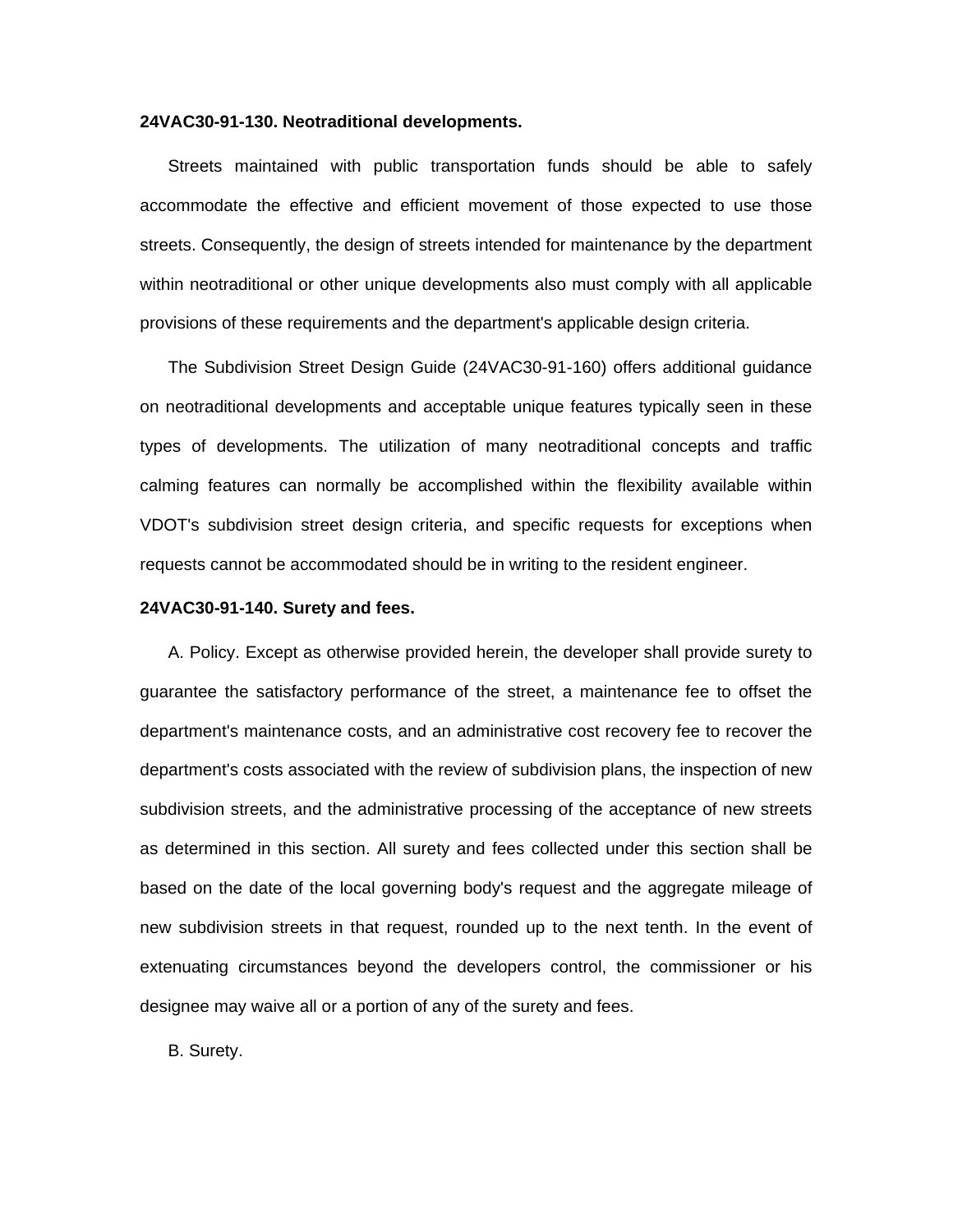1. Type of surety and expiration. An acceptable surety, in accordance with this section, shall be provided by the developer to guarantee the satisfactory performance of the street for a period of one year from the date of its acceptance into the secondary system of state highways. In the event the developer fails to provide surety or any of the fees described in this section within the 30-day period following the local governing body's request for the department to accept the maintenance of a street, the department's previous final inspection of the street shall be considered void and a new inspection shall be required. Surety may be in the form of a performance bond, cash deposit, certified check, irrevocable letter of credit, third party escrow account, or other form mutually satisfactory to the department and the developer. Under no circumstances shall the department or any agency of the Commonwealth be named the escrow agent nor shall funds deposited with the department as surety be subject to the payment of interest.

2. Alternatives to surety.

a. In jurisdictions where the staff of the governing body administers a comprehensive subdivision construction inspection program that has been approved by the department, the surety may be waived upon certification by the governing body that the proposed addition has been constructed in accordance with approved plans and specifications.

b. If requested by the developer and subject to availability of departmental personnel, VDOT may perform the construction inspection of subdivision streets proposed to be added to the secondary system of state highways. In such cases, the developer shall bear all costs incurred by the department and the surety shall be waived.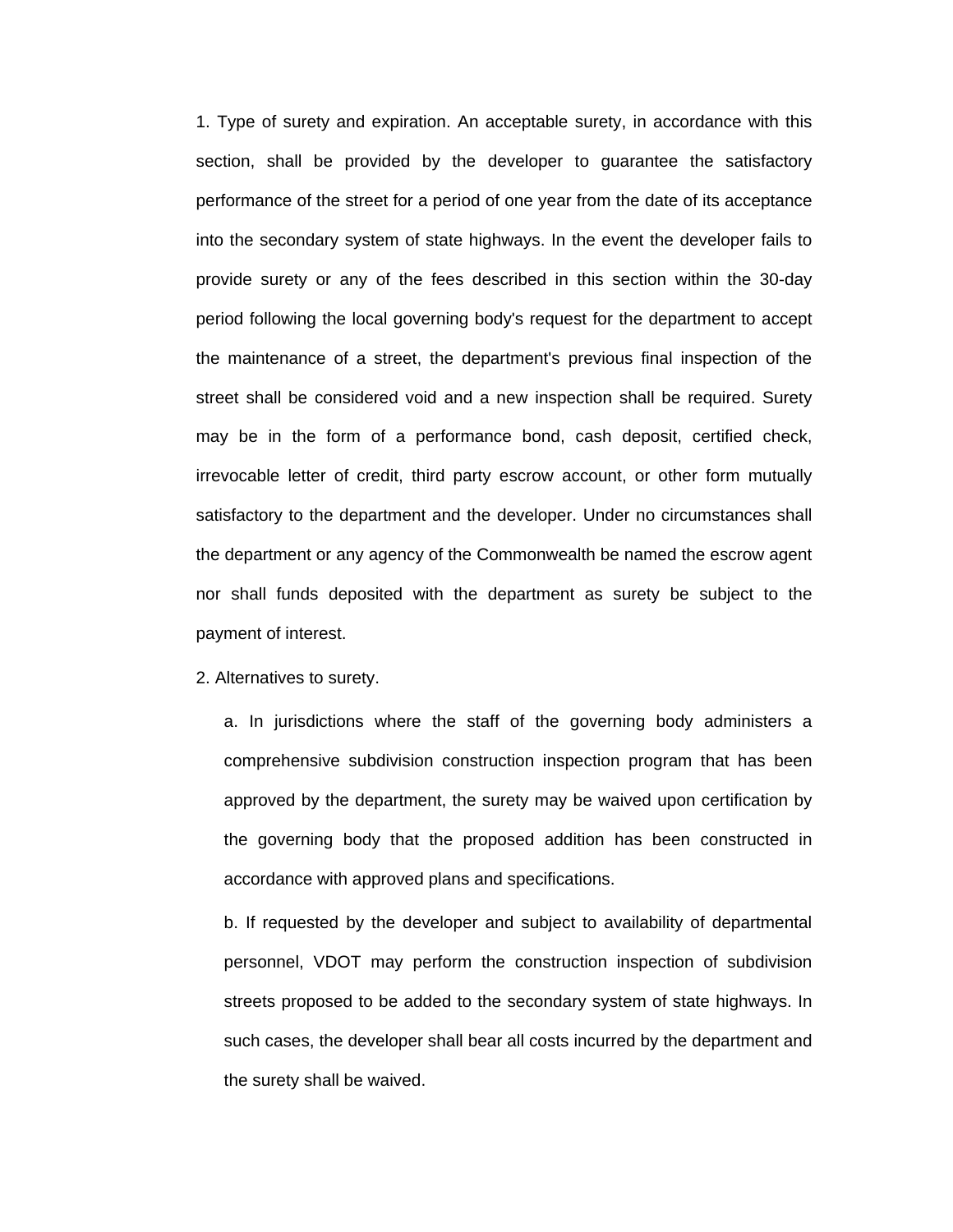3. Amount of surety. Surety shall be calculated at the rate of \$2,000 per lane per tenth mile of street, or portion thereof, to be accepted by the department for maintenance as part of the secondary system of state highways.

C. Maintenance fee.

A maintenance fee, provided by the developer, shall be required for the acceptance of any street as part of the secondary system of state highways. The maintenance fee shall be calculated at the rate of \$150 per lane per tenth mile or portion thereof.

#### D. Administrative cost recovery fee.

1. Application of the administrative cost recovery fee. To recover a portion of the department's direct costs associated with the review of subdivision plans, the inspection of new subdivision streets, and the administrative processing of the acceptance of new streets, an administrative cost recovery fee shall be required from the developer at the time the streets are accepted by the department. The amount of this cost recovery fee shall be based on the following:

a. For streets shown on subdivision construction plans approved prior to (the effective date of the regulation):

(1) No cost recovery fee will be collected for street additions requested by the local government before July 1, 2005; and

(2) The cost recovery fee structure described in subdivision 1 c of this subsection shall apply until July 1, 2007, after which the department's prevailing cost recovery fee structure will apply.

b. For streets shown on subdivision construction plans approved after the effective date of the regulation, the department's cost recovery fee structure in effect at the time of construction plan approval shall apply and be fixed for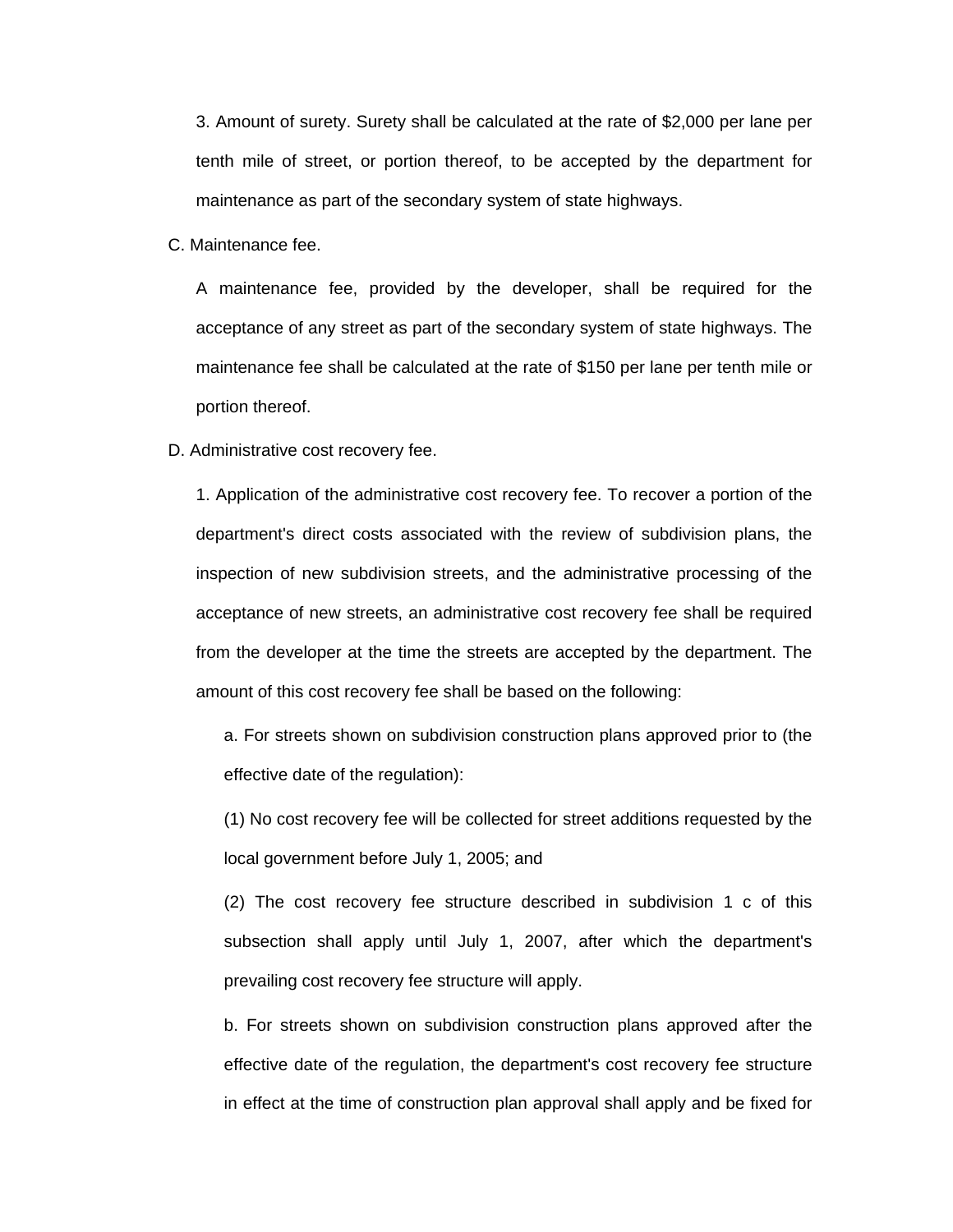a period of three years from the date of said approval, after which the prevailing cost recovery fee structure shall apply.

c. The administrative cost recovery fee shall be computed at a base rate of \$250 per lane, without regard to street length, plus \$100 per lane per tenth mile, or portion thereof. However, in the event the surety for new streets is waived under the provisions of subdivision A 2 of this section, the administrative cost recovery fee shall be reduced 50%.

2. Alternatives to the administrative cost recovery fee. As an alternative to the administrative cost recovery fee, the department may use one of the following approaches to recover its direct costs:

a. For any subdivision, at the developer's request, the department may establish an account for the purpose of tracking these costs and billing the developer not more often than every 30 days;

b. For large, complex, multi-use developments, the department, at its option, may establish an account for the purpose of tracking these costs and billing the developer not more often than every 30 days. However, the cost recovery fee assessed under this provision shall not be greater than two times the prevailing cost recovery fee structure; or

c. If requested to provide plan review or inspection services or both for subdivision streets that are not intended for maintenance by the department, the department may establish an account for the purpose of tracking these costs and billing the developer not more often than every 30 days.

3. Administrative cost recovery fee, annual adjustments. The department shall have the option of adjusting the annual cost recovery fee, in which case it shall compile information regarding its costs for the review of subdivision plans, the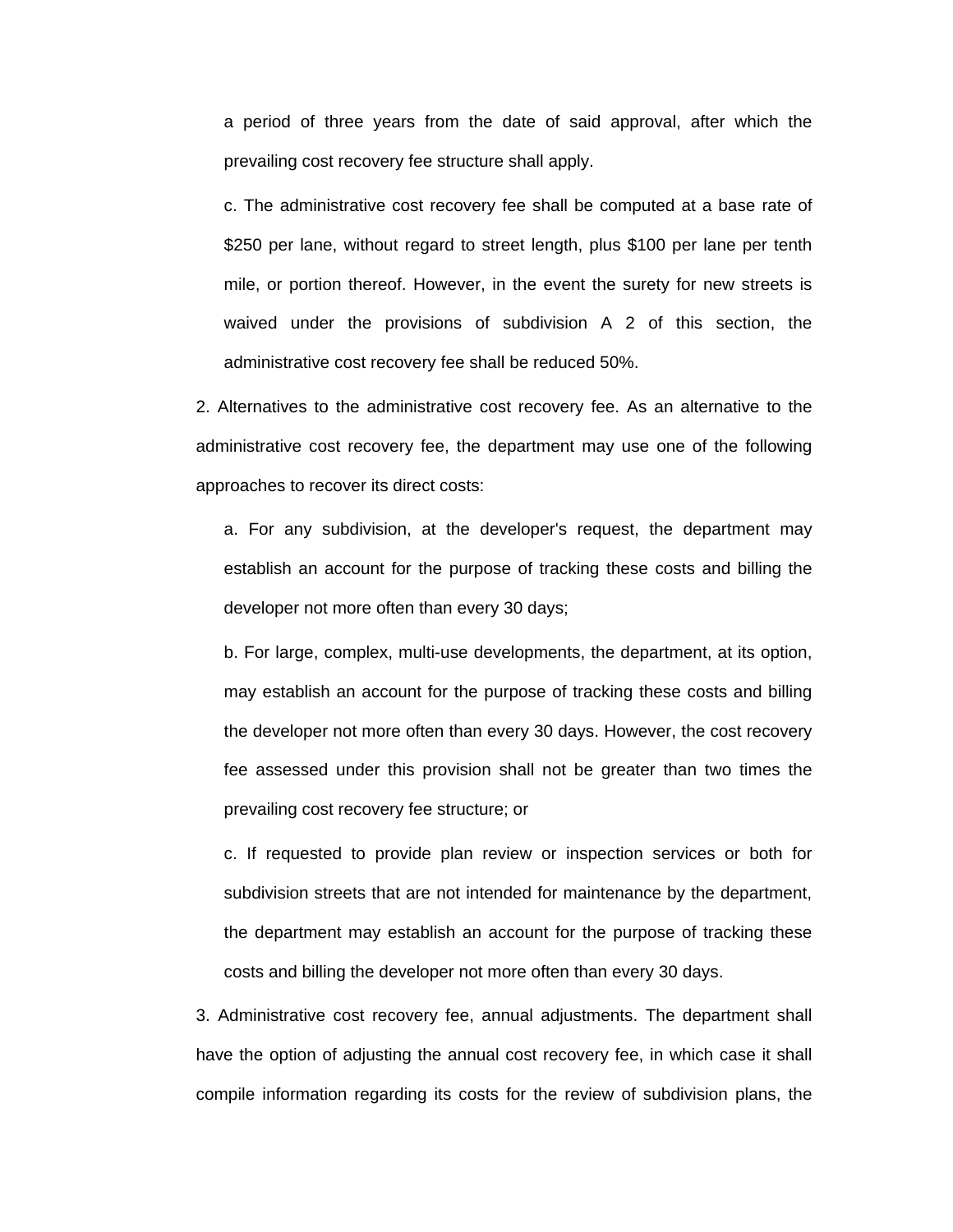inspection of new subdivision streets, and the administrative processing of the acceptance of new streets during the previous fiscal year and report this information to the commissioner by January 1 of each year. The commissioner may adjust the administrative cost recovery fee by not more than 25% of the fee structure in effect on July 1 of the previous calendar year but not greater than the department's average direct cost as established in the report.

If the commissioner deems that a change in the cost recovery fee structure is warranted, implementation of the change shall be made as follows:

a. Notice of the adjusted fee structure, including the report on which it is based or information about where the report may be viewed, will be published in the Virginia Register of Regulations in April of that year, and

b. The adjusted fee structure shall become effective on July 1 of that year.

#### Part III

#### Reference Section

### **24VAC30-91-150. Subdivision street development, plan review, and acceptance.**

A. The county-state partnership governing VDOT acceptance of new streets for maintenance. Section 33.1-229 of the Code of Virginia (a Byrd Act provision) creates the authority under which local governments establish new roads as part of the secondary system of state highways. Sections 15.2-2240 and 15.2-2241 of the Code of Virginia establish the authority of local subdivision ordinances and the authority of counties to set the standards for new streets within their territories.

VDOT's participation in the development and acceptance of subdivision streets for maintenance is a cooperative commitment of the Commonwealth Transportation Board.

VDOT's concurrence with or approval of a construction plan represents VDOT's commitment to accept the streets shown on the plan when satisfactorily constructed and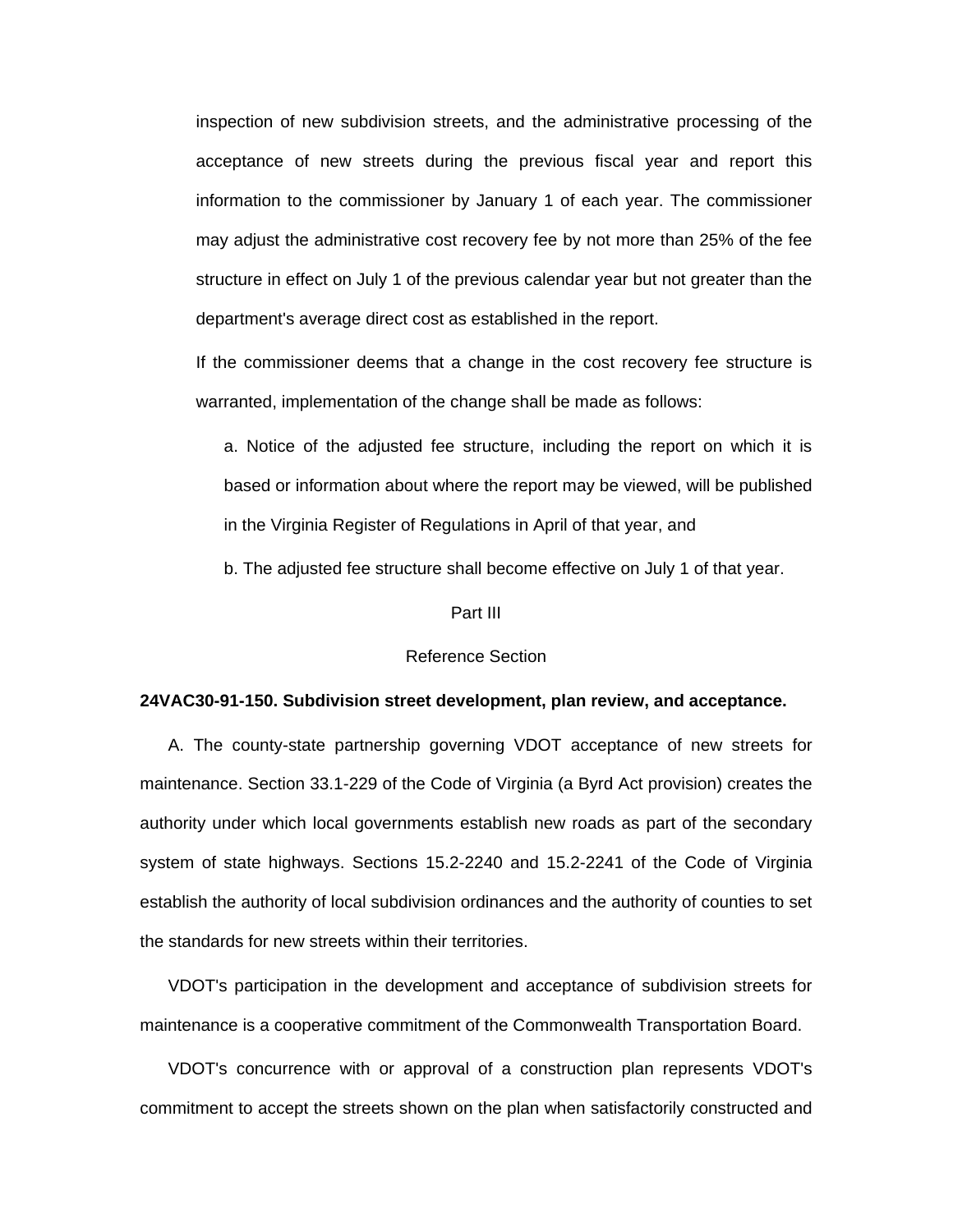all other requirements governing the department's acceptance of streets are satisfied, including the governing body's request for the acceptance of or transfer of the maintenance and operational jurisdiction over the street, as outlined in these requirements.

Pursuant to these principles:

1. Local government controls land development activity and establishes new streets, the relocation of existing streets, and the criteria governing the development of such streets.

2. VDOT establishes the minimum standards that must be satisfied for new subdivision streets to be considered for maintenance by the department as part of the secondary system of state highways under its jurisdiction.

Within each locality, VDOT is represented by a resident engineer or comparable designee.

B. Street development and acceptance of maintenance process.

1. Concept and construction plan approval phase. The proposed construction plan shall be considered incomplete in the absence of a preliminary pavement design based on the Pavement Design Guide (24VAC30-91-160) and the presumed values therein.

2. Construction phase. Upon approval of the construction plan and prior to construction, the resident engineer should advise the developer regarding inspection of the construction phases and the scheduling of those inspections. VDOT approval of each of the following phases of construction is recommended.

a. Installation of any enclosed drainage system before it is covered.

b. Installation of any enclosed utility placements within the right-of-way before being covered.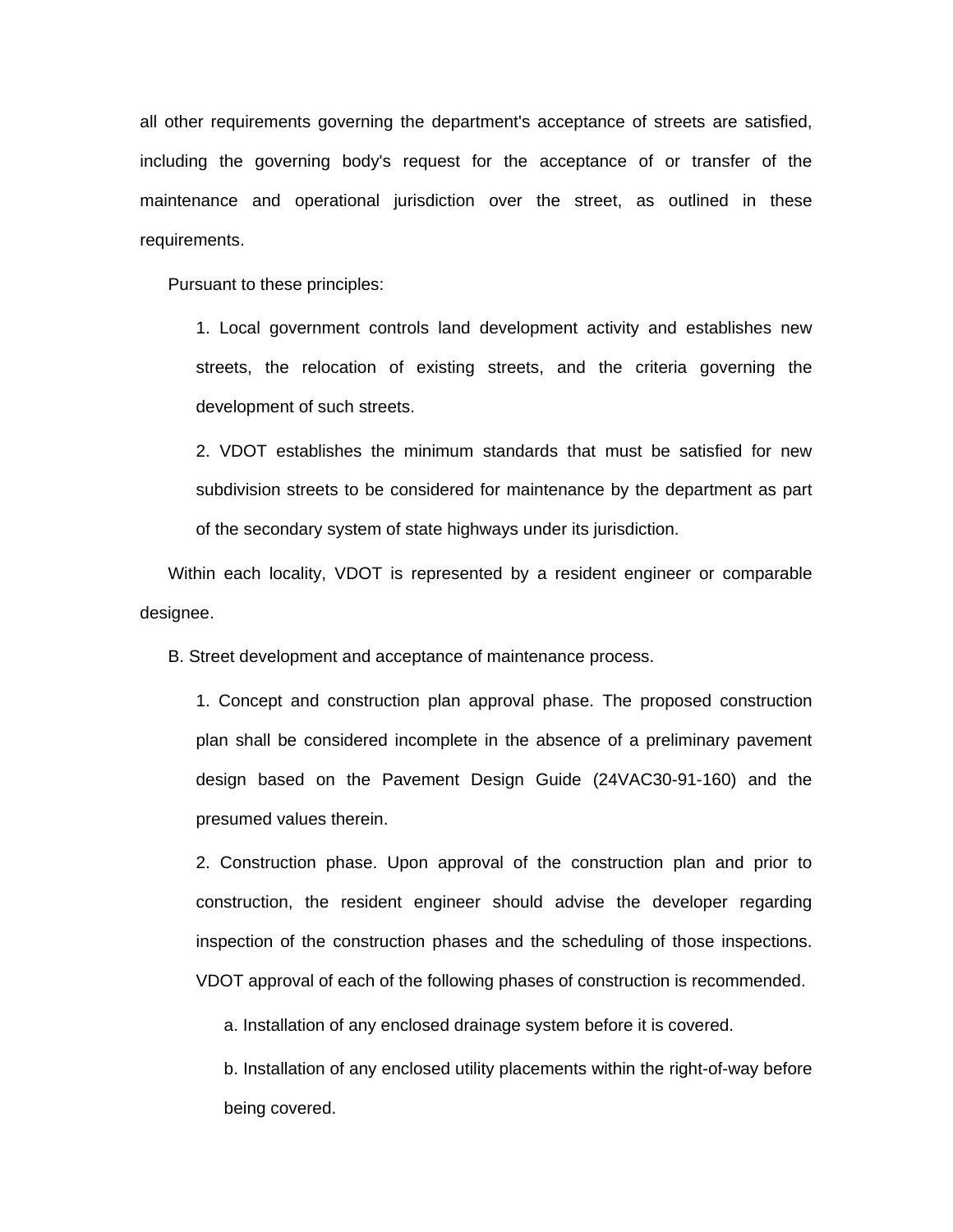c. Construction of the cuts and fills, including field density tests, before placement of roadbed base materials.

d. A final pavement design, based on actual soil characteristics and certified tests, shall be completed and approved before the pavement structure is placed.

e. Placement of base materials, including stone depths, consistent with the approved pavement design, prior to placement of the paving course or courses, followed by field density and moisture tests and the placement of a paving course as soon as possible.

f. Construction of pavement, including depth and density, upon completion as part of the final inspection.

3. Street acceptance process. In the absence of any other formal acceptance, the governing body's resolution requesting the department to accept a street for maintenance as part of the secondary system of state highways completes the dedication and is deemed to constitute the governing body's acceptance of the street.

4. Post acceptance phase.

### **24VAC30-91-160. Listing of documents (publications) incorporated by reference.**

Information pertaining to the availability and cost of any of these publications should be directed to the address indicated below the specific document. Requests for documents available from the department may be obtained from the department's division and representative indicated submitted to VDOT; however, department documents may be available over the Internet at www.Virginiadot.org.

1. Drainage Manual, effective April 2002.

Location and Design Division (VDOT)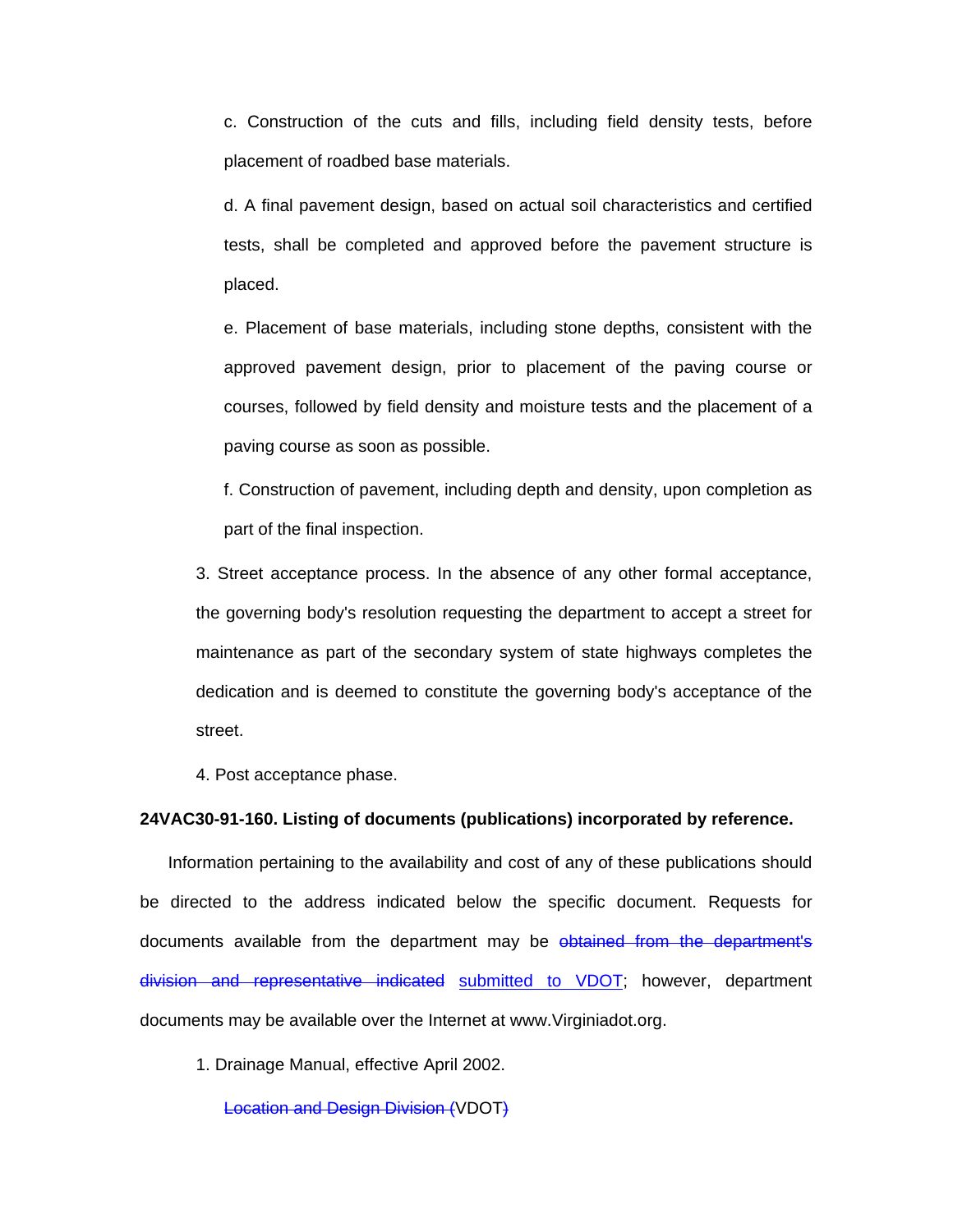Location and Design Engineer

1401 E. Broad Street

Richmond, Virginia 23219

2. Land Use Permit Manual, 24VAC30-150, effective November 15, 1983

Regulations, 24VAC30-151, effective TBD.

Local Assistance Division (VDOT)

Director of the Local Assistance Division

1401 E. Broad Street

Richmond, Virginia 23219

3. Pavement Design Guide for Subdivision and Secondary Roads in Virginia,

effective August 1, 2000.

Materials Division (VDOT)

State Materials Engineer

1401 E. Broad Street

Richmond, Virginia 23219

4. Road and Bridge Specifications, effective 2002.

Construction Division (VDOT)

**State Construction Engineer** 

1401 E. Broad Street

Richmond, Virginia 23219

5. Road Design Manual, effective January 1, 2005.

Location and Design Division (VDOT)

Location and Design Engineer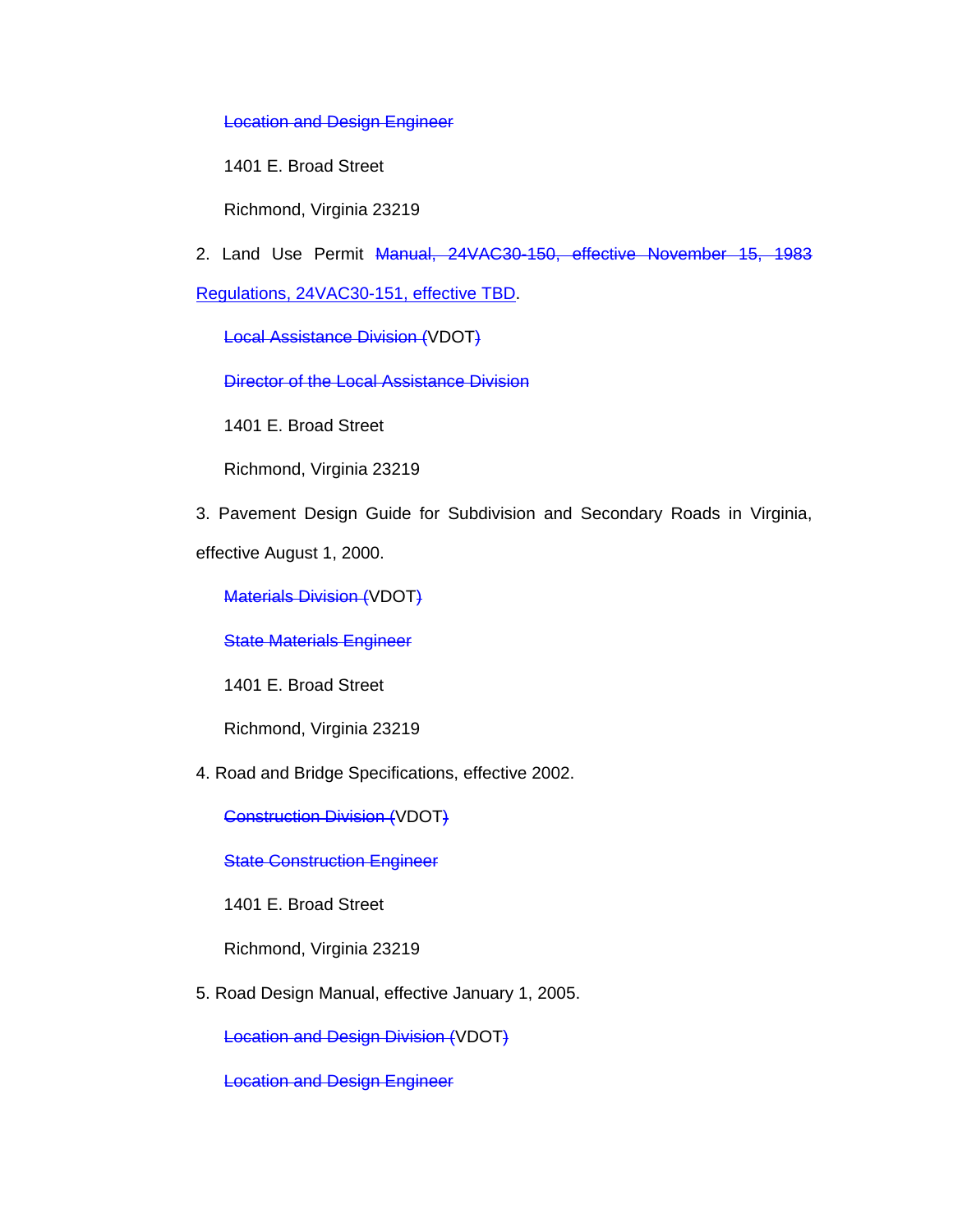1401 E. Broad Street

Richmond, Virginia 23219

6. Subdivision Street Design Guide (Appendix B: Road Design Manual, effective

January 1, 2005)

Location and Design Division (VDOT)

Location and Design Engineer

1401 E. Broad Street

Richmond, Virginia 23219

7. Road and Bridge Standards, effective February 1, 2001.

Location and Design Division (VDOT)

Location and Design Engineer

1401 E. Broad Street

Richmond, Virginia 23219

8. Standard Specifications for Highway Bridges, effective 1996.

American Association of State Highway and Transportation Officials

North Capital Street, Suite 225

Washington, DC 20001

VDOT Modifications to document above

Structure and Bridge Division (VDOT)

**Structure and Bridge Engineer** 

1401 E. Broad Street

Richmond, Virginia 23219

9. Virginia Erosion and Sediment Control Handbook, effective 1992.